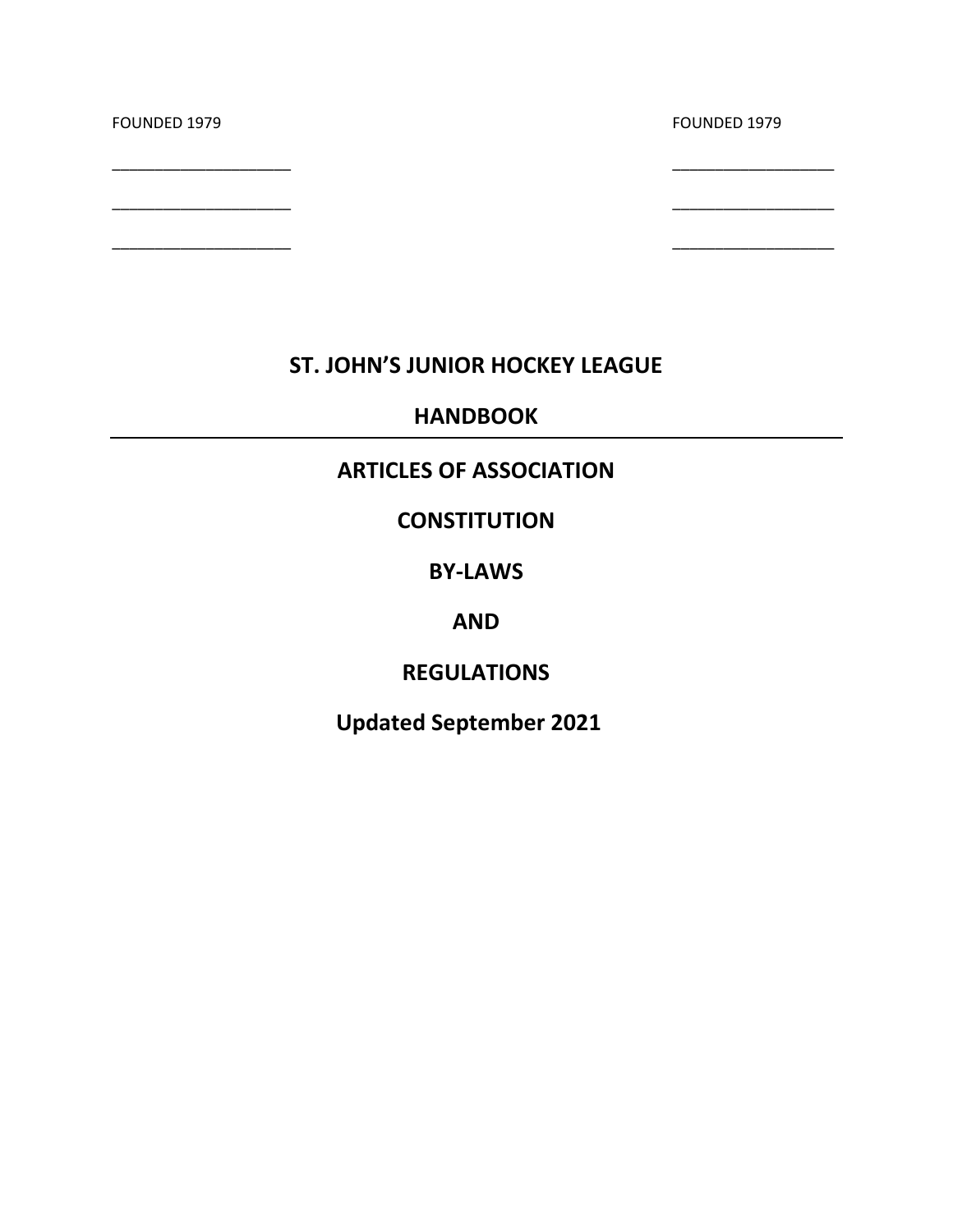# **INDEX**

- 1.0 Name of the League
- 2.0 Objective of the League
- 3.0 & 4.0 Liability of Members
- 5.0 & 6.0 Income and Property
- 7.0 True Accounts
- 8.0 League Formed, Signees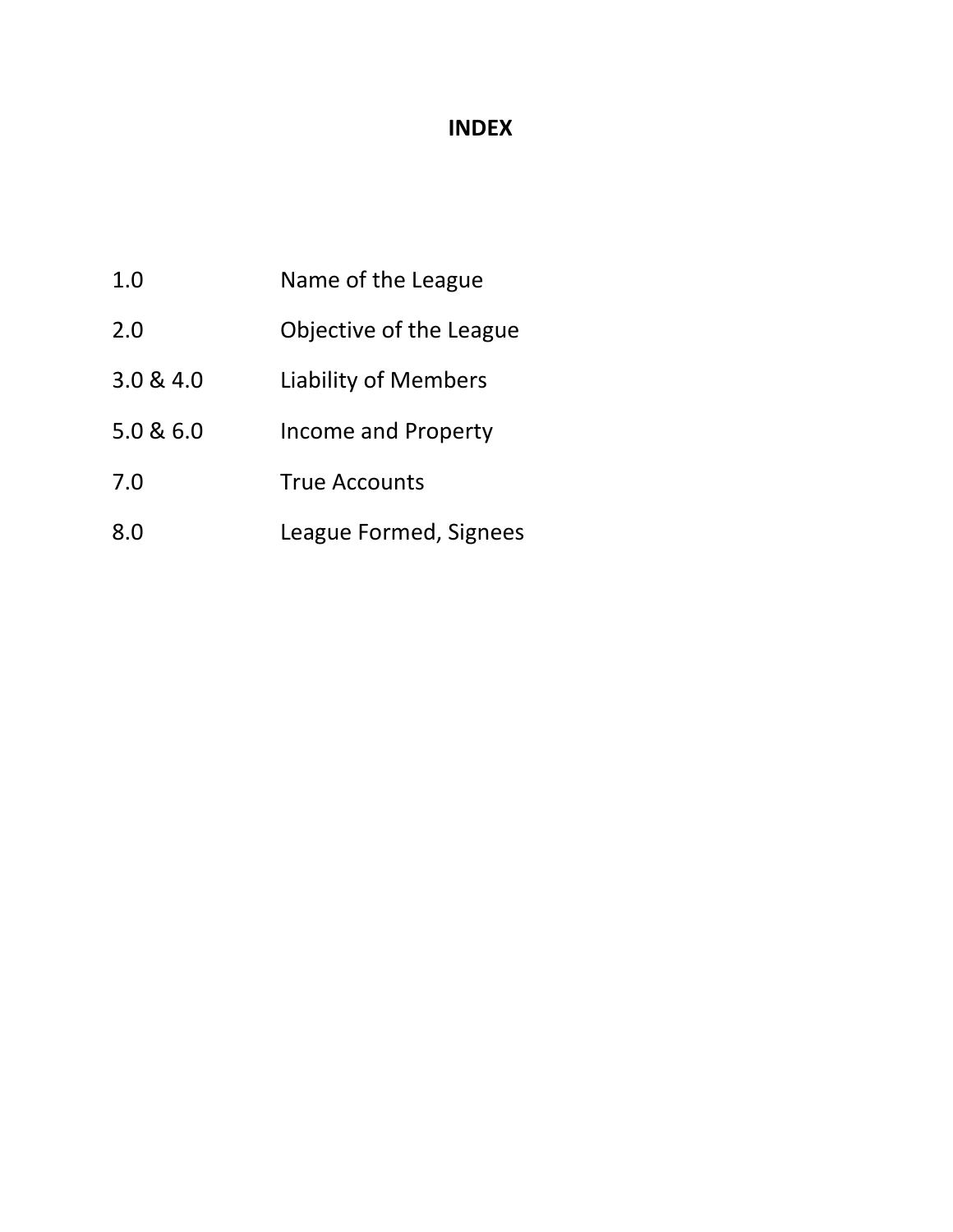# Memorandum of Association

# Of the

# St. John's Junior Hockey League

- 1. The name of the League shall be "St. John's Junior Hockey League".
- 2. The objects for which this League is founded are:
	- (a) To foster and encourage the sport of hockey, in the Junior Division, primarily in, but not limited to the St. John's Metropolitan Area.
	- (b) To promote, supervise and regulate competition in a sportsmanlike manner in the Junior Division of Amateur Hockey with the said area and to declare a championship team annually.
	- (c) To implement rules and regulations as set out in the current official rules and regulations of the Canadian Hockey Association, and the Newfoundland and Labrador Hockey Association Handbook.
	- (d) To adjudicate and decide on any matters related to the game of Junior Hockey within the jurisdiction of the League.
	- (e) to pay all costs, charges and expenses incurred or sustained in or about the promotion and establishment of the League or which the League shall consider to be in the nature of preliminary expenses, including therein the costs of advertising, commissions for underwriting, brokerage, printing and stationery.
	- (f) To improve, manage and cultivate, develop, exchange, enfranchise, let or lease, or otherwise mortgage, sell, dispose of, turn to accounts, grant rights and privileges in respect of or otherwise deal with all or any part of the real or personal property and rights of the League.
	- (g) To borrow, or raise or secure the payment of monies in such manner as the League may think fit.
	- (h) To apply for, secure, acquire by assignment, transfer, purchase or otherwise, and to exercise, carry and enjoy any license, power, authority, franchise, concession, right or privilege, patent, trade mark, or trade name which any government or authority or any corporation, public body or person may be empower to grant, and to effect, and to appropriate any of the League's shares, bonds, and assets to defray the necessary costs, charges and expenses thereof.
	- (i) To invest the monies of the League not immediately required for its purpose in or upon such investments, securities or property as may be thought fit, subject nevertheless to such conditions and such consents as may be for the time being imposed or required by law.
- 3. The liability of the members is limited.
- 4. If any member receives any dividend, bonus or other profit in contravention of the fifth paragraph of this Memorandum, his/her liability shall be limited.
- 5. The income and property of the League when so ever derived, shall be applied solely towards the promotion of the objects of the League as set forth in the Memorandum of Association; and no portion thereof shall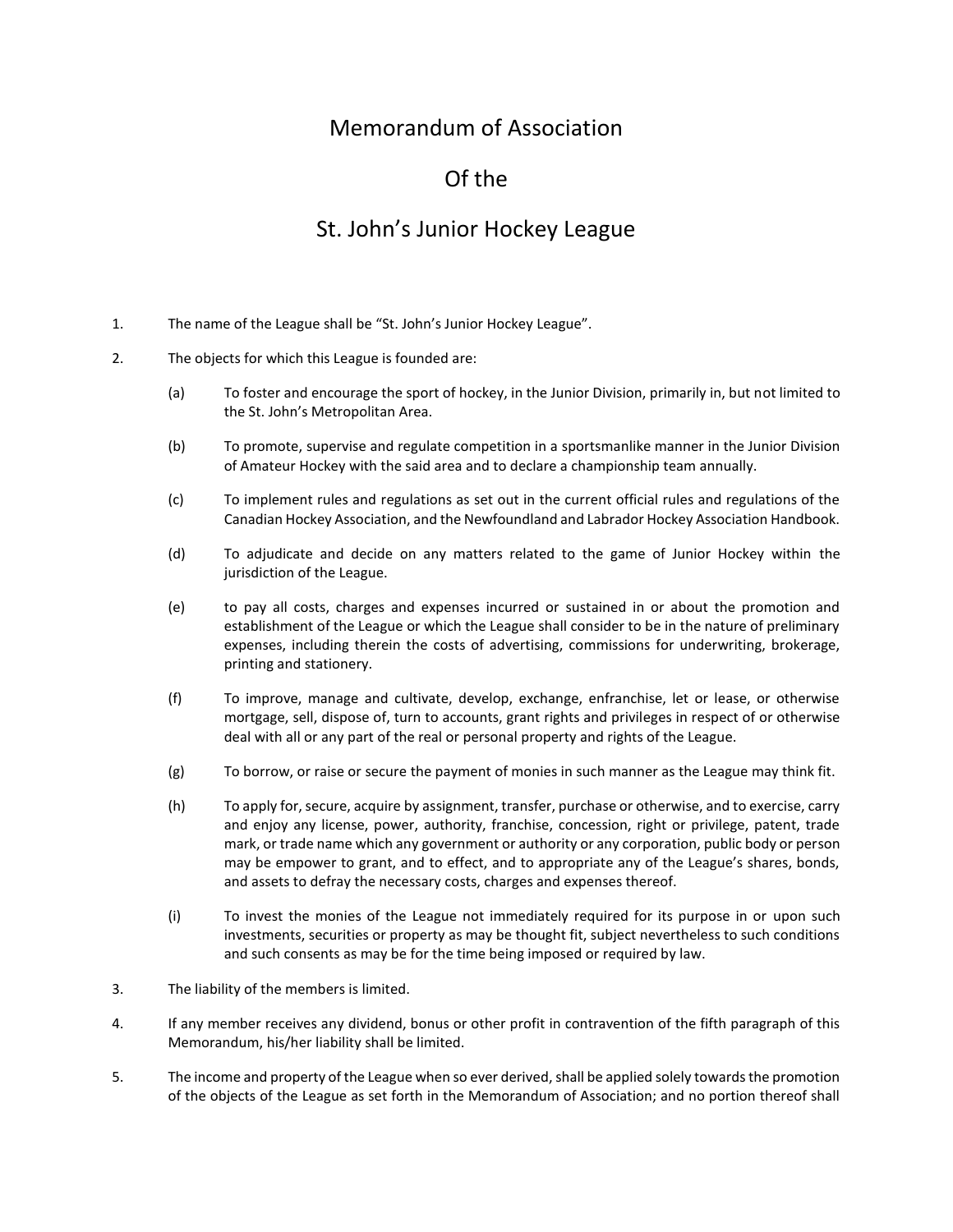be paid or transferred directly or indirectly, by way of dividend, bonus or otherwise howsoever by way of profit, of the members of the League: Provided that nothing herein contained shall prevent the payment in good faith, or remuneration to any member of the League or other person in return for any services actually rendered or goods delivered to the League.

- 6. If on the winding up or dissolution of the League there remains after the satisfaction of all its debits and liabilities any property whatsoever, the same shall not be paid to or distributed among the members of the League but shall be given or transferred to some other institution or institutions having objects similar to the objects of this League to be determined by the members of the League at or before the time of dissolution or, in default thereof, sub such Judge of the Supreme Court as may have or acquire jurisdiction in the matter.
- 7. True accounts shall be kept of the sum of money received and expended by the League and the manner in respect of which such receipt and expenditure takes place, and of the property credits and liabilities of the League and subject to any reasonable restrictions as to the time and manner of inspecting the same that may be imposed in accordance with the regulations of the League for the time being, shall be opened to the inspection of the members. Once at least in every year the accounts of the League shall be examined and the correctness of the balance sheet ascertained by one or more auditor or auditors.

We, the several persons whose names and addresses are subscribed hereto; are desirous of being formed into a League in pursuance of this Memorandum of Association.

| <b>NAME</b>             | <b>ADDRESS</b>      | <b>OCCUPATION</b>         |
|-------------------------|---------------------|---------------------------|
| Lawrence Spurrell       | 30 % Sunrise Avenue | <b>Correction Officer</b> |
| Gerry Taylor            | 42 Sunrise Avenue   | Chief Elect. Insp.        |
| Roger Barnable          | 48 Park Avenue      | Sales Rep.                |
| Loval Martin            | 34 Oxford Crescent  | Sales Rep.                |
| Glenn Gosse             | 1 Jill Crescent     | Comptroller               |
| <b>Greg Barbour</b>     | 46 Weymouth Street  | Dept. of N. Defence       |
| Chris Gillingham        | Seal Cove           | Radio Operator            |
| <b>Bernard McDonald</b> | 12 Teasdale Street  | Sales Rep.                |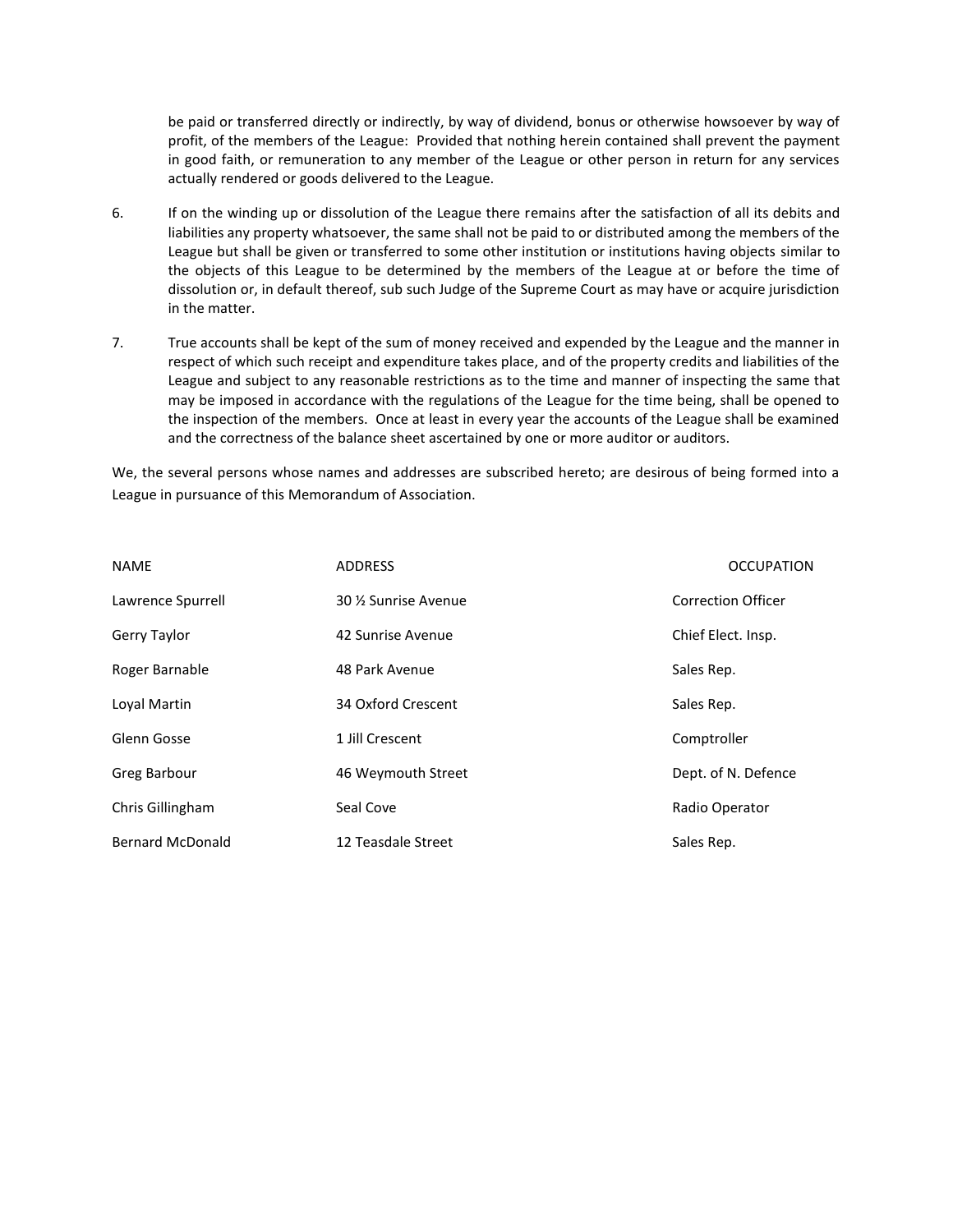# **TABLE OF CONTENTS**

#### **Articles of Association**

| $A-1.00$ |      | <b>GENERAL</b>                                                  |
|----------|------|-----------------------------------------------------------------|
|          | 1.01 | Name                                                            |
|          | 1.02 | Objects                                                         |
|          |      |                                                                 |
| $A-2.00$ |      | <b>JURISDICTION</b>                                             |
|          | 2.01 | Affiliation                                                     |
|          | 2.02 | Authority                                                       |
|          | 2.03 | Liability                                                       |
|          |      |                                                                 |
| $A-3.00$ |      | <b>GOVERNANCE OF THE LEAGUE</b>                                 |
|          | 3.01 | Structure                                                       |
|          | 3.02 | By-Laws-Purpose                                                 |
|          | 3.03 | By-Laws-Enactment and Amendments at Annual General Meeting      |
|          | 3.04 | By-Laws-Enactment and Amendments Outside Annual General Meeting |
|          | 3.05 | Articles-Amendment                                              |
|          | 3.06 | Articles-Motions to Amend                                       |
|          |      |                                                                 |
| $A-4.00$ |      | <b>MEMBERSHIP</b>                                               |
|          | 4.01 | Definitions                                                     |
|          | 4.02 | Geographical                                                    |
|          | 4.03 | Yearly Membership Fee                                           |

- 4.04 Installments
- 4.05 Officiating Travel Fee
- 4.06 Additional Expenses
- 4.07 Forfeiture of Membership Fee
- 4.08 Member Defined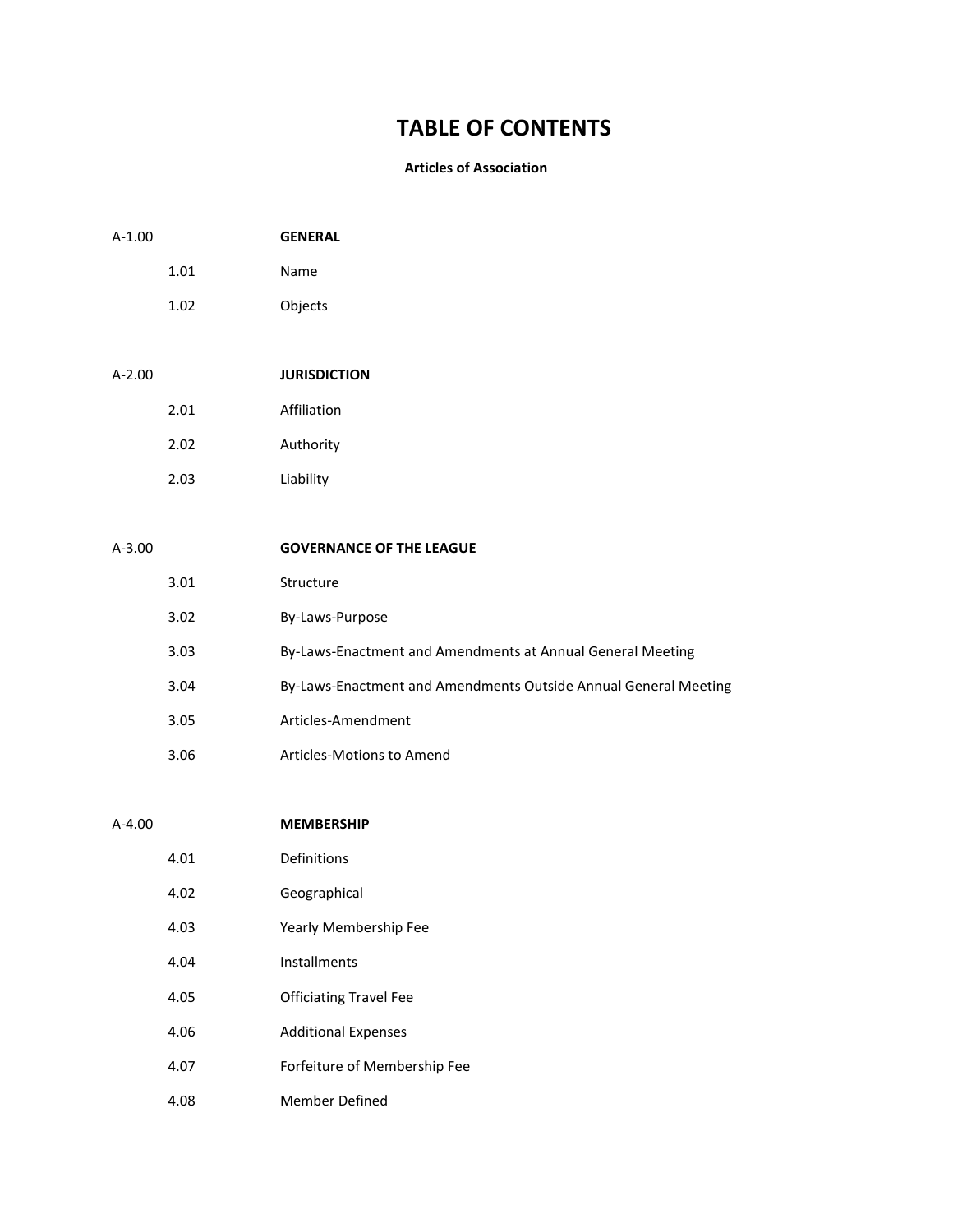| A-5.00 |      | DIRECTORS AND OFFICES OF THE LEAGUE                        |
|--------|------|------------------------------------------------------------|
|        | 5.01 | Officers of the League                                     |
|        | 5.02 | <b>Election of Officers</b>                                |
|        | 5.03 | Team Representatives Prohibited                            |
|        | 5.04 | <b>President-Functions</b>                                 |
|        | 5.05 | President-Powers of Suspension                             |
|        | 5.06 | President-Representation of League                         |
|        | 5.07 | Past-President-Functions                                   |
|        | 5.08 | Vice-President-Functions                                   |
|        | 5.09 | Registrar-Functions                                        |
|        | 5.10 | <b>Treasurer-Functions</b>                                 |
|        | 5.11 | <b>Recording Secretary-Functions</b>                       |
|        | 5.12 | Director of Statistics Rules and Minor Officials-Functions |
|        | 5.13 | Director of Public Relations and Promotions-Functions      |
|        | 5.14 | Director at Large-Functions                                |
|        |      |                                                            |
|        |      |                                                            |

# A-6.00 **DUTIES AND POWERS OF THE EXECUTIVE COMMITTEE**

| 6.01 | Composition |
|------|-------------|
|------|-------------|

- 6.02 Standing-Committees
- 6.03 Discipline
- 6.04 Collection
- 6.05 Enforcement
- 6.06 Interpretation

## A-7.00 **MEETINGS**

- 7.01 Annual General Meeting
	- 7.02 Executive Meeting
	- 7.03 General Meeting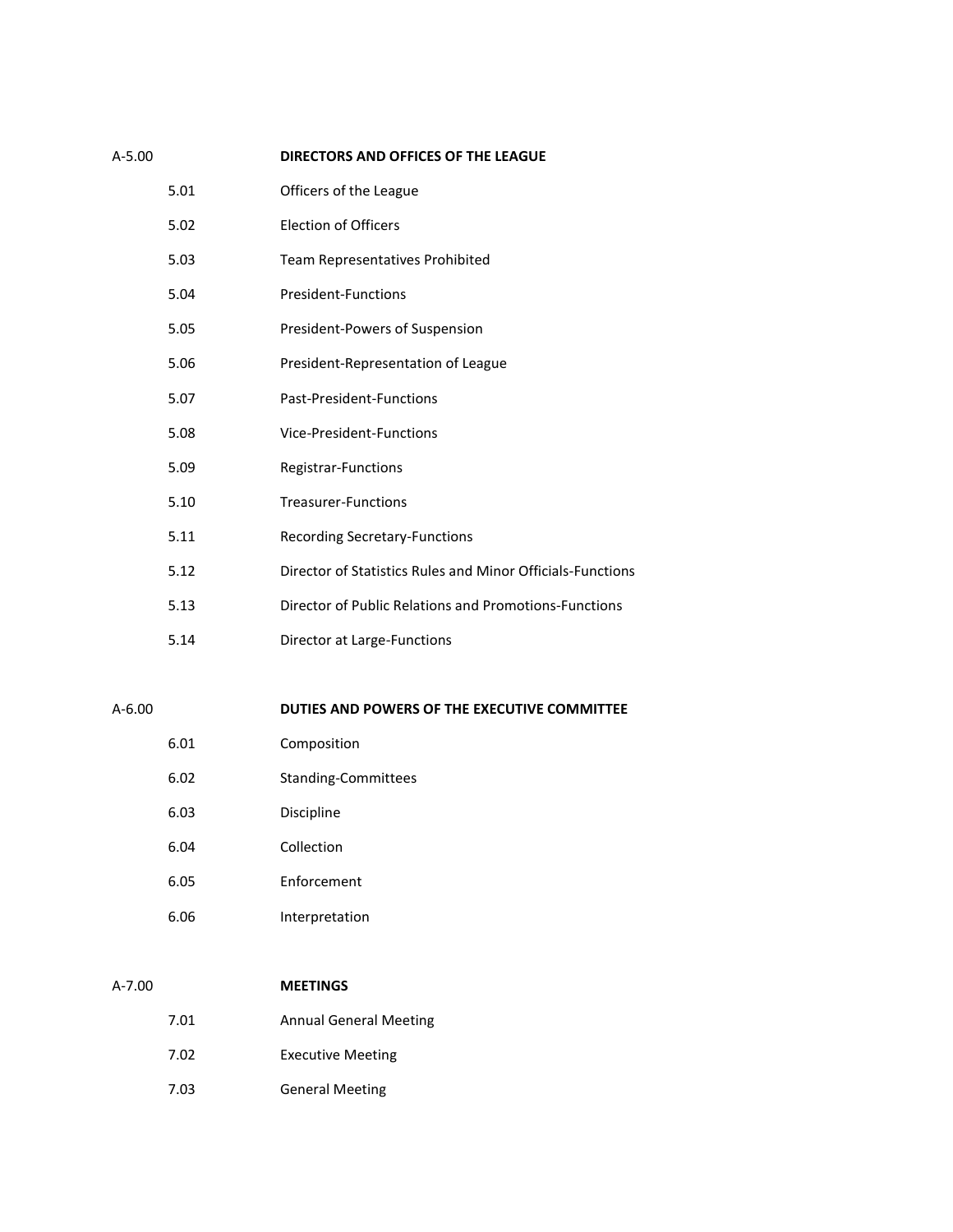| 7.04 | <b>Special Meeting</b>                           |
|------|--------------------------------------------------|
| 7.05 | <b>Emergency Meetings</b>                        |
| 7.06 | <b>Draft Sessions</b>                            |
| 7.07 | <b>Committee Meetings</b>                        |
| 7.08 | <b>Quorum-Committee Meetings</b>                 |
| 7.09 | Quorum-Annual General Meeting & General Meetings |
| 7.10 | Notice of Meeting                                |
| 7.11 | Distribution of Votes                            |
| 7.12 | Tie Breaking Vote                                |
| 7.13 | Number of Delegates                              |

A-8.00 **AMENDMENTS**

# A-9.00 **COMMITTEES**

# 9.01 Standing Committees

a. executive

- b. finance
- c. registration
- d. records, trophy and awards
- e. appeals
- f. scheduling
- g. development and public relations
- h. nominations
- i. draft
- j. hall of fame

# A-10.00 **BY-LAWS**

- 10.01 Right to make By-Laws
- 10.02 By-Laws Governed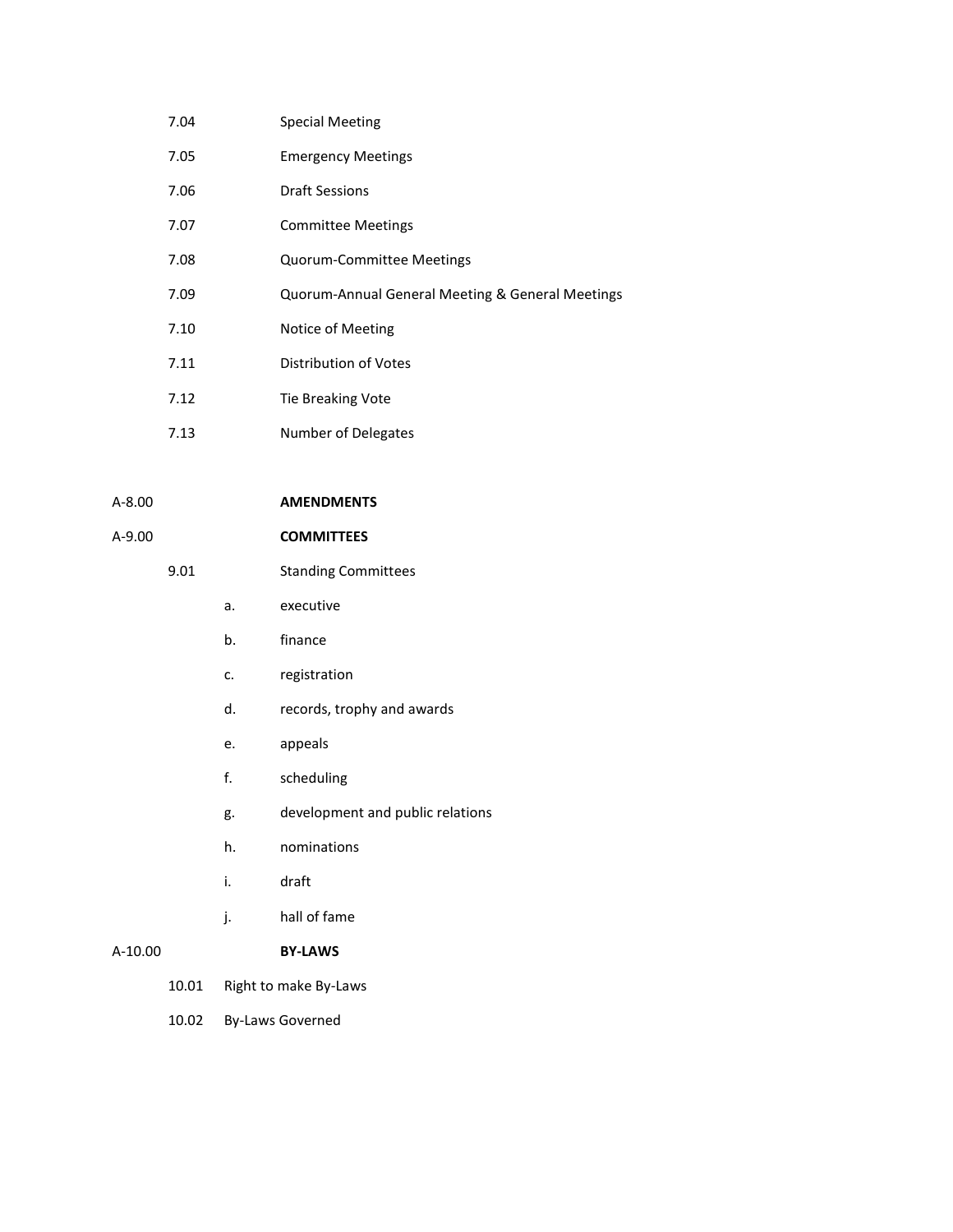# **ARTICLES OF ASSOCATION**

# **OF THE ST. JOHN'S JUNIOR HOCKEY LEAGUE**

| $A-1.00$                | <b>GENERAL</b>                                                                                                                                                                                                                                                                                                                               |
|-------------------------|----------------------------------------------------------------------------------------------------------------------------------------------------------------------------------------------------------------------------------------------------------------------------------------------------------------------------------------------|
| Name:                   |                                                                                                                                                                                                                                                                                                                                              |
| $A-1.01$                | The name of the League shall be "The St. John's Junior Hockey League", hereinafter referred to as<br>"the League".                                                                                                                                                                                                                           |
| Objects:                |                                                                                                                                                                                                                                                                                                                                              |
| $A-1.02$                | The League is established for the purposes expressed in the Memorandum of Association, which<br>together with the Articles of Association herein shall be referred to as "The Constitution".                                                                                                                                                 |
| $A-2.00$                | <b>JURISDICITION</b>                                                                                                                                                                                                                                                                                                                         |
| <b>Affiliation:</b>     |                                                                                                                                                                                                                                                                                                                                              |
| $A-2.01$                | The League shall maintain membership in Hockey Newfoundland and Labrador and Hockey<br>Canada, herein referred to as the "HNL" and the "HC" respectively. (Amended June 2015).                                                                                                                                                               |
| <b>Authority:</b>       |                                                                                                                                                                                                                                                                                                                                              |
| $A-2.02$                | The League shall be the governing body or and exercise jurisdiction over its member teams.                                                                                                                                                                                                                                                   |
| Liability:              |                                                                                                                                                                                                                                                                                                                                              |
| $A-2.03$                | The Liability of the League and its Members is Limited.                                                                                                                                                                                                                                                                                      |
| $A-3.00$                | <b>GOVERNANCE OF THE LEAGUE</b>                                                                                                                                                                                                                                                                                                              |
| Structure:              |                                                                                                                                                                                                                                                                                                                                              |
| $A-3.01$                | The government of the League shall be under the direction of the President and other officers as<br>more particularly set out hereinafter.                                                                                                                                                                                                   |
| <b>By-Laws Purpose:</b> |                                                                                                                                                                                                                                                                                                                                              |
| $A-3.02$                | The By-Laws shall comprise the standing policies for the operation of the League and the League<br>shall have power to enact by-laws so that the administration of the affairs of the League shall be<br>carried out in an orderly manner consistent with the Constitution, and the objectives and aims of<br>the League and its affiliates. |

#### **At Annual General Meeting:**

A-3.03 The League may, at any Annual General Meeting adopt, amend, revise, or repeal by-laws for governing of the League by a majority vote of the voting members present.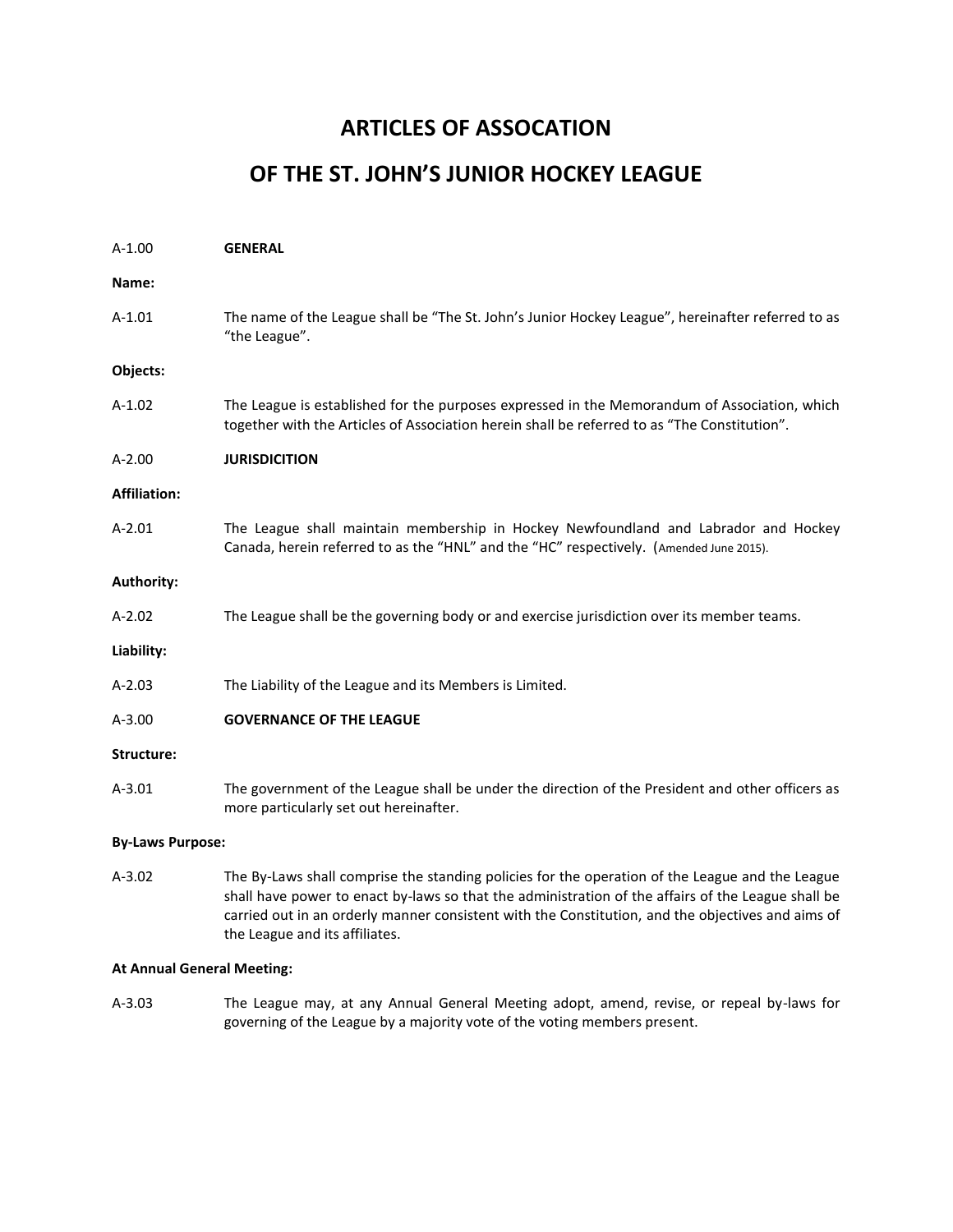#### **Outside Annual General Meeting:**

A-3.04 At any meeting other than an Annual General Meeting, the League may adopt, amend, revise or repeal by-laws for governing of the League by a three quarter majority (75%) vote of the voting members present.

#### **Amendment:**

A-3.05 At an Annual General Meeting in the Articles and Constitution may be amended by a simple majority of the voting members present and voting.

#### **Motions to Amend:**

A-3.06 No amendment or alteration of the Constitution shall be considered unless it has been submitted in writing to the President of the League at least thirty days (30) prior to the date of the Annual General Meeting. It shall be the duty of the President to notify each voting member team and Executive Member of all proposed amendment as least two (2) weeks before the date of the Annual General Meeting at which time they are to be considered.

#### A-4.00 **MEMBERSHIP**

- A-4.01 In the Constitution, Articles, or By-Laws:
	- (a) "Individual" shall include where the context permits, any person, coach, player, manager, or official associated with, in any capacity what so ever, any club or team participation in games or activities of any kind sponsored by, or organized by, the League and shall also include game officials;
	- (b) "Member" shall be deemed to include, where the context permits, any person, club, or team participating in games or activities of any kinds sponsored by, or organized by, the League (whether or not such person, club, or team is in fact a registered member of the League.

#### **Geographical:**

A-4.02 The League shall consist of junior hockey teams in the St. John's Metropolitan Area and other member teams as may be admitted by a majority of the voting members present and voting at an Annual General Meeting.

#### **Yearly Membership Fee:**

A-4.03 An annual membership fee, which shall be determined by the Executive Committee, shall be assessed each member team of the League in the month preceding the Annual General Meeting.

#### **Installments:**

- A-4.04 (a) Member teams shall pay a membership fee to the League each year the amount payable shall be based on projected administration and operating expenses. The order of payment shall be as deemed necessary.
	- (b) A member team shall pay the full membership fee to the League each season plus any outstanding fines owing even if that team fails to complete the season due to suspension or otherwise. (New May 2000).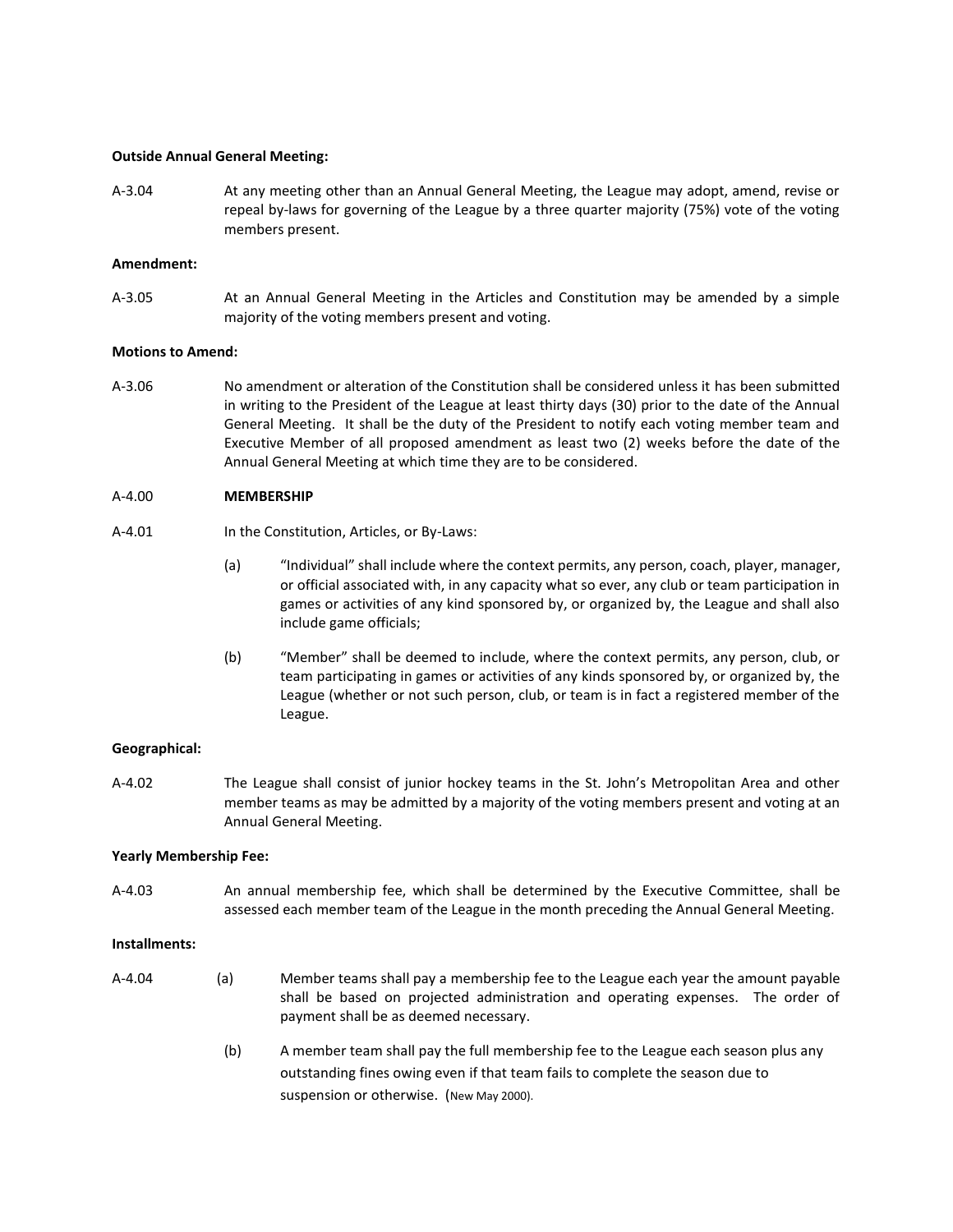(c) A previous member team seeking re-entry into the League shall agree to comply with A-4.04 (b) before an application for re-entry will be considered. (May 2000).

NOTE: In accordance with Clause A-4.03 be advised the annual membership fee for each member team beginning with the 2017-2018 season is \$4,000. This amount is to be paid in full in four equal installments. Each installment shall be equal to one-quarter the total assessed fee. The first installment will be due on the date of the General Monthly Meeting for October, the second installment will be due on the date of the General Monthly Meeting for November, the third will be due on the date of the General Monthly Meeting for December, and the fourth and final installment will be due on the date of the General monthly meeting for January (Amended 2018– set by the League annually).

#### **Officiating Travel Fee:**

A-4.05 Any officiating travel expenses incurred by the League shall be the responsibility of the home team and shall be payable to the League at the request of the Executive.

#### **Additional Expenses:**

- A-4.06 (a) Any additional League expanses approved by a majority vote of member teams at any General Meeting shall be assessed each member team equally and shall be made payable to the League at the request of the executive.
	- (b) All purchases for the League, with the exception of office supplies, shall have three (3) quotes before the approval of a purchase with the work going to the lowest bidder. (Ex. Clothing, Game Sheets, Trophies and Hardware). In the event a higher bidder is more reputable to the League that an email shall be sent to the existing teams for approval. (Passed August 2020).

#### **Forfeiture of Membership Fee:**

A-4.07 Any team, which fails to complete the season due to a suspension or otherwise following the last Annual General Meeting, shall forfeit its membership fee and cease to be a member of the League immediately.

#### **Member defined:**

A-4.08 Wherever used in the Constitution, Articles of Association, or By-Laws, the word "member" shall be deemed to include where the context permits, any person, club or team participating in games or activities or any kind sponsored or organized by the League (whether or not such person, club or team is in fact a member of the League) and the word "individual" shall include, where the context permits, any person, player, coach, manager or official affiliated with or associated with, in any capacity whatsoever, any club or team participating in games or activities or any kind sponsored or organized by the League and shall also include game officials. Throughout the constitution, Articles of Association and By-Laws, the masculine includes the feminine and the neuter, and the neuter includes the masculine and the feminine, the singular includes the plural and plural includes the singular, whenever the context requires or permits. (New 1998).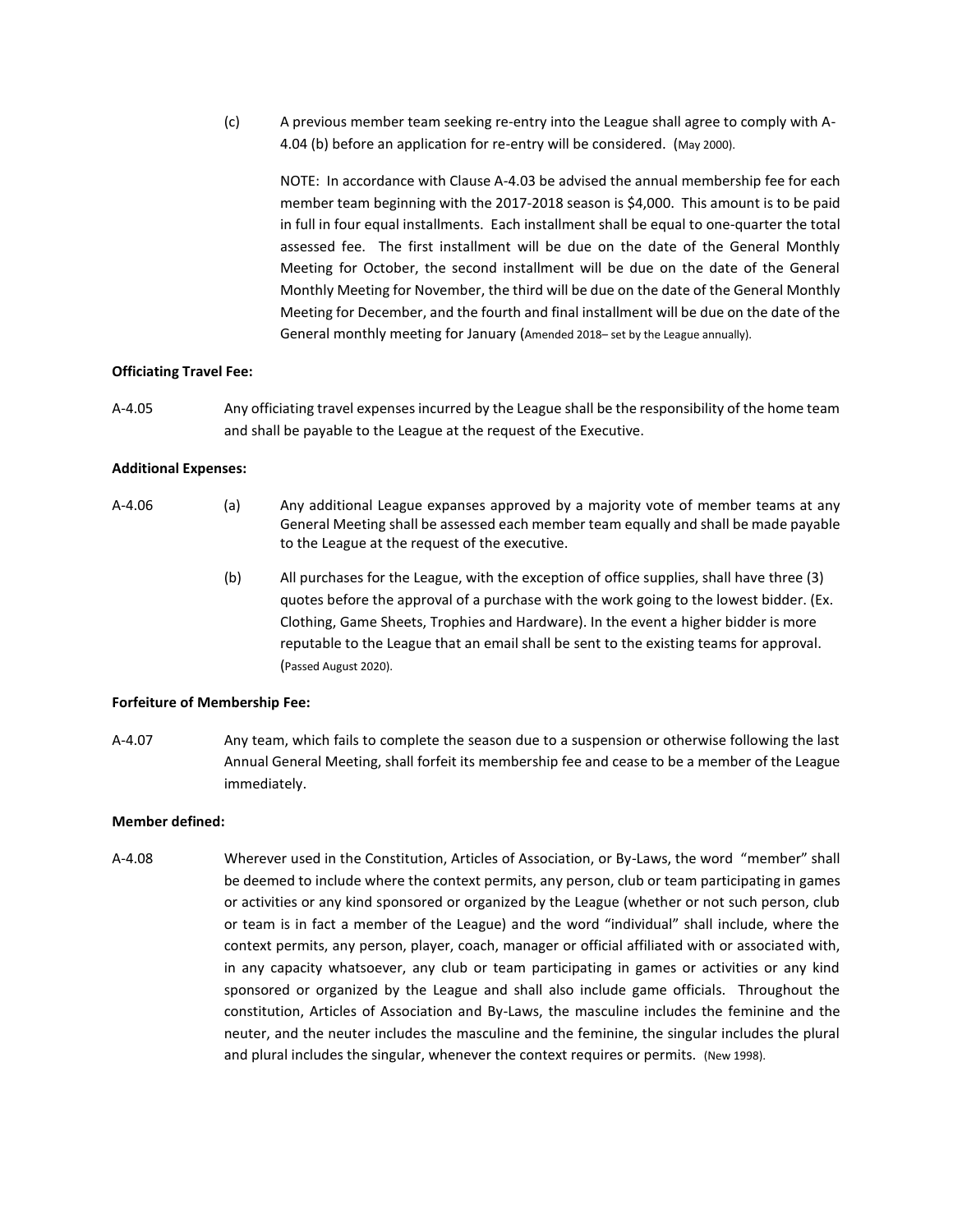## A-5.00 **DIRECTORS AND OFFICERS OF THE LEAGUE**

#### **Officers of the League:**

A-5.01 The Officers of the League shall be a President, Vice-President, Recording Secretary, Treasurer, Past President, Director of Statistics Rules and Minor Officials, Director of Public Relations and Promotions, Registrar, and two Directors at Large. (Amended September 2021).

#### **Elections of Officers:**

- A-5.02 (a) All officers of the League excepting the Past-President shall be elected at an Annual General Meeting. If an elected position is not filled at an Annual General Meeting the Executive may fill such position by appointment following a majority vote.
	- (b) Beginning with the 2015 Annual General Meeting and ending in even number years (example years ending in 2-4-6-8-0) the following officers shall be elected: The President, Treasurer, Registrar and Public Relations, and one Director at Large officer will be elected for a two (2) year term. On uneven ending years (example years ending 1-3-5-7-9), the following officers shall be elected: the Vice-President, Recording Secretary, Director of Statistics Rules and Minor Officials, and one Director at Large will be elected for a two (2) year term. (Amended July 2021).
	- (c) Newly elected officers shall not vote as officers until the newly elected slate has taken office. (Amended May 99).
	- (d) When an elected position is not filled at an Annual General Meeting, and if that position is filled by appointment, it shall be for one (1) year only and the unelected appointee shall have full voting rights while holding this position. (Amended August 2020)
	- (e) An elected executive member can fill a vacant position if appointed by the President. This position will be non-voting.

#### **Team Representatives Prohibited:**

- A-5.03 (a) No officer of the League may also act as a member of any team or be a team representative at League meetings;
	- (b) Any executive member of the League while performing as a minor official shall not act as a League executive member for any issues arising from that particular game. ie; in the case of discipline;
	- (c) Conduct unbecoming of any member of the League who uses abusive language or gestures towards any League member or executive member in the course of their duties shall be dealt with by the League President;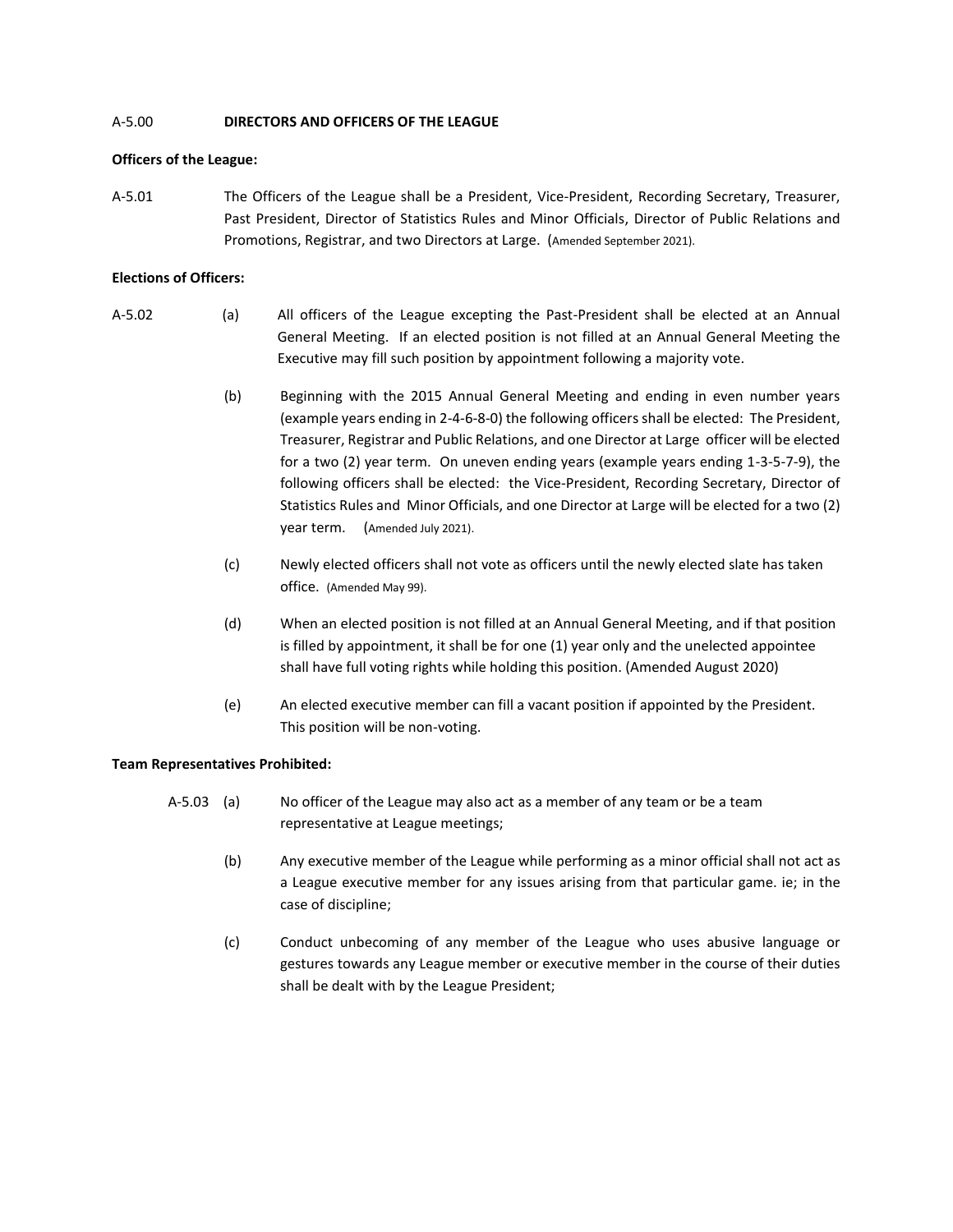(d) Any member of the League found to have been abusive to any working member of a game arena staff shall have his case heard by the League Executive Committee and, if warranted, a written apology shall be forwarded to the person involved and a copy of the League Recording Secretary before they can partake in any further involvement in the League.

#### **President – Functions:**

#### A-5.04

- (a) The President shall preside at all meetings of the League and of the Executive Committee. He shall perform the usual duties and functions of the presiding officer of an organization and at his discretion, call meetings of the League or any of its Committees and have full voting rights. (Amended June 2018)
- (b) The League website shall be maintained for the following purposes: League Stats, Games, Standings, Team Announcements, Player Profiles, Game Reports, Photo Gallery and Sponsors (hockey events only).
- (c) The President shall appoint the League Historian and shall have and hold all League past records. The appointed person must have served more than ten years as a member of the League and possess knowledge of the league's history. (amended June 2018)
- (d) The President shall be the sole administrator of the League website and will issue passwords to League members in the course of their duties.
- (e) The President shall be notified first by Email, then a follow up letter in writing regarding all issues, complaints, and concerns of the league. Upon investigation of the items at hand a reply will be delivered in a timely manner. (New June 2018)
- (f) The President may appoint a Director to the position of Life Member with the support of a majority vote from the executive and team members. A Life Member must have served more than twenty years as a member of the League and possess knowledge of the League's history. (New June 2018)

#### **President – Powers of Suspensions:**

A-5.05 The President and any two Executive Members shall have the power to suspend summarily any player, coach, team management persons, or team official for ungentlemanly conduct on or off the ice, or for abusive language to or physically attempting to injure any official; such suspensions, if for an indefinite period or form more than three games, to be effective until dealt with by the officers of the League within ten (10) days. The President shall also use this discretionary power in cases of any emergency where he is unable to obtain a vote of at least two of the Executive Committee.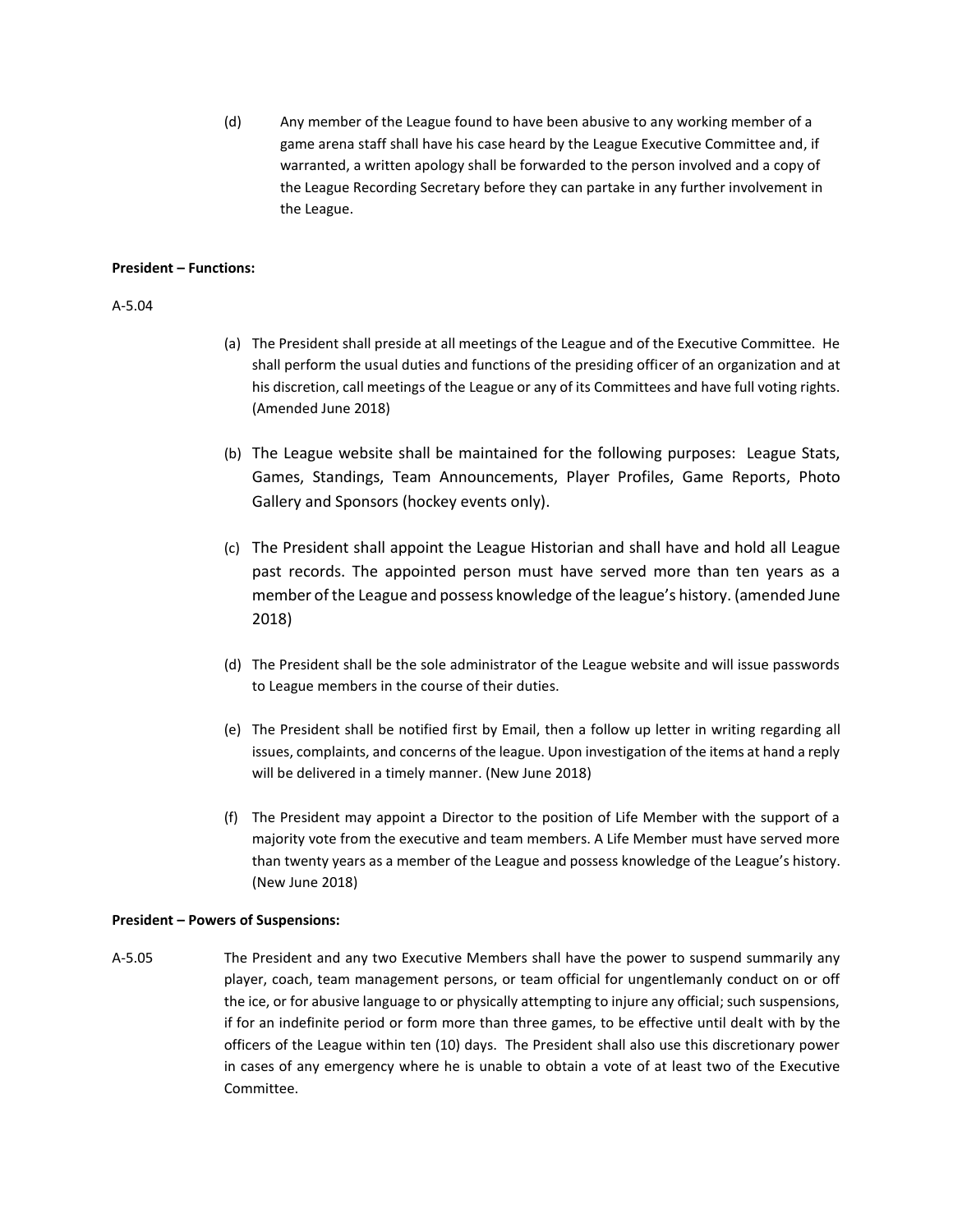#### **President – Representation of League:**

A-5.06 The President shall be the official representative of the League at the Annual and Semi Meetings of the HNL or such other officers as delegated by the President in his place.

#### **Past President – Functions:**

A-5.07 The Past-President shall be a member of the Executive Committee and as such shall participate in the overall administration of the League with no voting rights. The Past-President shall lend his expertise to the League gained from past experience. (Amended June 2018)

#### **Vice-President – Functions:**

A-5.08 The Vice-President shall be a member of the Executive Committee and as such shall participate in the overall administration of the League with full voting rights. The Vice-President shall in the absence of the President, or in the event of his inability to act, hall all the powers of the President and shall be expected at all times to assist the President in conducting the affairs of the League. (Amended June 2018)

#### **Registrar – Functions:**

**A**-5.09 The Registrar shall receive, certify, and maintain all team/player lists and certifications. Shall keep accurate records of all Draft Applications, shall prepare documents, preside at Draft sessions and keep records of all transactions. He or she shall handle all liability and accident claims, assuring they are properly processed and settled. He or she shall present at each Annual General Meeting a report of the past year operations with full voting rights. (Amended June 2018).

#### **Treasurer – Functions:**

- A-5.10 The Treasurer shall keep an accurate record of all monetary transactions and prepare a financial statement for the Annual General Meeting or at the request of the President, and have full voting rights. (Amended June 2018)
	- (a) All approved out of pocket expenses occurring by League officers in the course of their duties shall be reimbursed by supplying official receipts.
	- (b) Only one executive member's gas expenses to all out of area games will be paid in the course of doing their duty.
	- (c) No League executive member shall authorize any large payment of money, only the President shall have that power.
	- (d) No honorariums will be paid for services rendered.
	- (e) All equipment and belongings of the League up on completion of ones duties shall be returned to the Treasurer.
	- (f) **Travel Expenses:**

League representative's travel to games will be set by the League: To Whitbourne Stadium To Bay Arena in Bay Roberts To Southern Shore Arena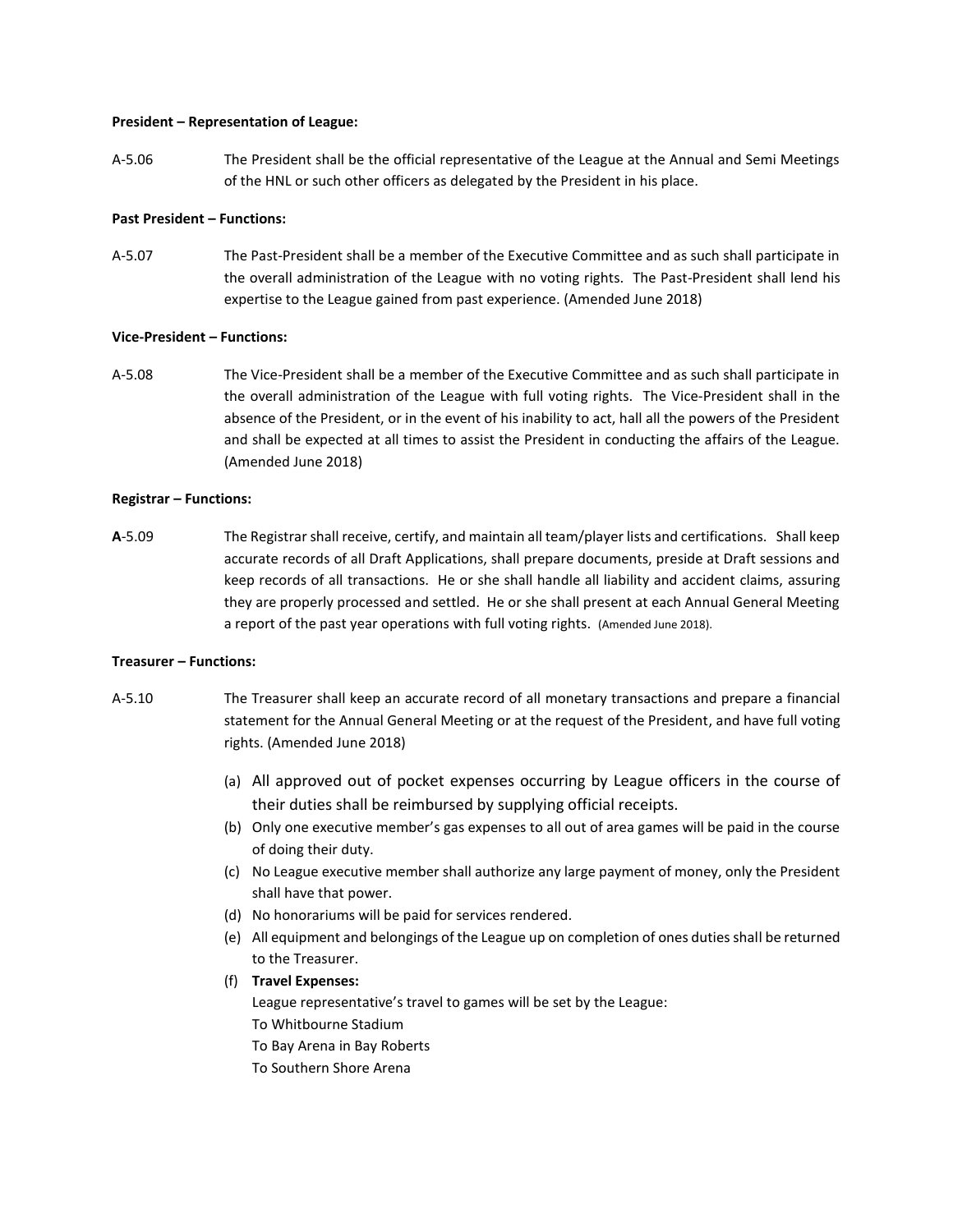#### **Recording Secretary – Functions:**

A-5.11 The Recording Secretary shall keep an accurate record of all proceeds at all meetings of the League and the Executive Committee and have full voting rights. (Amended June 2018)

#### **Director of Statistics Rules and Minor Officials-- Functions**

A-5.12 The Director of Statistics Rules and Minor Officials shall have voting rights. He shall keep an accurate record of League statistics for both team standings and individual scoring. He shall advise the President of all rule infractions under HC and HNL new minimum suspension guidelines. He shall advise the media on a weekly basis of the current statistics. They shall compile voting results for individual and team awards and oversee the preparation of all awards for presentation.

> They shall be responsible for all minor officials of the game and see that all games are covered. He will also be the Chairperson of the Development of Minor Officials Committee. (Amended July 2021)

#### **Director-Public Relations and Promotions – Functions:**

A-5.13 The Director responsible for Public Relations and Promotions shall have voting rights. He shall act as the official media liaison. He will also be the Chairperson of the Development and Public Relations Committee.

#### **Directors at Large – Functions:**

A-5.14 The Two Directors at Large shall have voting rights. They shall be assigned duties as needed. (Amended July 2021).

#### A-6.00 **DUTIES AND POWERS OF THE EXECUTIVE COMMITTEE**

#### **Composition:**

A-6.01 The Executive Committee shall consist of the Officers of the League and shall manage the affairs of the League.

#### **Standing –Committees:**

A-6.02 The Executive Committee shall appoint standing-committees from among its members, the general public or team members, for the handling of any special or specified business.

#### **Discipline:**

A-6.03 To impose and enforce penalties and/or suspensions for any violation of the Constitution or By-Laws or of decisions the Executive Committee, or Standing Committees by a majority vote, taken, if necessary, by mail, fax, e-mail or telephone. (Amended May 95).

#### **Collection:**

A-6.04 To collect dues and fines when imposed and to expend them as they see fit.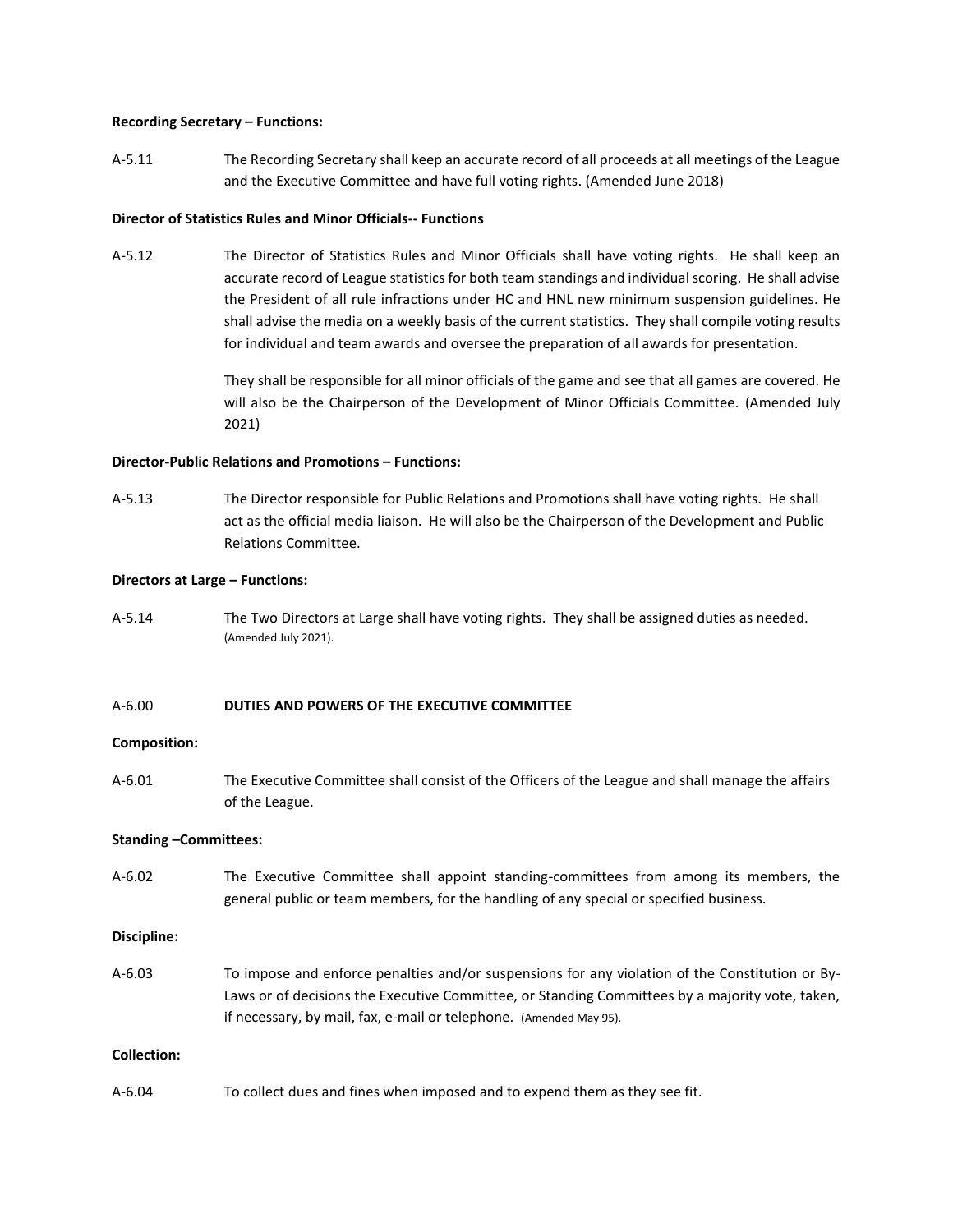#### **Enforcement:**

A-6.05 To enforce the Rules and Regulations of hockey in the League as defined in the Constitution and By-Laws. (New May 95).

#### **Interpretation:**

A-6.06 To interpret, define and explain the provisions of the Memorandum of Association, Articles of Association and By-Laws. (Re-Numbered May 95).

#### **MEETINGS:**

#### **AGM:**

A-7.01 The Annual General Meeting of the League shall be held at such time as the Executive Committee may determine but as near as possible to the second Saturday of May in each year.

#### **Executive Committee:**

A-7.02 The Executive Committee shall hold monthly meetings at the call of the President to discuss the general affairs and administration of the League. (Amended May 95).

#### **General Meeting:**

A-7.03 The League shall hold monthly meetings at the call of the President to discuss the general affairs and administration of the League. Only two representatives per team can attend with a voice, the General Manager plus a team executive member. (Amended June 2018)

#### **Special Meeting:**

A-7.04 All other meetings, except an Emergency Meeting, shall be considered Special General Meetings and shall be convened upon the request of not less than three members of the League or three members of the Executive Committee. (Amended May 94).

#### **Emergency Meeting:**

A-7.05 The President shall have the power to call an Emergency Meeting at his discretion. A quorum shall be a majority of the member teams and a majority of the Executive Committee. (Amended May 94).

#### **Draft Session:**

A-7.06 A draft session shall not constitute an official meeting, no business shall be transacted other than the selection of players as entered into the draft. Attendance at all draft meetings will be (2) people per team, a coach and a team executive member. Amended June 2018)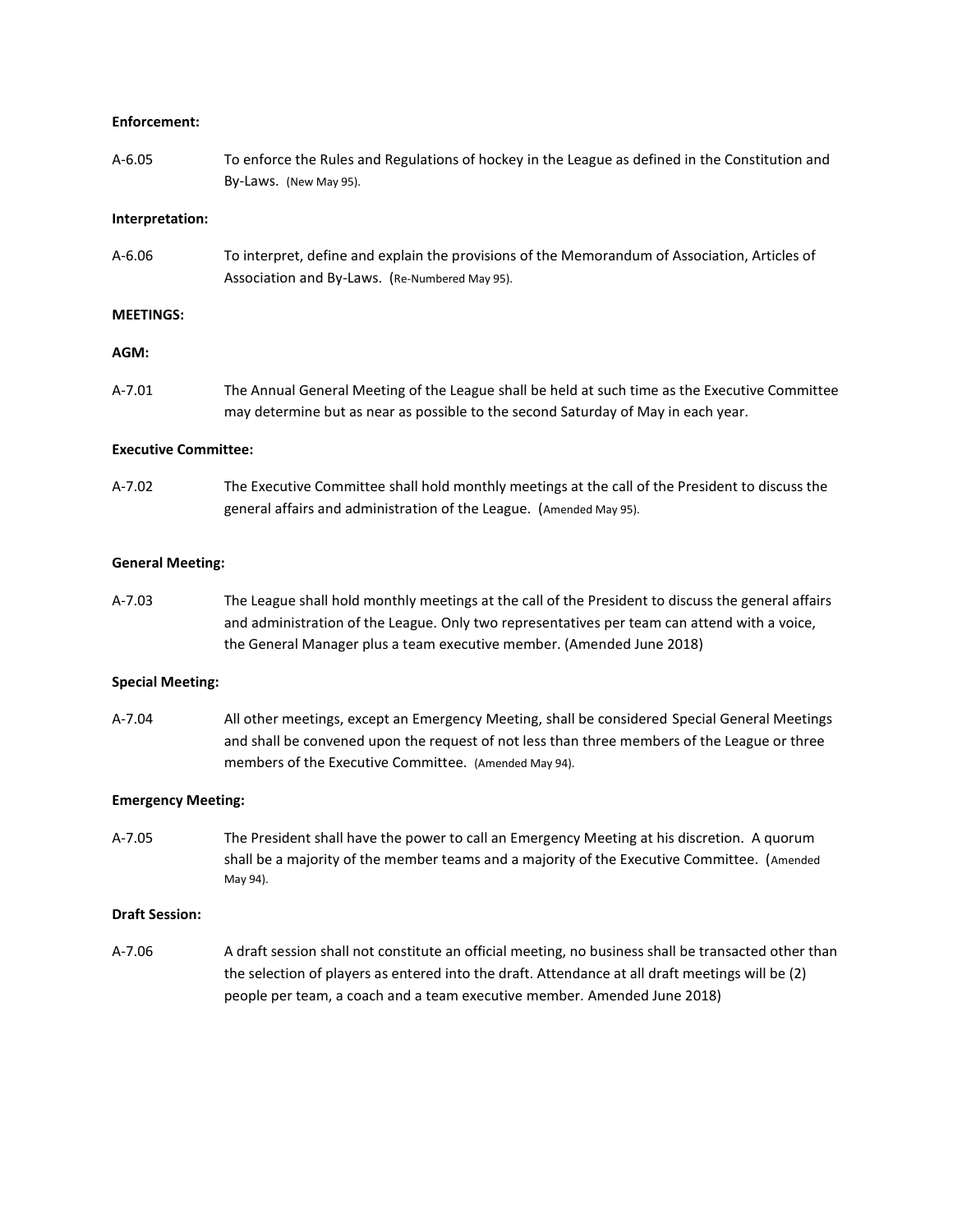#### **Committee Meetings:**

A-7.07 Meetings of the Committee shall be held at the call of the Chairman of the Committee.

#### **Quorum Committee Meeting:**

A-7.08 A quorum of the Committee Meeting shall consist of not less than a majority of the members of that Committee.

#### **Quorum AGM & General Meetings:**

A-7.09 A quorum of the Annual General Meeting and all General Meetings of the League shall consist of not less than a majority of the member teams and a majority of elected members. (Amended May 95).

#### **Notice of Meetings:**

A-7.10 Seven (7) days notice of a meeting, specifying the place, day and hour of the meeting and, in the case of special business, the nature of such business, shall be given to the members. Notice of the Annual General Meeting will be given by posting a notice in the local printed news media, and by notice given in writing and through the post in a prepaid lettered addressed to each member at his last known address. Any notice shall be deemed to have been given at the time when the letter containing the same would be delivered in the ordinary course of post and in proving such service it shall be sufficient to prove that the envelope containing the notice was properly addressed and placed in the post office. The non-receipt of any notice by any member shall not invalidate the proceedings at any meeting. Any member may waive his right to notice.

#### **Distribution of Votes:**

A-7.11 At any General Meeting or Annual General Meeting of the League each member of the Executive Committee shall have one vote and each member team shall one vote.

#### **Tie Breaking Vote:**

A-7.12 The President at all General Meetings of the League shall besides his own vote retain a second vote. This second vote shall be a tie-breaking vote only. Annual General meeting and Election of Officers excluded. (New May 1998).

#### **Proxy Voting:**

A-7.13 Proxy voting shall not be transferable among member teams or members of the Executive Committee. (Amended June 15, 2005).

#### **Number of Delegates:**

A-7.14 The officials of each member team shall appoint and present a list of not more than five representatives who can act as voting delegates at any meeting. The list shall be supplied to the Recording Secretary at the beginning of each season, if possible, but in no case less than five (5) days preceding a regular monthly meeting. (Amended May 2000).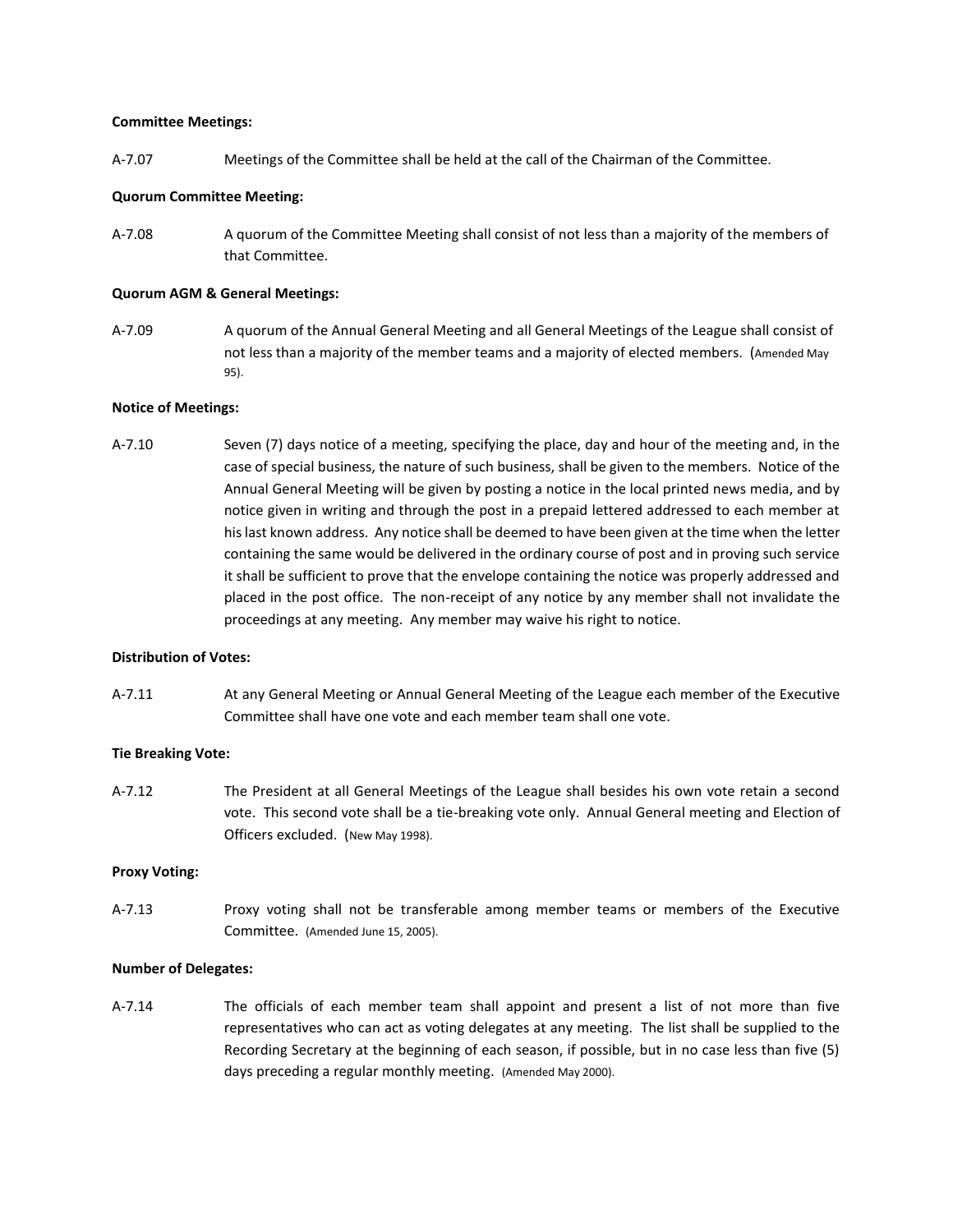#### **Amendments A-8.00**

#### **Committees A-9.00**

| A-9.01 | The standing committees of the League shall be: |  |
|--------|-------------------------------------------------|--|
|        |                                                 |  |

- (a) Executive Committee
- (b) Finance Committee
- (c) Registration Committee
- (d) Records, Trophy & Awards Committee
- (e) Appeals Committee
- (f) Scheduling Committee
- (g) Development and Public Relations Committee
- (h) Nominations Committee
- (i) Draft Committee
- (j) Hall of Fame Committee
- (k) Fundraising and Special Event Committee

#### **By-Laws A-10.00**

- A-10.01 The League shall have the right to make By-Laws so that the administration of the affairs of the League are carried out in an orderly manner consistent with the aims and objectives of the League and its affiliates.
- A-10.02 By-Laws will be governed in accordance with A-3.00 in the Article of Association.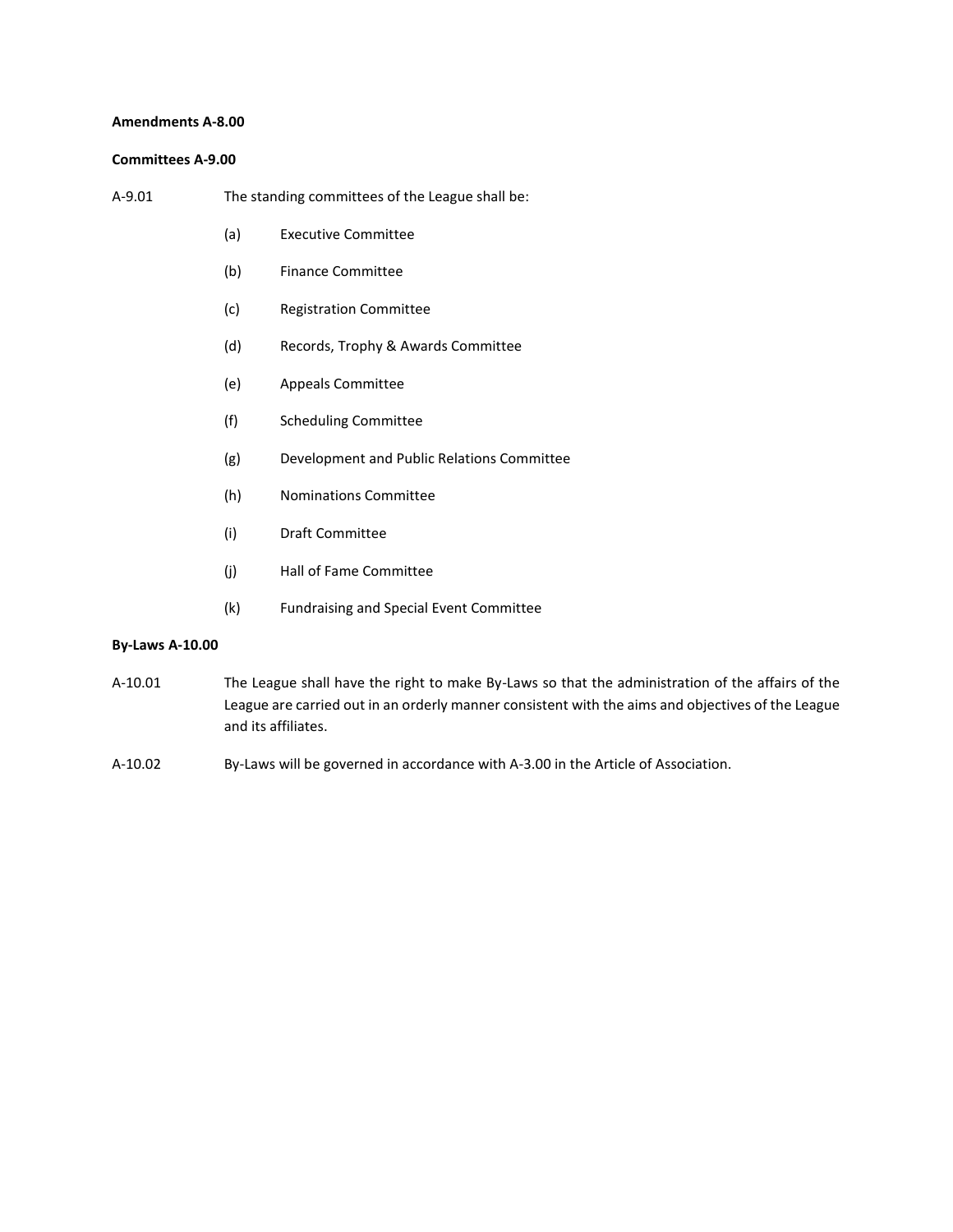# **BY-LAWS OF THE**

# **St. John's Junior Hockey League**

|          | <b>By-Law 1.00</b>                          | <b>Committees</b>                                                                                                                                                                                                                                                               |
|----------|---------------------------------------------|---------------------------------------------------------------------------------------------------------------------------------------------------------------------------------------------------------------------------------------------------------------------------------|
| $B-1.01$ | Executive:                                  |                                                                                                                                                                                                                                                                                 |
|          | President shall be the chairperson thereof. | The Executive Committee shall consist of the President, Past-President, Vice President,<br>Registrar, Treasurer, Recording Secretary, Director of Statistics and Rules, Director of<br>Public Relations and Promotions, Director of Minor Officials, and Director at Large. The |
| $B-1.02$ | Finance:                                    |                                                                                                                                                                                                                                                                                 |
|          | be the Chairperson thereof.                 | The Executive Committee shall appoint The Finance Committee and the Treasurer shall                                                                                                                                                                                             |
| $B-1.03$ | Registration:                               |                                                                                                                                                                                                                                                                                 |
|          | shall be the Chairperson thereof.           | The Executive Committee shall appoint The Registration Committee and the Registrar                                                                                                                                                                                              |
| $B-1.04$ | Awards & Records:                           |                                                                                                                                                                                                                                                                                 |
|          |                                             | The Executive Committee shall appoint The Awards and Records Committee and the<br>Director of Statistics and Rules shall be the Chairperson thereof.                                                                                                                            |
| $B-1.05$ | Scheduling:                                 |                                                                                                                                                                                                                                                                                 |
|          | shall be the Chairperson thereof.           | The Executive Committee shall appoint The Scheduling Committee and the Vice President                                                                                                                                                                                           |
| $B-1.06$ | Development:                                |                                                                                                                                                                                                                                                                                 |
|          |                                             | The Executive Committee shall appoint The Development Committee. The Director of<br>Public Relations and Promotions shall be the Chairperson thereof. (Passed June 12, 2002).                                                                                                   |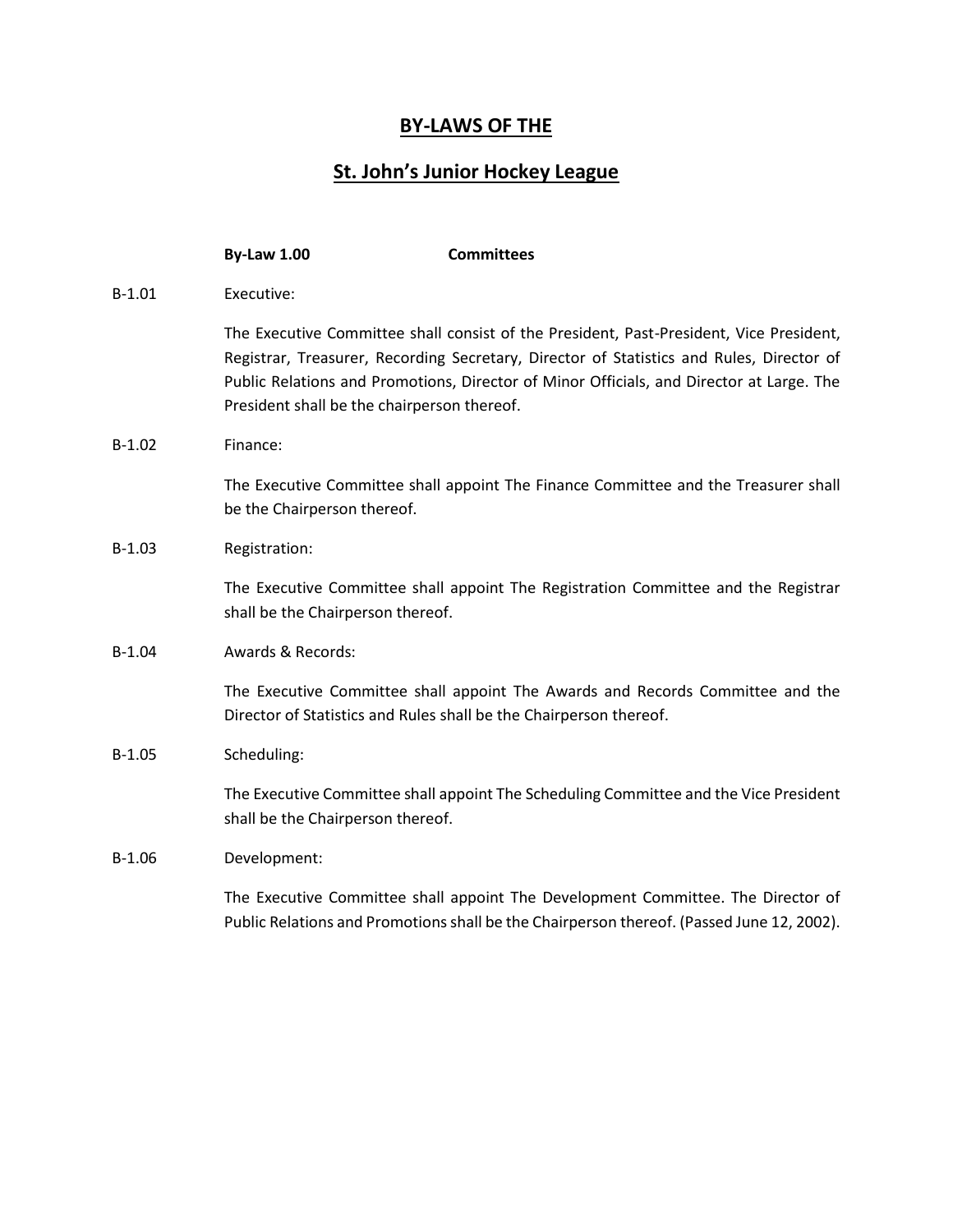B-1.07 Nominating:

The Nominating Committee shall oversee the nomination and election of officers and shall consist of the Past-President and may include up to two interested person from the general public, and the Past-President shall be the Chairperson thereof. (Passed Sept. 2000).

B-1.08 Draft:

The Executive Committee shall appoint The Draft Committee and the Registrar shall be the Chairperson thereof. (Amended June 12, 2002).

# B-1.09 Appeals:

The Appeals Committee shall consist of three (3) independent persons not affiliated with the League or its member teams, with the Chairperson to be appointed by the Executive Committee, which Chairperson shall select two (2) other unaffiliated persons to constitute the Committee, and no less than three (3) persons must hear each appeal.

# B-1.10 Hall of Fame:

The Hall of Fame Committee shall consist of up to seven (7) members, including the President and the Director of Statistics and Rules, who shall appoint the other members of the Committee. The Chairperson of the Executive Committee shall be the Chairperson thereof, and, in his discretion, may appoint a maximum of two (2) members who are not presently affiliated with the League for consultation purposes, which members shall be entitled to voting rights on the Committee. (Passed Sept. 2000).

# **By-Law 2.00 Accounts**

# 2.01 Travel Expenses:

Travel expenses for not more than two (2) delegates to the Annual General Meeting and the Semi-Annual Meeting of HNL and not more than one (1) delegate travel to the HNL Junior Championships shall be paid on the following basis.

- (a) Transportation necessary taxi fares, bus fares, and economy airfares, or in the case of travel by person automobile, a car allowance of fifty (\$0.50) cents per kilometer for return travel by the most direct route shall be subsidized by the League. The total allowances shall, in no event, exceed the cost of economy air travel. No allowance shall be paid on behalf of passengers. (Part "A" amended June 12, 2002).
- (b) Hotel where a hotel stay is required, the hotel room rate only will be paid.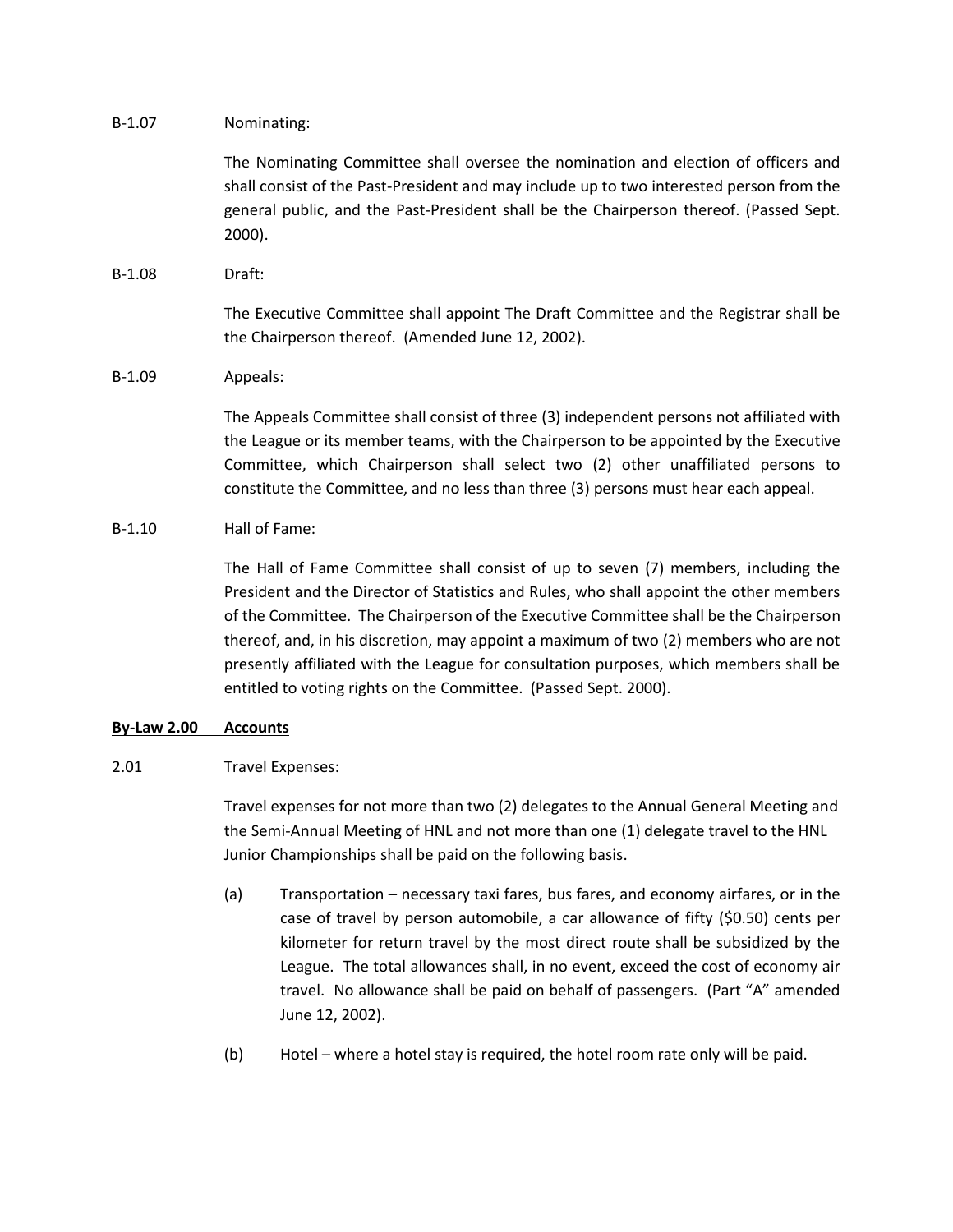- (c) Meals a meal allowance of fifty (\$50.00) dollars per day, or pro-rated part thereof, depending on the number of meal periods (s) outside the home while travelling, allocated on the basis seven dollars (\$10.00) for breakfast, twelve dollars (\$15.00) for lunch, and sixteen dollars (\$25.00) for evening meal. (Passed Sept. 2000).
- (d) Travel League Representative travel to games played at the Whitbourne Stadium, the Bay Arena in Bay Roberts, Southern Shore Arena shall receive compensation as follows: Thirty (\$30.00) to Whitbourne and Bay Arenas and Twenty (\$20.00) Dollars to the Southern Shore. (Passed AGM 2004).
- (e) Unnecessary Travel To prevent other Executive members form unnecessary travel, the game travelling Executive Member shall notify the remaining League Executive of his intent to travel to said arenas. Passengers will not be paid. For the purposes of paying travelling expenses the President must be notified of the name of the travelling Executive member. (Passed 2008)
- (f) Out of Pocket Out of pocket expenses pertaining to League business incurred by a League Executive Member shall be reimbursed. An original receipt will be required along with the President's approval. (Passed 2008)
- (g) Volunteers All Elected Members of the League are volunteers and shall not be issued any form of honorarium for services rendered. (passed 2008)

# 2.02 Payment:

Expense accounts are to be submitted to the Treasurer as soon as possible and if the statement is satisfactory payment will be made promptly by cheque. The Treasurer is expected to seek the advice of the President on claims which appear to be out of the ordinary. (Passed Sept. 2000).

# B-2.03 Timing:

All expenses incurred by the League shall be paid promptly following receipt of invoices to assure the League's financial creditability.

## B-2.04 Team Payments:

Accounts receivable from member teams except for those amounts specified in A-4.04 and B-3.09, must be paid within thirty (30) days of first notification. (Passed Sept. 2000).

## B-2.05 Notification:

Notification shall be an invoice, issued by the Treasurer.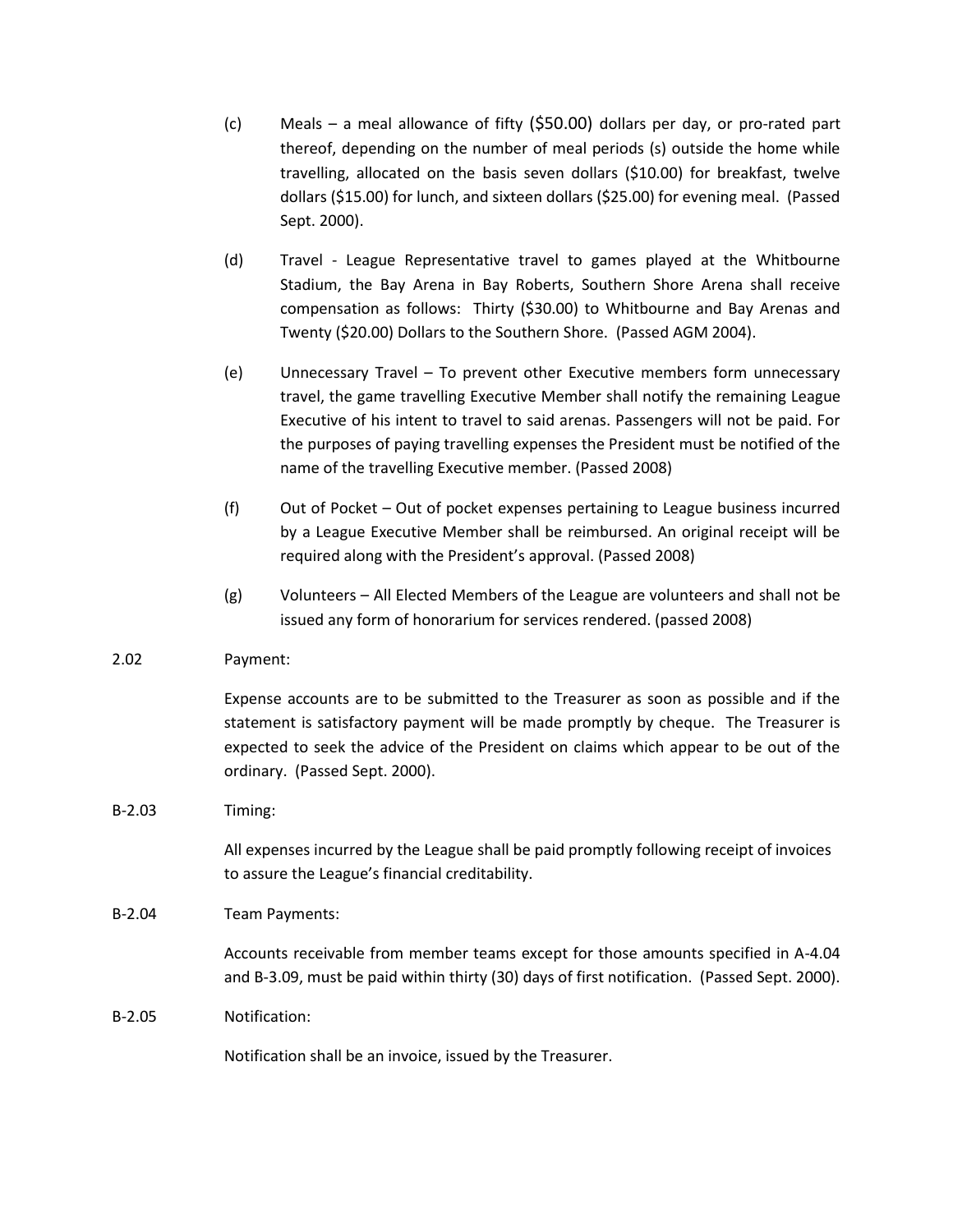## B-2.06 Non-Payment:

Any accounts receivable from member teams not paid in accordance with B-2.04 shall result in the member team's loss of voting privileges until such account is paid in full.

#### **By-Law 3.00 Scheduling**

## B-3.01 Authority:

The responsibility for, and jurisdiction over, the enforcement of this section shall be vested in the Chairperson the Scheduling Committee. (Passed Sept. 2000).

## B-3.02 Ice Time:

The Home team must provide sufficient ice time for all scheduled League games.

## B-3.03 Playoff Schedule:

- (a) The scheduling of regular season and playoff games shall be the responsibility of the Scheduling Committee, and a "Home and Home" schedule be implemented in the playoffs whenever possible. (Passed Sept. 2000).
- (b) In the event that arena scheduling does not allow the higher seed team to start the playoff series in a timely manner without causing a delay in starting the series they shall have to find ice time at another arena. In the event this is not a possibility then the start of a series shall be handed over to the lower seed and the schedule shall be altered to benefit the higher seed team. (Passed August 2020)

# B-3.04 Stoppage of Game:

In the event that a regular season or playoff game not be played to a conclusion for reasons termed an "Act of God" which shall also include storms and rink facility problems, or by reason of termination of ice time or any other unforeseen problem, the Referee shall suspend the game at that point and the game shall be continued at a later date from that point on the game clock. Only players who were in the game at the point of delay will be allowed to continue play, and playoff games shall be played to conclusion in accordance with the HC Rule Book. (Passed Sept. 2000).

## B-3.05 Committee Decides:

Any adjustments to the scheduling of games, regular or play-off, or any decisions as to whether or not to "call" a game because of adverse weather, absence of officials, rink facility problems, shall be made by the Chairman of the Scheduling Committee or in his absence, by the President, which decision shall be final and binding.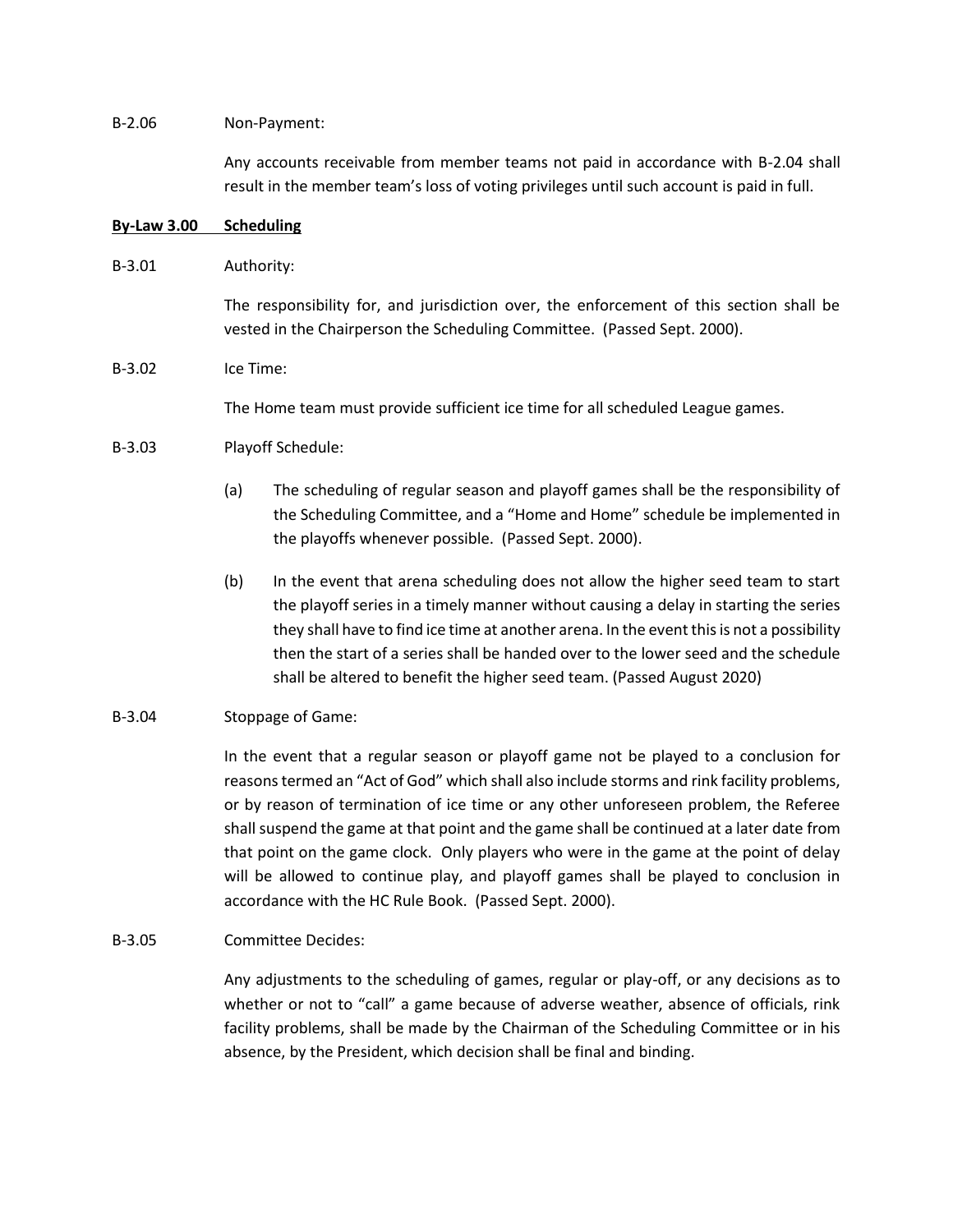## B-3.06 Postponements:

Any team requesting to postpone a game for reasons other those addressed in B-3.04 and B-3.05, above must have the approval of the Chairperson of the Scheduling Committee and the consent of the other team involved at least seventy-two (72) hours prior to the time scheduled for the commencement of that game. (Passed May, 2015).

# B-3.07 Makeup Games:

In no event shall a game postponed in accordance with B-3.06, above be rescheduled for a time and date later than two (2) weeks subsequent to the original time and date scheduled for the commencement of that game, and, unless for reasons addressed in B-3.04 and B-3.05 above, if the game is not played within that two week period, the home team shall be deemed to forfeit the game as if in accordance with B-3.08 and B-3.09, below. (Passed Sept. 8, 2002).

# B-3.08 Forfeitures:

If any member team fails to ice a team consisting a minimum of eleven (11) "qualified" players at the beginning of the game, including only one goaltender, the game shall not be played and will be deemed forfeiture, and awarded to the opposing team. No player game stats will be issued on a forfeiture game but the opposing team will get two (2) points or win and the game will follow HC Rule Book – Rule 10.14. (Passed May, 2015).

## B-3.09 Penalties:

A team forfeiting a game under B-3.08 shall:

- (a) In the case of a first forfeiture, be fined five hundred dollars (\$500.00). (Amended August 2020)
- (b) In the case of a second forfeiture, be fined five hundred dollars (\$500.00).
- (c) In the case of a third forfeiture, be immediately suspended from the League;

All fines levied must be paid to the League prior to that team's next regularly scheduled games. In appropriate circumstances, the League may elect to apply the fine so as to compensate the opponent.

# B-3.10 Trades Invalid:

(a) in the event that a team is suspended from the League in accordance with the bylaws B-3.08 and B-3.09 any player(s) trades or transferred following the game in which that team records its third forfeiture shall be invalidated and shall be deemed null and void; or (Passed Oct. 2004)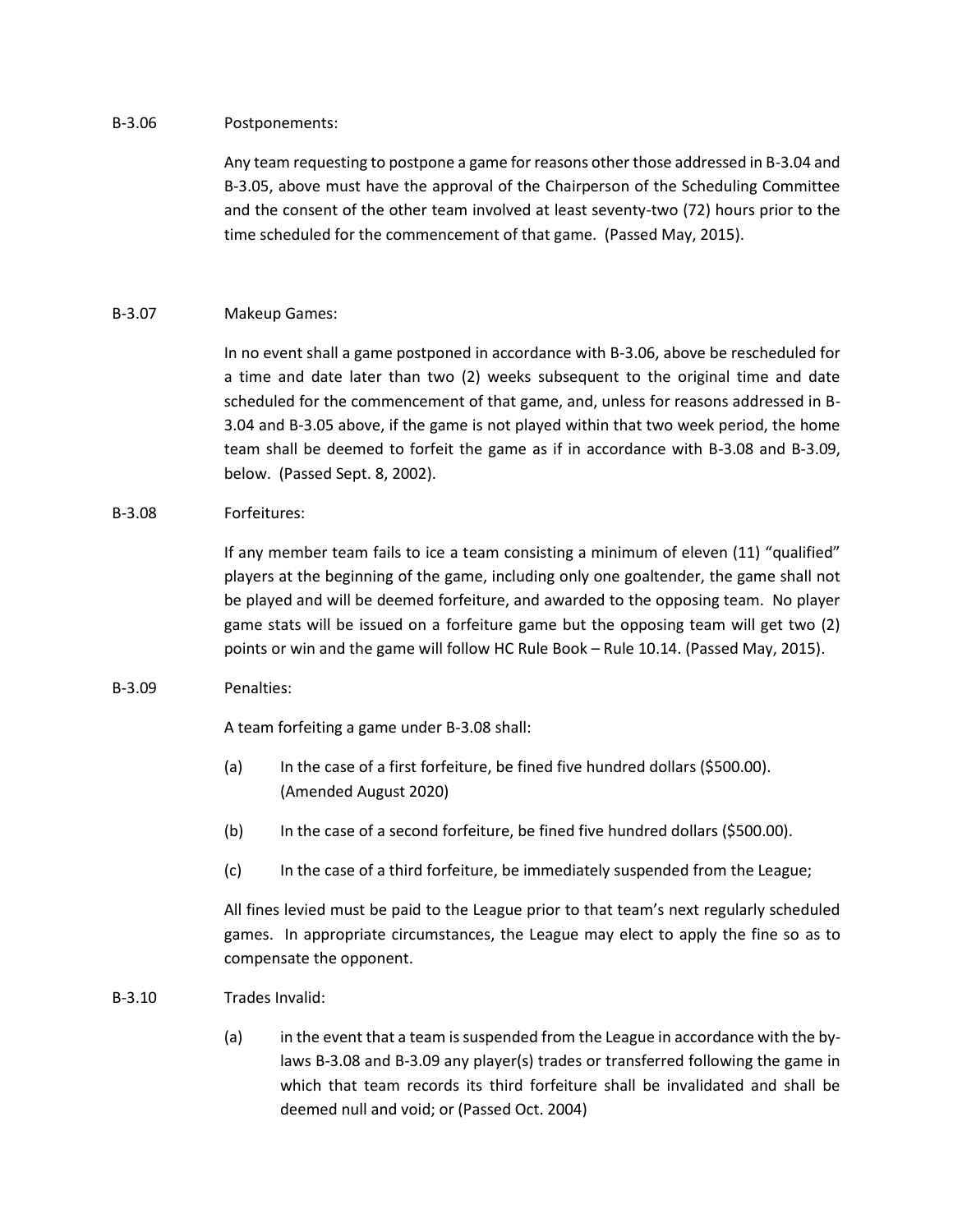- (b) in the event a team notifies the League of its intention to voluntary withdrawal from the League, any player(s) trades or transferred by that team following its last game played shall be invalidated and shall be deemed null and void; (Passed Oct. 2004);
- (c) The players so named to be traded or transferred in (a) or (b) above shall remain a member of the suspended or withdrawing team until a dispersal draft is held in relation to that team; (Passed Oct. 2004).
- (d) For the purposes of this By-Law, a player shall be deemed to have been transferred to his new team as of the date he participates in his first game with the other team, and not the date the trade is alleged to have taken place; (Proposed amendments May 2002).
- (e) Any player trade or transfer must comply with HC Rule H 4(a), (b) and (c). (New May 2002). (Amended and passed Sept. 8, 2002).
- (f) Any trades or transactions from a team that is leaving the League within a thirty (30) day period of prior given notice of a defunct team shall become null and void.

# B-3.11 Suspension:

Any team withdrawing from play, or suspended from play, after the start of the playing season shall not re-enter competition during that season or during the following season unless permitted to do so by the majority of the voting delegates, including a majority of the Executive Committee at an Annual General Meeting. (Proposed renumbering of B-7, May 2002).

# B-3.12 Completion of Playoffs:

The Chairman of the Scheduling Committee shall ensure that the League Playoffs are completed and a Championship Team declared, prior to Provincial Junior Championship competition by HNL. (Passed Sept. 2000).

# B-3.13 Game Officials:

The Scheduling Committee Chair shall be responsible to arrange for game officials (Referee and Linesmen) for each game.

# B-3.14 Minor Officials:

Unless otherwise arranged though the League, the home team shall be responsible for the arrangement of minor officials for each game. (Passed Sept. 2000).

B-3.15 Goal Judges:

(Deleted May 10, 2006).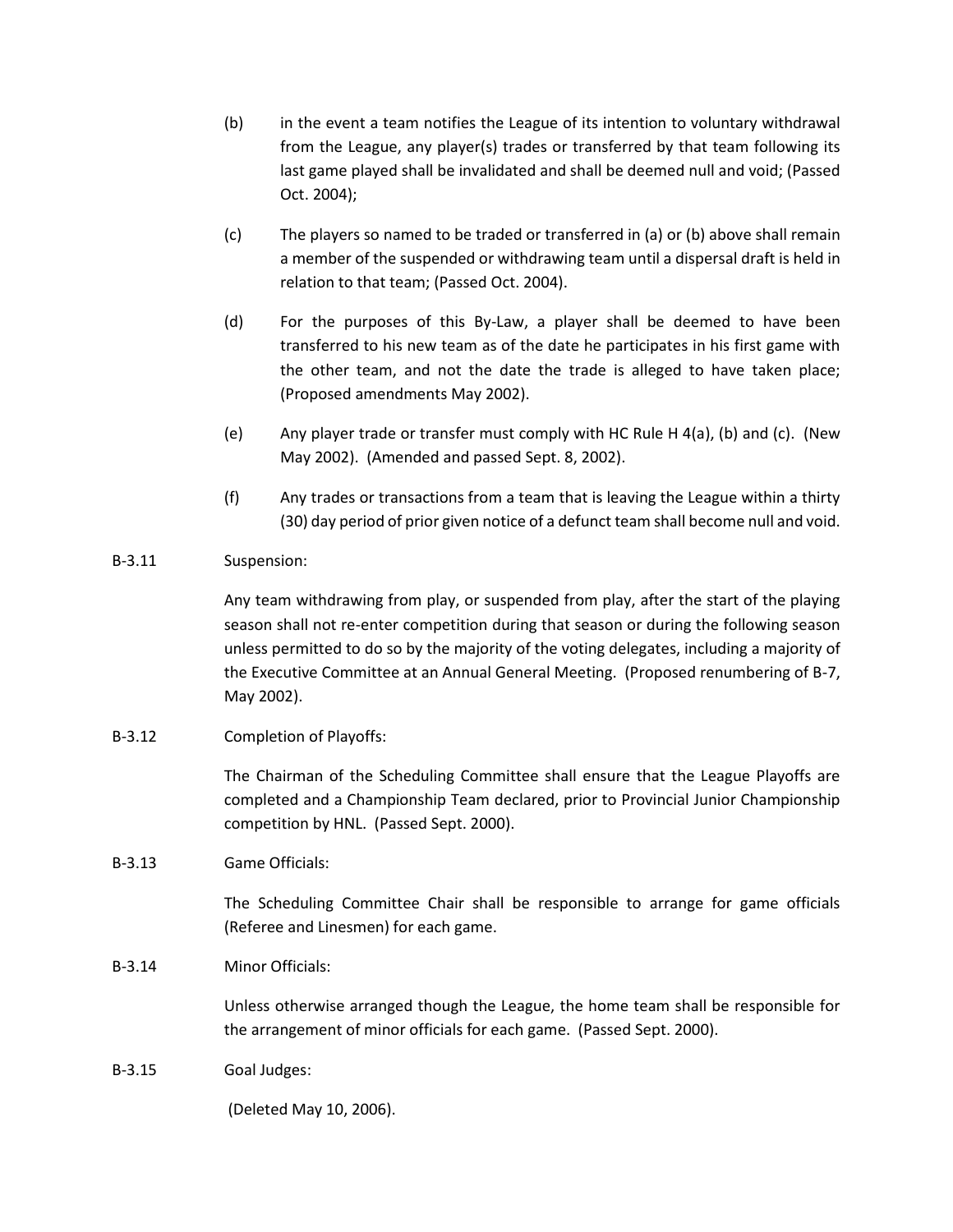## B-3.16 Game Reports:

A copy of every game report from each regular season and playoff game shall be forwarded to the Director of Statistics and Rules by the home team within twelve (12) hours after the completion of the game, by facsimile or by e-mail if possible, with the original to follow by hand delivery for the purpose of:

- (a) The recording of team and individual player statistics;
- (b) Determining whether there has been any infraction under By-Law 4.00 which would attract a suspension, or for the review of the Executive Committee in the event disciplinary action is otherwise required against a team or team member;
- (c) Any team who fails to comply with this By-Law shall be accessed a fine of fifty dollars (\$50.00) payable upon notification thereof. (Passed Sept. 2000).
- B-3.17 No exhibition game shall be sanctioned without the approval of the President or Vice President of the League and shall follow the procedure of the League and all players must be registered with the said team.

## **By-Law 4.00 League Rules**

B-4.01 Jurisdiction:

The responsibility for ensuring that these Rules and Regulations are employed and strictly enforced shall be the responsibility of the President acting as Chairman of the Executive Committee.

B-4.02 Games HC Rules:

All hockey rules listed in the Official Hockey Rules Book of HC shall apply directly to games played under the jurisdiction of this League.

B-4.03 Criteria:

All games played by member teams, and the qualifications of all persons completing or otherwise participating in such games as a member of a member team in the League shall be in conformity with the Constitution and By-Laws of the League. (Passed Sept. 2000).

B-4.04 Game Format:

Games shall consist of three twenty-minute periods. All time played shall be "stop" time.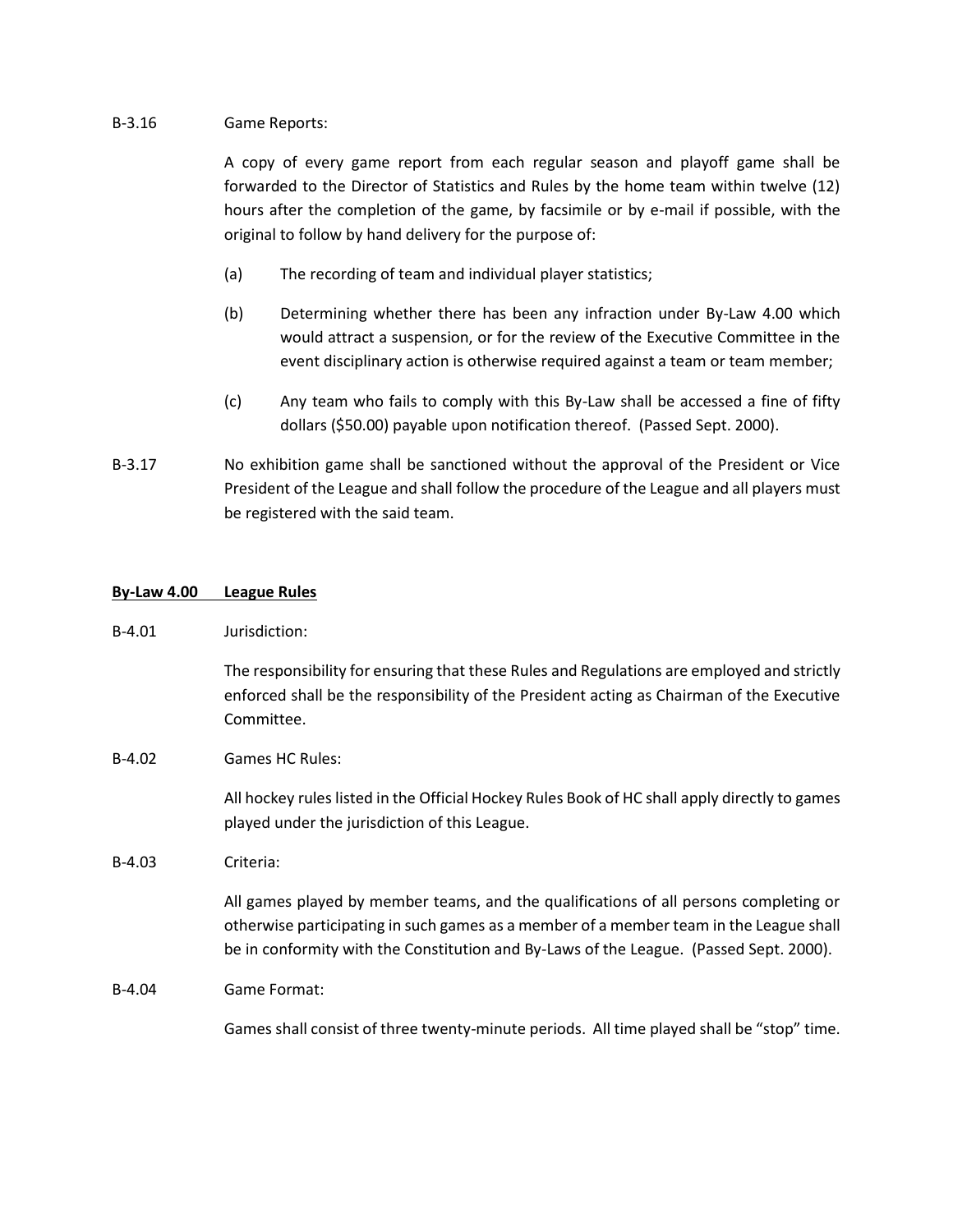## B-4.05 Overtime:

- (a) In regular season games, there shall be a five (5) minute sudden death overtime period played in all games that are tied at the end of the third period. (Passed Sept. 2000).
- (b) In games where a five (5) minute overtime sudden death overtime period is played both teams will use 3 on 3 skaters, unless otherwise dictated by penalties. In which case the Referee shall apply the normal rule as used by Professional Hockey if still tied then a three (3) man shoot out until a winner is declared. (Amended August 2020)

# B-4.06 Points:

- (a) A team shall be awarded two points for a win during regulation time.
- (b) Both teams shall be awarded a single point for a tie during regulation time including overtime, plus
- (c) A team winning in overtime shall be awarded an extra point. (Passed June 12, 2002).
- (d) If still tied at the conclusion of overtime a three (3) man shootout will follow. If the tie is still unbroken teams can use any player(s) to shoot until a winner is declared. (Amended August 2020)

# **Regular Season Play**

B-4.07 Divisions:

In seasons during which the League comprises of eight or more member teams, the League shall, to the extent practicable, be divided into two divisions. The two divisions should, as far as is practicable, contain an equal number of teams. (Passed Sept. 2000).

B-4.08 Determining Standings:

The placement of teams shall be determined by the number of points accumulated by each team in the regular schedule; the higher position tie shall be broken by the following procedure in order:

- (a) The higher position will be awarded to the team with the most games won.
- (b) in the event that two or more teams have an equal number of wins, the second tie breaker shall favor the team which has won the most points head to head in the regular season against the other teams(s) with which it is tied;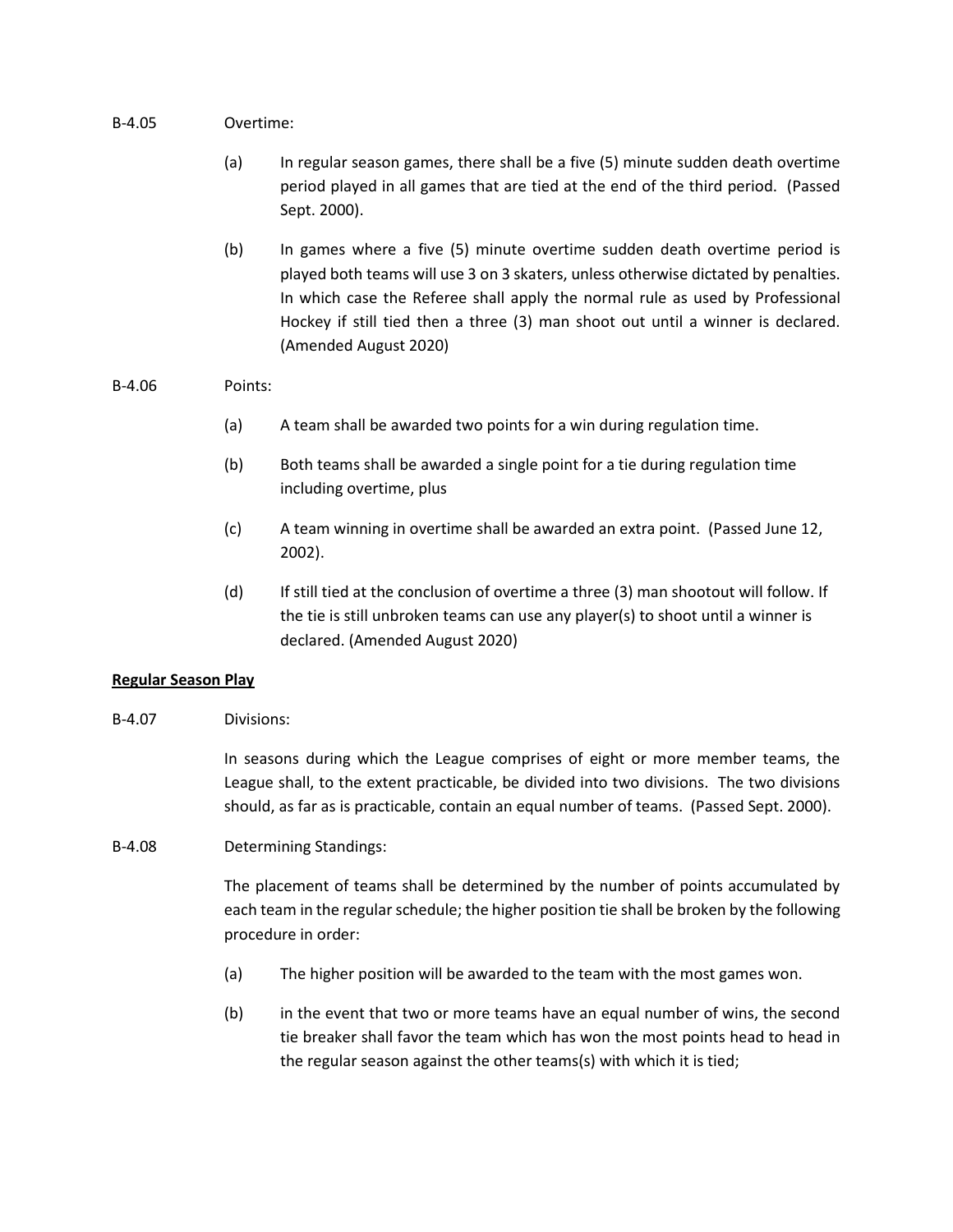- $(C)$  in the event that the tie is not broken by (a) or (b), above, the third tie-breaker shall favor the team with the best goals average ratio, calculated as follows, (total goals for plus total goals again divided into goals for, calculated to four decimal points), with the higher ratio to prevail;
- (d) In the event that the tie is not broke by any of the means above, the higher position is to go be determined by a single head to head game at a rink determined by the Executive Committee. (Passed June 12, 2002).

# **Playoffs Competition**

B-4.09 Playoff Eligibility:

The top eight (8) teams at the end of the regular schedule shall enter into a "play-off" series to declare a Championship team. The scheduling of the quarter-finals, semi-finals and final play-off series shall be the responsibility of the Scheduling Committee. A "HOME''AND ''HOME" schedule shall be implemented where possible. (Amended Sept. 1, 1999)

B-4.10 Playoff Rounds:

The play-offs shall be divided into quarter final, semi final and final rounds. (Amended Sept. 1, 1999).

## B-4.11 Quarterfinals:

(a) The quarter finals shall be the "Best of Five" with;

Series "A" between the first place team overall in the regular season and eighth place team overall;

Series "B" between the second place team overall and the seventh place team overall;

Series "C" between the third place team overall and the sixth place team overall;

Series "D" between the fourth place team overall and the fifth place team overall. (Amended May 2000).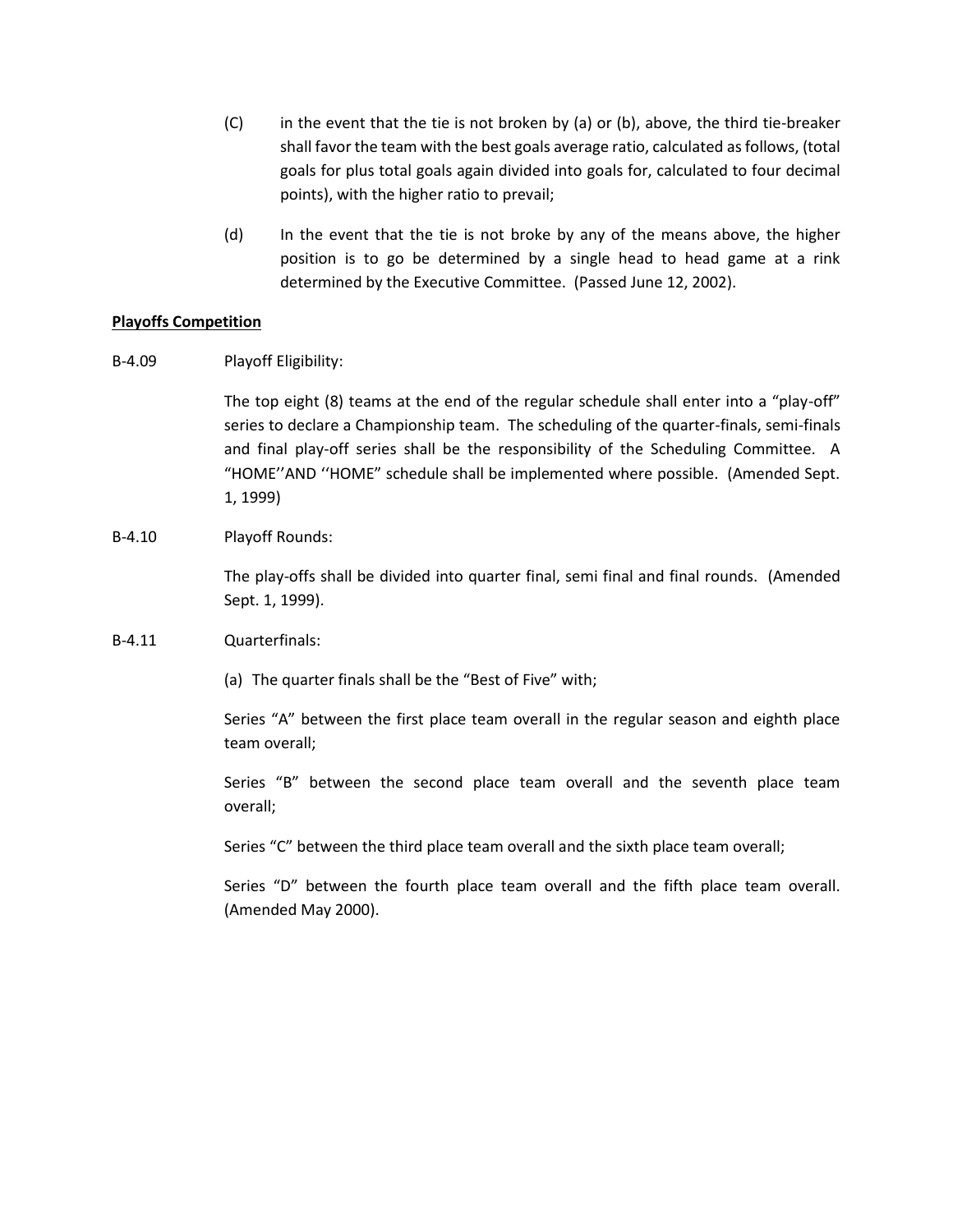| $B-4.12$ | Semifinals:                                                                                                                                                                                                                             |                                                                                                                                   |  |
|----------|-----------------------------------------------------------------------------------------------------------------------------------------------------------------------------------------------------------------------------------------|-----------------------------------------------------------------------------------------------------------------------------------|--|
|          | The semi-finals shall be a "Best of Seven" series with                                                                                                                                                                                  |                                                                                                                                   |  |
|          | Series "E" between the team advancing from the quarter finals with the highest standing<br>in the regular schedule versus the team advancing from the quarter-finals which had the<br>lowest standing in the regular schedule, and with |                                                                                                                                   |  |
|          | Series "F" between the other two teams advancing from the quarterfinal series. (Passed<br>Sept. 8, 2002).                                                                                                                               |                                                                                                                                   |  |
| $B-4.13$ | Finals:                                                                                                                                                                                                                                 |                                                                                                                                   |  |
|          | The Final Round shall be a best of seven, known as Series "G" between the two teams<br>advancing from each semi-final series. (Passed Sept. 2000).                                                                                      |                                                                                                                                   |  |
| $B-4.14$ | Home Ice:                                                                                                                                                                                                                               |                                                                                                                                   |  |
|          |                                                                                                                                                                                                                                         | To determine "HOME" ice the following will apply:                                                                                 |  |
|          | (a)                                                                                                                                                                                                                                     | In series "A" the first place team shall have "Home" ice advantage;                                                               |  |
|          | (b)                                                                                                                                                                                                                                     | In series "B" the second place team shall have "Home" ice advantage;                                                              |  |
|          | (c)                                                                                                                                                                                                                                     | In series "C" the third place team shall have "Home" ice advantage;                                                               |  |
|          | (d)                                                                                                                                                                                                                                     | In series "D" the fourth place team shall have "Home" ice advantage;                                                              |  |
|          | (e)                                                                                                                                                                                                                                     | In series "E" the team with the highest standing shall have "Home" ice advantage;                                                 |  |
|          | (f)                                                                                                                                                                                                                                     | In series "F" the team with the higher standing in the regular schedule shall have<br>"Home" ice advantage?                       |  |
|          | (g)                                                                                                                                                                                                                                     | In series "G" the team with the higher standing in the regular schedule shall have<br>"Home" ice advantage. (Amended Sept. 2000). |  |
| $B-4.15$ | Playoff Overtime:                                                                                                                                                                                                                       |                                                                                                                                   |  |

If the score is tied at the end of the regulation play during play-off competition, sudden death overtime shall be played in accordance with the overtime rule as per the HC Official Hockey Rules. (Passed Sept. 2000)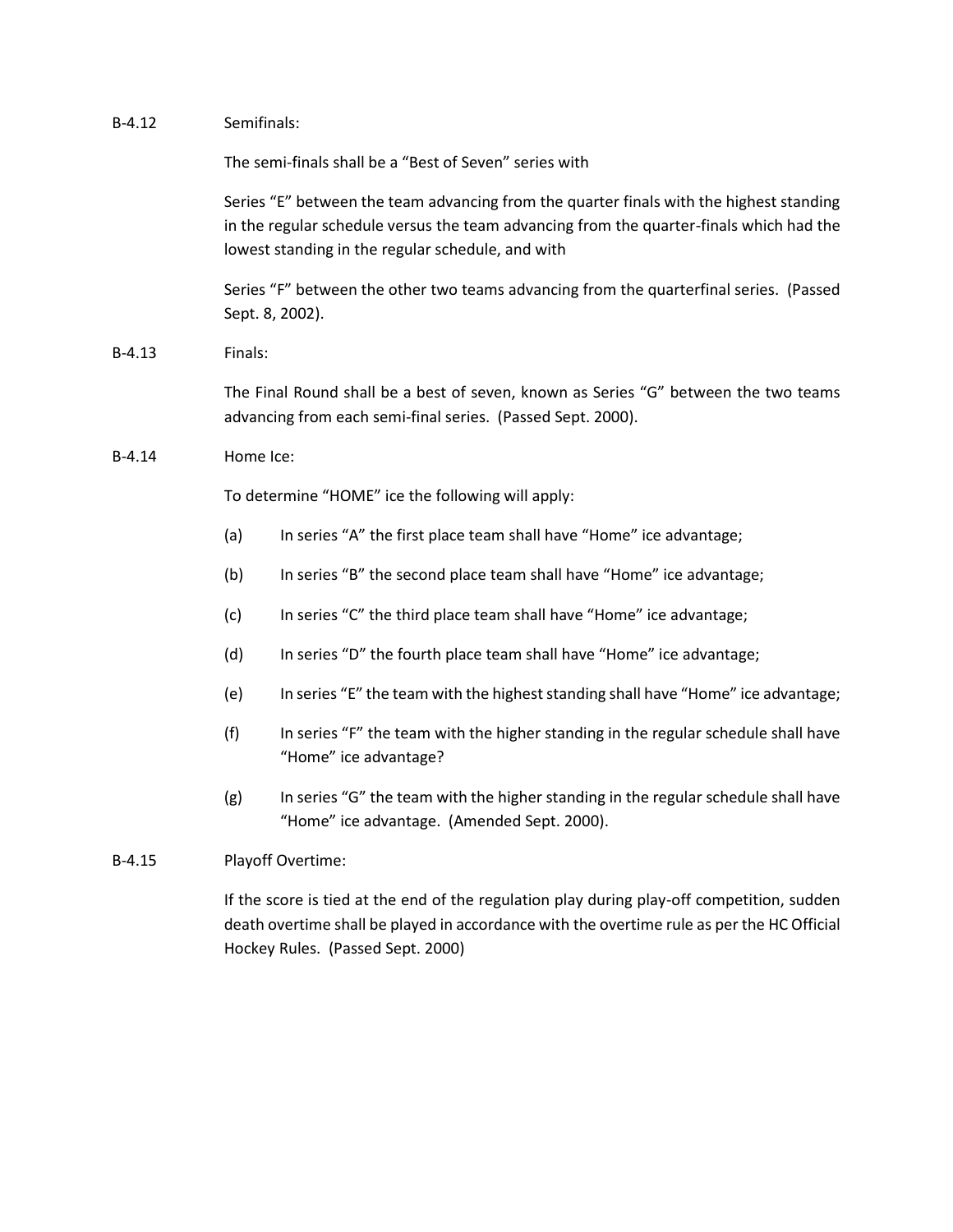## **Provincial or Inter-Provincial Competition**

# B-4.16 League Representative:

The Championship team declared shall be the League Representative in Provincial or Inter-Provincial Championship Competition and shall have the support of the League when it so competes. (Passed as amended June 2002).

B-4.17 Alternative Representative:

Should the Championship team not be able to enter into Provincial or Inter-Provincial competition the other Finalist in the League Playoffs shall have the opportunity to compete in such competition as the League Representative, upon the approval of the Executive Comittee. (Passed Sept. 2000).

B-4.18 Multiple Representatives:

In seasons where there are two divisions and the HNL permits a representative from each Division within the League, and HNL does not enact a selection formula for the representative, or otherwise decides to adopt the criteria used by the League, the League nominees shall be as follows:

- (a) The President's Cup Champion shall represent its Division and the League overall;
- (b) The team from the other Division, which has accumulated the highest number of wins in the playoffs, shall be the representative from the other Division. In the case where two teams from the same Division have accumulated the same number of wins in the playoffs, the tie breaker shall be as follows:

The team with the better win-loss percentage in the play-offs shall prevail;

(c) In the event that two teams have the same win-loss percentage, the team with the better record in the regular season shall be the nominee and the provisions in B-4.08 shall be applied to break a tie in the regular season standing, if need be.

# **Infractions**

B-4.19 Ineligible Players:

Any team placing ineligible players on the official game sheet shall forfeit the game(s) in which the ineligible player was placed in the game sheet, whether in regular schedule or play-off competition, and all questions of eligibility shall be determined in accordance with the HC Regulations and the Constitution and By-Laws of the League. (Passed Sept. 2000).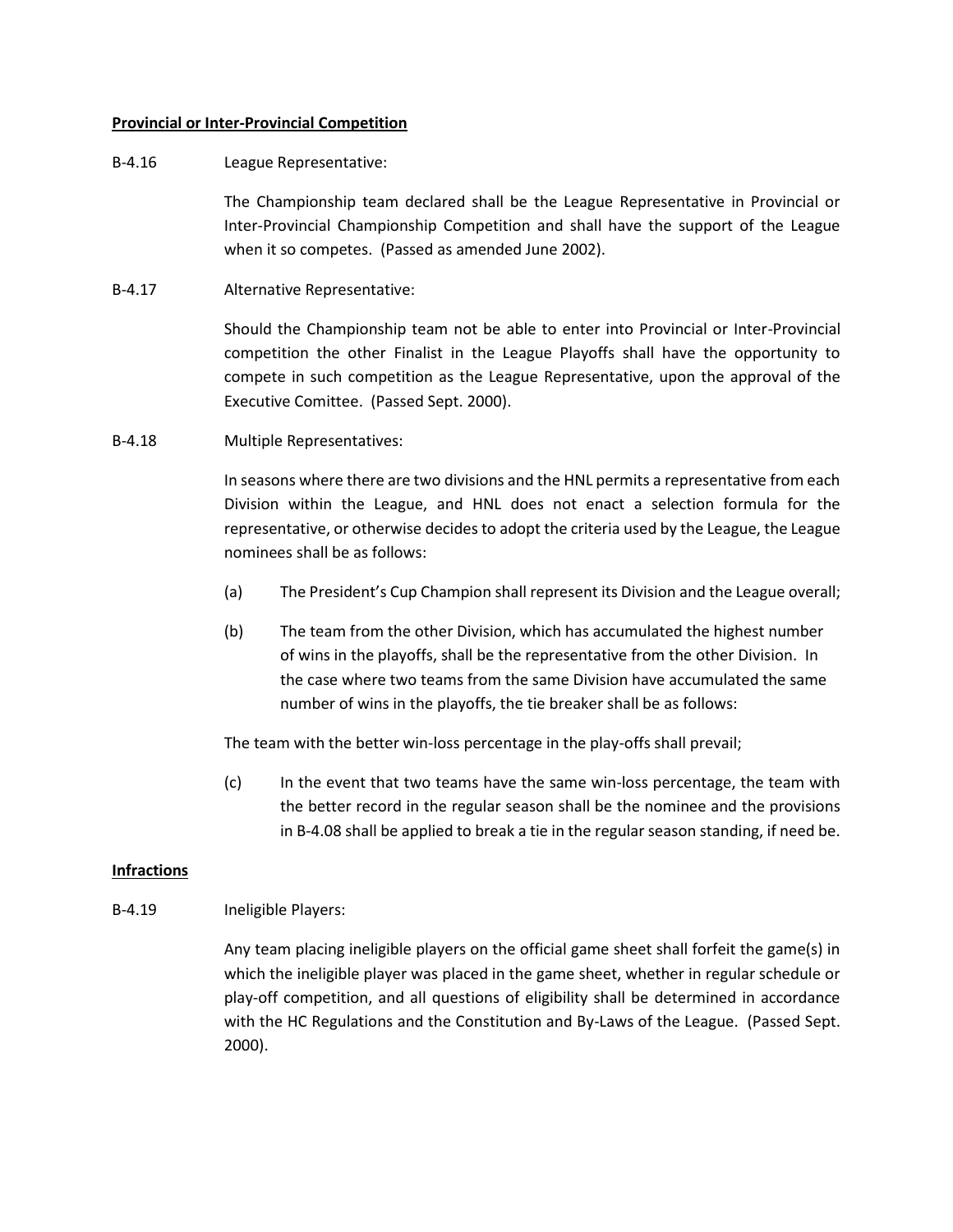## B-4.20 Loss of Points:

Should a team be denied a win or tie by protest or forfeiture, no points shall be allowed that team or team members for that particular game.

# B-4.21 Automatic Penalties:

The penalties set out in section B-4.22 and B-4.28 shall automatically apply once it has been determined the identified violations have been committed, and there shall be no Appeal as to the length of the designed automatic penalties assessed under sections B-4.22 to B-428 unless the designed suspension set out therein was revised by the Executive Committee, and the Appeal shall only lie as to the extent to which the Executive Committee, and the Appeal shall only as to the extent to which the Executive Committee revised the suspension. (Passed Sept. 2000).

## B-4.22 Leaving Benches:

- (a) Any player penalized for being the first player from either or both teams to leave a players bench or penalty bench and participates in any altercation whereby the player in questions receives a penalty, shall be assessed a three (3) game suspension in addition to any other penalty received. (Passed May 2000).
- (b) Any player who is penalized under B-4.22 (a) for leaving the players bench and who then leaves the penalty bench to participate in an altercation or he leaves the penalty bench and attempts to instigate an altercation whether the player received a penalty or not for leaving the penalty bench shall be assed an additional Three (3) Game suspension. (Passed May 2000).

# B-4.23 Fighting Majors:

- (a) Refer to HC/HNL suspension guidelines and the league's minimum suspension guidelines. (Amended June 2018)
- (b) All fighting majors in an All-Star Game will be served in regular season.

# B-4.24 Instigator Penalties:

Any player accumulating Three (3) instigator and/or aggressor penalties in conjunction with a fighting major in total during the regular season including the All-Star Game, shall be assessed a One (1) game suspension. Each additional such infraction shall result in the player being assessed a further One (1) game suspension. (Amended 93/94). (Inclusion of the All-Star Game was passed at the General Monthly Meeting held in February 2007).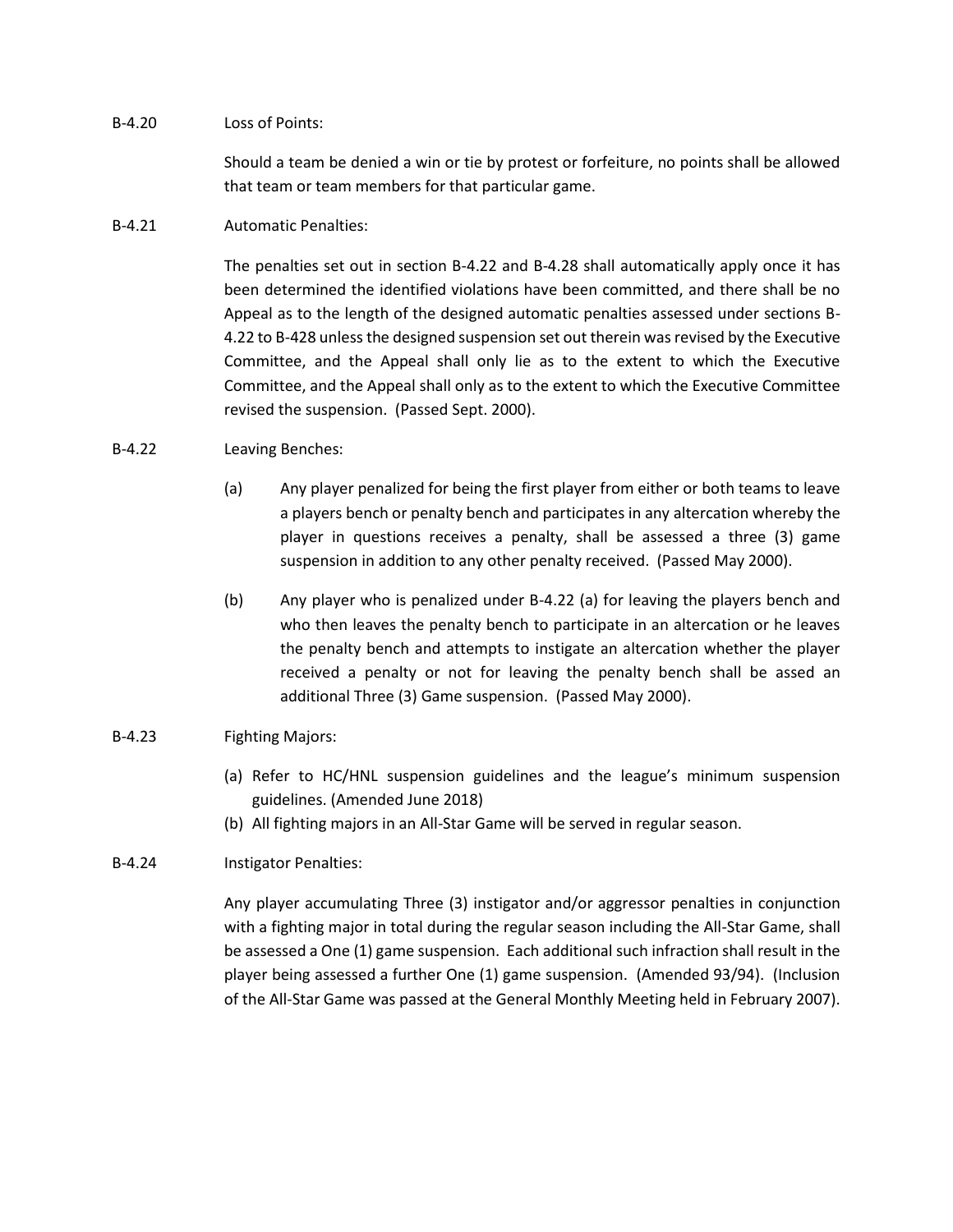## B-4.25 Multiple Infractions:

Any player receiving Three (3) suspensions under rules B-4.22, B-4.23 and/or B-4.24, will not participate in any further games until the Executive Committee reviews his status.

## B-4.26 Obscene Gesture:

Any player, coach or other team member observed making an unacceptable gesture to other players or fans on or off the ice will be suspended for a period of time to be determined in accordance with A-5.05. (Passed May 2000).

- B-4.27 Molesting Team Officials Deleted June 2002
- B-4.28 Un-sportsmanlike Conduct Deleted June 2002
- B-4.29 Serving of Suspension:

Suspensions, which are incurred during regular season, shall be carried over and served during play-off rounds if the length of the suspension exceeds the number of games remaining in the regular season. (Passed June 12, 2002).

- B-4.30 Play-off Suspensions:
	- (a) Infractions as identified in B-4.23, B-4.24, and B-4.25, which is incurred during the play-off rounds, shall be considered fresh infractions for the purposes of B-4.23, B-4.24, and B-4.25 and previous infractions incurred by that player during the regular season shall not be included for the purposes of computing the automatic suspension, which must be assessed during the play-offs. (Passed Sept. 2000).
	- (b) Suspensions, which are incurred during play-off rounds shall be carried over and served at the start of the regular schedule of the following season if the suspension exceeds the number of games remaining in the play-offs. (Passed June 12, 2002).

## B-4.31 Throat Protectors:

Throat Protectors are mandatory for competition in all League games, including warm-up sessions. (Passed Sept. 8, 2002).

B-4.32 Fans Involved:

Any player or bench/team official who attempts to become involved or who becomes involved with a fan or fans will have his case reviewed for the purpose of determining if a suspension is warranted. (Passed May 2000).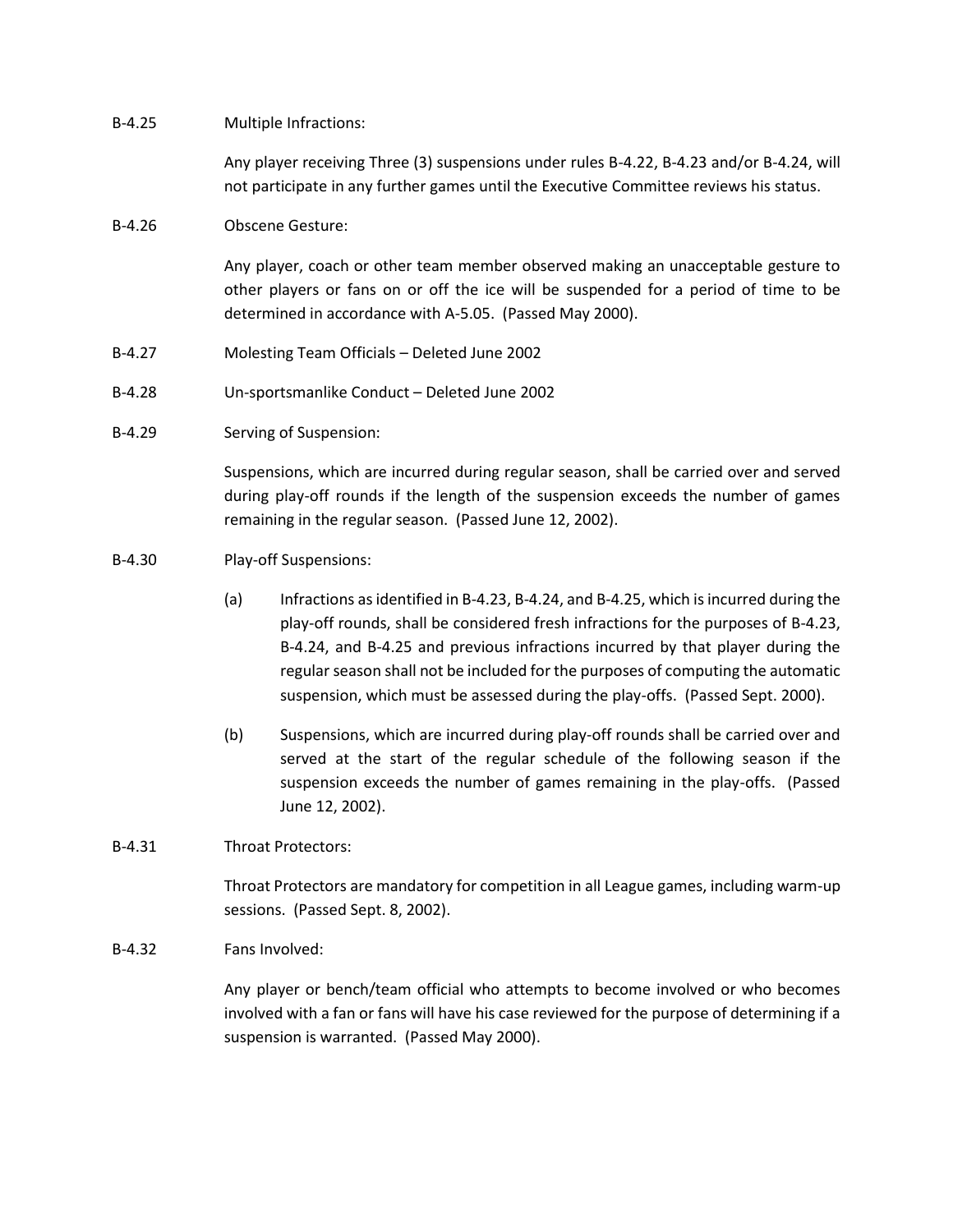## B-4.33 Rink Damage:

Any player or bench/team official who commits an act causing damage to the physical structure of the rink facility shall have his case reviewed in accordance with A-5.05 for the purpose of determining if a suspension is warranted.

## **By-Law 5.00 Protests and Appeals**

## B-5.01 Protests:

Protests of games may be made only in regard of interpretation of the rules of competition, and not in regard to the judgment of a referee or minor official.

## B-5.02 Notification:

A verbal protest must be registered with the Referee by the Captain of the aggrieved team at the first reasonable opportunity after the action or decision compliance or, but in all cases must be made within five minutes of the end of the period or overtime period in which such action or decision takes place. The referee shall note such protest on the game report, but all verbal protest shall be null and void unless subsequently confirmed in writing in accordance with B-5.03 and B-5.04, below. (Passed Sept. 2000).

## B-5.03 Registering Protests:

All protests and all evidence in support thereof must be signed by two (2) authorized representatives of the protesting team.

## B-5.04 Deadline:

All protests must be presented in writing to the President of the League within twentyfour (24) hours of the conclusion of the game for which the protest is being made and the written protest shall be accompanied by a one hundred dollar (\$100.00) deposit, which sum shall be refundable. (Passed June 12, 2002).

## B-5.05 Rulings:

The President of the League shall rule on all protests and his/her decision shall be final. The President shall, however, solicit information or advice from any source, which may enhance the accuracy of the decision or appropriateness of the disposition as circumstances may require. (Passed Sept. 2000).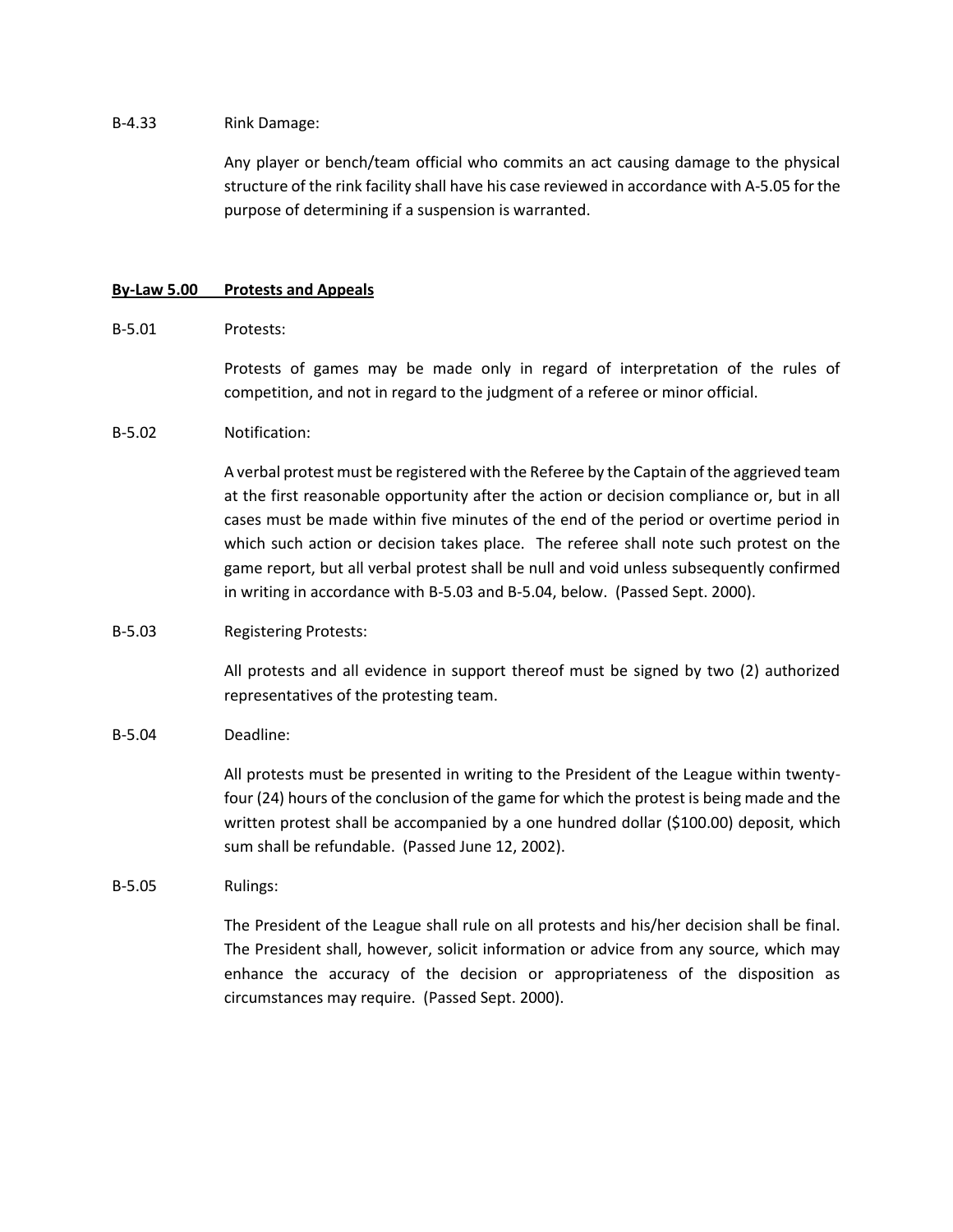## B-5.06 Delivery:

A decision on any protest must be delivered to the team(s) at least two (2) hours prior to the start of the next game in which either or both teams involved in the protested game are scheduled to compete if possible but not more than forty-eight (48) hours after receiving the protest. (Amended June 15, 2015).

# B-5.07 Violations:

Any violation of the memorandum of Association, Article of Association and By-Laws of the League, or decision of the Executive Committee, by any member of the League shall render such member liable to suspension.

## B-5.08 Appeals:

Any team or member of a member team entered in competition shall have the right to appeal any decision of the Executive Committee that such appeal shall be delivered to the President:

- (a) In written form;
- (b) Within seventy-two (72) hours of formal notification by the Executive Committee of the decision; and
- (c) Accompanied by one hundred dollars (\$100.00) made payable to the League, which is refundable if decision is reversed. (Amended May, 2015).
- (d) Exception automatic penalties
- (e) There shall be no appeal process for penalties received under B-4.22, B-4.23, B-4.24, B-4.25, B-4.29 or B-4.30 unless the Executive Committee revised the length of the suspension, which is automatic. (Previously B-7.03). (Passed Sept. 2000).
- (f) Any appeals to minimum suspension guidelines are not to be sent to the League but to HNL directly.

# B-5.09 Jurisdiction:

It shall be the function of the Appeals Committee to adjudicate upon the correctness of the decision of the Executive Committee, and the validity of interpretations of the League Constitution and By-Laws made by the Executive in relation to its own Constitution and By-Laws, and subject to B-5.10, below, the validity of such decisions in light of HNL and HC Rules. (Passed June 12, 2002).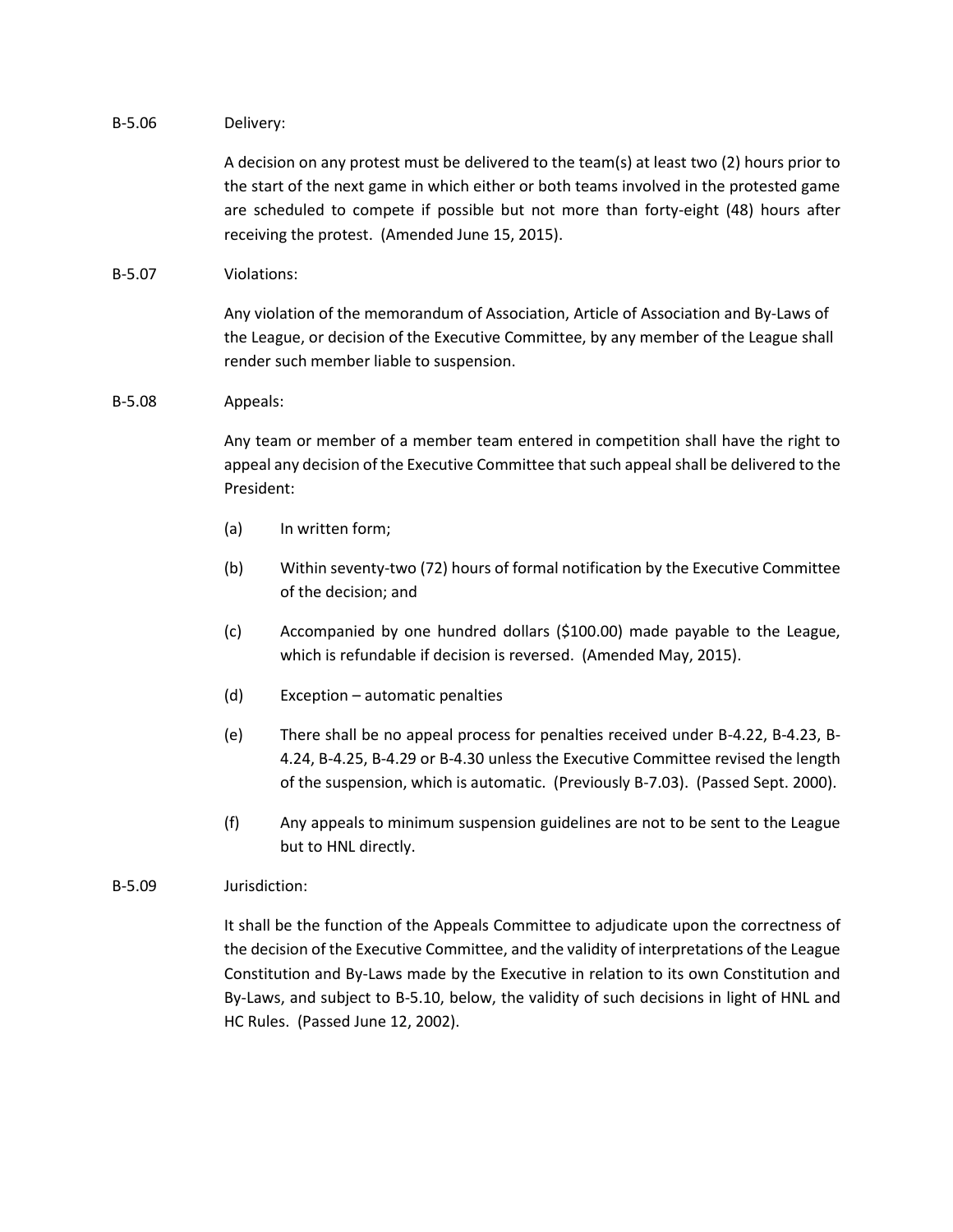## B-5.10 Branch Issue:

If, in the event that it is necessary, practical, or otherwise advisable for the Appeals Committee to consider or interpret a HC or HNL Rule, Regulation, or Policy to determine the validity or correctness of a League decision or interpretation of a League Article or By-Law, the Appeals Committee must refer that question to HNL for its interpretation or direction prior to consideration League decision or Article or By-Law on its merit. (Passed June 12, 2002).

# B-5.11 Sequence:

Any team or member of a team grieving a decision of the Executive Committee must initially appeal to the Appeals Committee of the League. If the decision rendered by the Appeals Committee is not satisfactory to any party, that party shall appeal the decision of the Appeals Committee to HNL Junior Council as the next step in the appeals procedure, subject to Rules C-04 and C-05, or any other application provisions of HNL Constitution of By-Laws. (Amended as requested by HNL September 1999). (Passed June 12, 2002).

# B-5.12 Exception:

In the event that the subject of the grievance is, in whole or in part related to the interpretation or applicability of By-Law 7 or B-16.16 or B-6.17 herein, then the appeal shall be initially submitted to the full Executive Committee for re-consideration. If the decision rendered by the Executive Committee is not satisfactory to the grieving party, then that party must appeal the decision of the Executive Committee to the Appeals Committee as the next step in the appeals procedure, and the decision of the Appeals Committee in relation thereto shall be final and binding on all parties and no further appeal lies from its decision. (Passed June 12, 2002).

# B-5.13 Composition:

The appeals Committee shall consist of three persons not affiliated with the League or its member teams, with the Chairperson to be appointed by the Executive Committee, which Chairperson shall select two other unaffiliated persons to constitute the Committee, and not less than three (3) persons must hear each Appeal. (Amended May, 1997). (Amended June 12, 2002).

# B-5.14 Procedure:

The Appeals Committee shall adjudicate on all matters of interpretation and, in the event that an exercise of the League's discretion is challenged, the Appeals Committee shall adjudicate upon the reasonableness of that exercise having regard to precedent and other pertinent League. NHL, and HC provisions, but no appeal lies as to a question of fact alone. (Passed Sept. 8, 2002).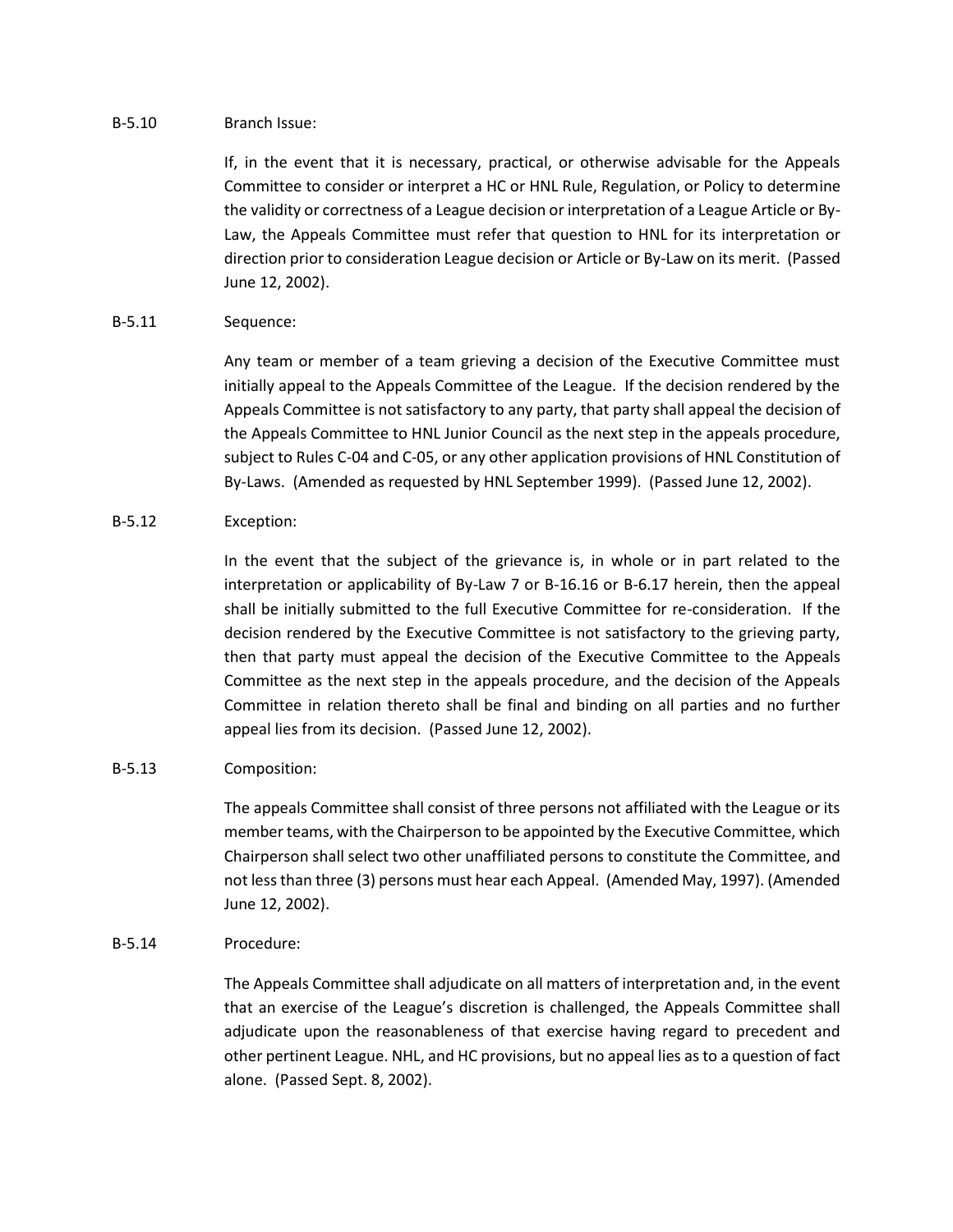#### B-5.15 Decision:

The Appeals Committee shall render its decision within seven (7) days of the appeal. (Amended and passed Sept. 8, 2002).

#### B-5.16 Records:

The Secretary shall maintain records of all decisions of the Appeals Committee and identify the same by year and number (Year #) for the purposes of further reference by the League. (Passed June 12, 2002).

## **By-Law 6.00 Registration**

## B-6.01 lurisdiction:

The responsibility for, and jurisdiction over, the enforcement of this section shall be vested in the Chairperson of the Registration Committee. (Passed June 12, 2002).

#### B-6.02 Minimum Number:

Each member team shall be required to register all players with the League, and a minimum of fifteen (15) players, of which two (2) shall be goaltenders, prior to the first game of the season.

#### B-6.03 New Players:

Each member team shall submit the name of each new player entering into the League to the Registrar of the League for approval and acceptance in accordance with the League By-Laws before the player's name is submitted to HNL for approval.

#### B-6.04 Protective Lists

Registration is to be effected by registration of the player or team official on HC approved player, or team official protective list, signed by that player or official and approved by HNL according to HNL or HC requirements.

## B-6.05 Approvals:

The League Registrar shall be provided with a photocopy of each completed and verified HC player approved protective list prior to a player taking part in his first game, but where time does not permit the production of a copy of such protective list, the Registrar may accept an official verbal approval of an appropriate HNL officer verifying the effective date of approval, and may approve the player for competition in such circumstance prior to the receipt of the approved protective list. (Passed Sept. 8, 2002).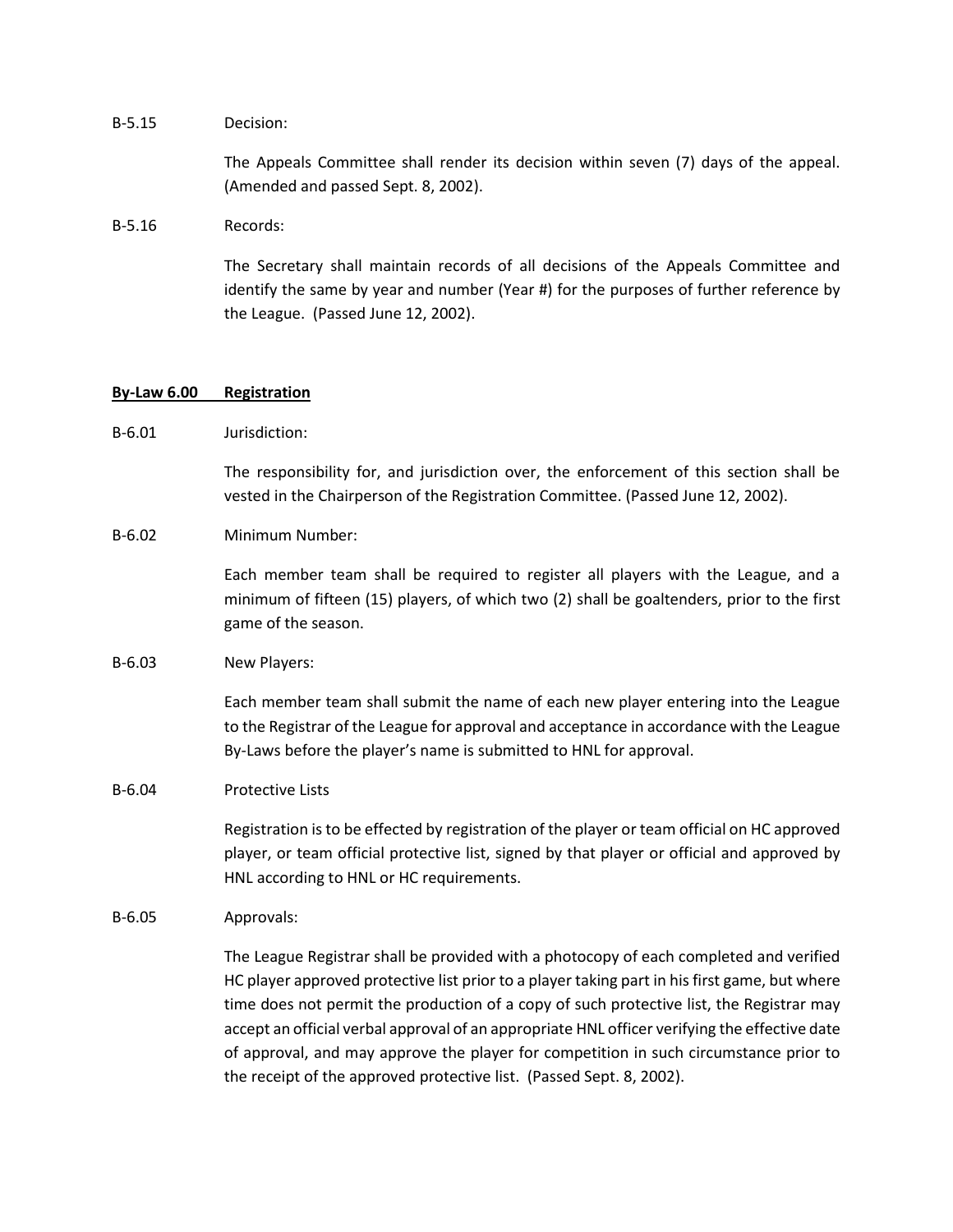B-6.06 Eligibility:

No player shall be eligible for play in the League until B-6.03, B-6.04, and B-6.05 are fully complied with.

## B-6.07 Registration Lists:

The League Registrar shall be provided with an accurate and current Registration list complete with the number of players registered by that team at HNL office. (Passed Sept. 8, 2002).

## B-6.08 Protected Lists:

A player, whose name appears on a team-protected list, in accordance with B-6.07 must be eligible to be protected in accordance with rules and regulations set herein. (Passed Sept. 2000).

## B-6.09 Maximum Number:

Each member team shall be permitted to protect a maximum of Twenty-Five (25) players at any time or a lesser number as may be permitted with the HC and HNL Rules and Regulations from time to time.

#### B-6.10 Amendments:

Each team shall be permitted to add or delete players to or from their protected list to a minimum of Fifteen (15) players and a maximum number as HNL shall allow the team to carry until January 10<sup>th</sup>. Of that particular season. (Passed Sept. 2000).

## B-6.11 Cut-down Date:

On January  $10<sup>th</sup>$  of each season each team shall notify the Registrar in writing of their protected list. This list shall consist of not more than twenty-one (21) registered players, including two (2) designated goalkeepers, which shall correspond with HNL approved list. Additions to the protect3ed list shall be made in accordance with HNL Regulation 9 and By-Law B-6.05. (Passed Sept. 2000).

## B-6.12 League Play:

Teams may continue to protect and use up to twenty-five (25) players after January 10<sup>th</sup>. For the purpose of completing the regular schedule, League play-offs and Provincial Championships. A team advancing from the League to Inter-Provincial completion will only be entitled to use the number of players specified in B-6.09, above, or such greater or lesser number as the HC or HNL Regulations may allow from time to time. (Passed Sept. 2002).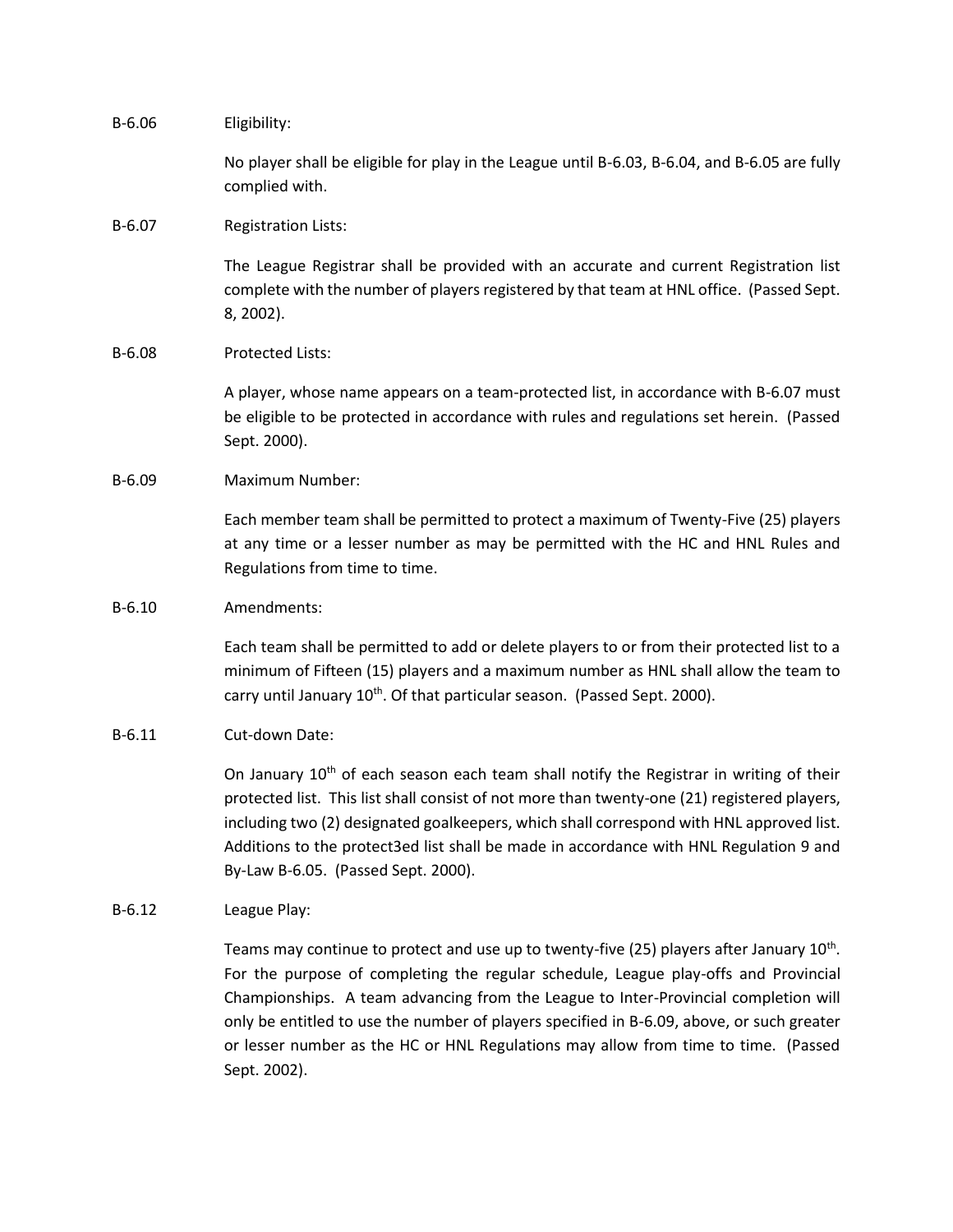## B-6.13 Mandatory Release:

- (a) A player whose name does not appear on a Protected List in accordance with B-6.08 and B-6.09 except as permitted under B-7.03 and B-7.04 at any time after the first protected list is presented to the Registrar each year shall not be traded or transferred by the last team holding his card until his name is added to that team's protected list. (Passed June 15, 2005).
- (b) A player whose name is not added to the protected list of the team holding the rights to sign him shall not be traded or transferred until his name is added to the protected list of his aligned team. (Passed June 15, 2005).
- (c) A player who now wishes to return to playing hockey must be placed on the protected list of the team holdings his rights or he must be given his release immediately if requested. (Amended and passed Sept. 8, 2000).

# B-6.14 Replacing Players:

No team shall maintain a number of players on its protected list in excess of the prescribed maximum in B-6.09 above, and to the extent that adding a player or players would cause that team to exceed the maximum allowed number, that team must release one (1) player before each new player is added. (Passed Sept. 2000).

# B-6.15 Suspended Players:

A suspended player shall not be released by his team during the playing season until such time as the suspension has been fully served. (See H5 of the HC Constitution and By-Laws Regulations).

## B-6.16 Overage Players:

A member team may protect up to a maximum of six (6) over age players provided that:

- (a) The over age player was protected by that member team at the end of the previous season, or:
- (b) Was transferred to that team in accordance with League By-Laws, and;
- (C) is, in all other respects, considered to be an over age player by the HC Regulations and By-Laws. (Passed Sept. 8, 2002).
- (d) Must advise the League Registrar of the names of their six (6) overage players to be completed by three (3) days prior to the first draft of each year and all remaining overage players will be released into the draft.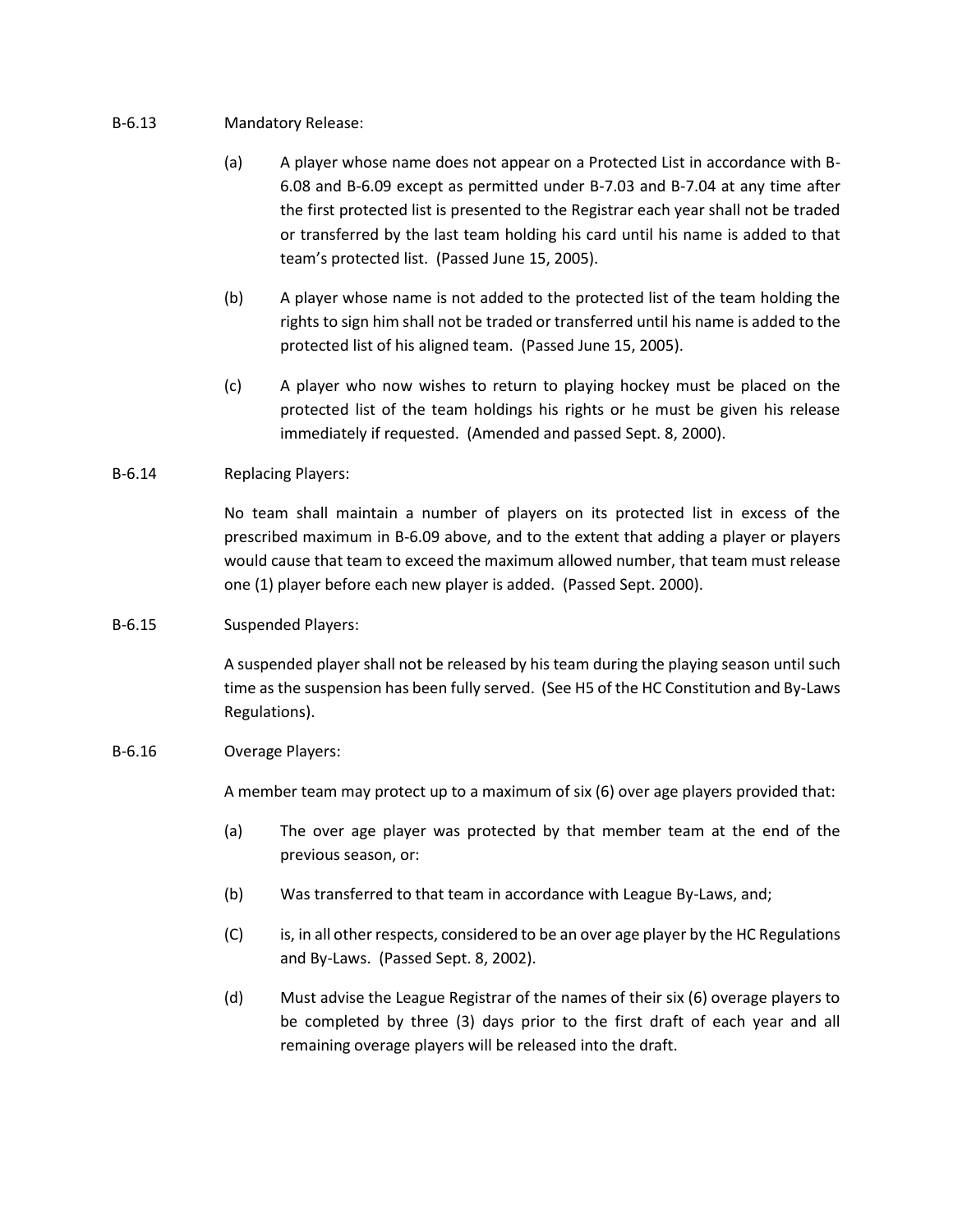## B-6.17 Unprotected Players:

An unprotected over age player may not be signed by any team other than the team entitled to protect him as per B-16.6, unless through the auspices of an over age draft if the League makes such provisions in any given season. (Passed Sept. 8, 2000).

## **Trades and Transfers**

B-6.18 Trade Validity:

The trade or transfer of a player within the League from one team to another must be made in compliance with the League Constitution and By-Laws and also in compliance with HC Constitution and By-Laws and Regulations. (Amended Sept. 22, 2002).

## B-6.19 Traded Players:

A player who desire and/or agrees to transfer to another team within the League, and is granted his release for that purpose becomes automatically added to the protected list of the team to which he had agreed to be transferred, and shall not be permitted to register with another team in the League, nor shall any other member team be permitted to add that player to their protected list. (Amended Sept. 22, 2002).

## B-6.20 League Approval:

The Registrar must be immediately notified when a player is released for the purpose of transfer from one team to another, and the player(s) and teams involved in the transfer must be identified, which notice shall be in writing to the Registrar but verbal notification shall be initially accepted immediately following the transaction upon condition that written notice follows at the earliest possible opportunity.

B-6.21 Trade of Draft Choice:

A team may transfer a Draft position to another team in the same manner as it would transfer a player.

# B-6.22 Branch Rules Apply:

For greater certainty, the HC Constitution and By-Laws Regulations and Regulation C-09 of the HNL Constitution and By-Laws relating to Junior Hockey Operations shall apply to this League in part and parcel unless amended in an acceptable manner. (Passed Sept. 2000).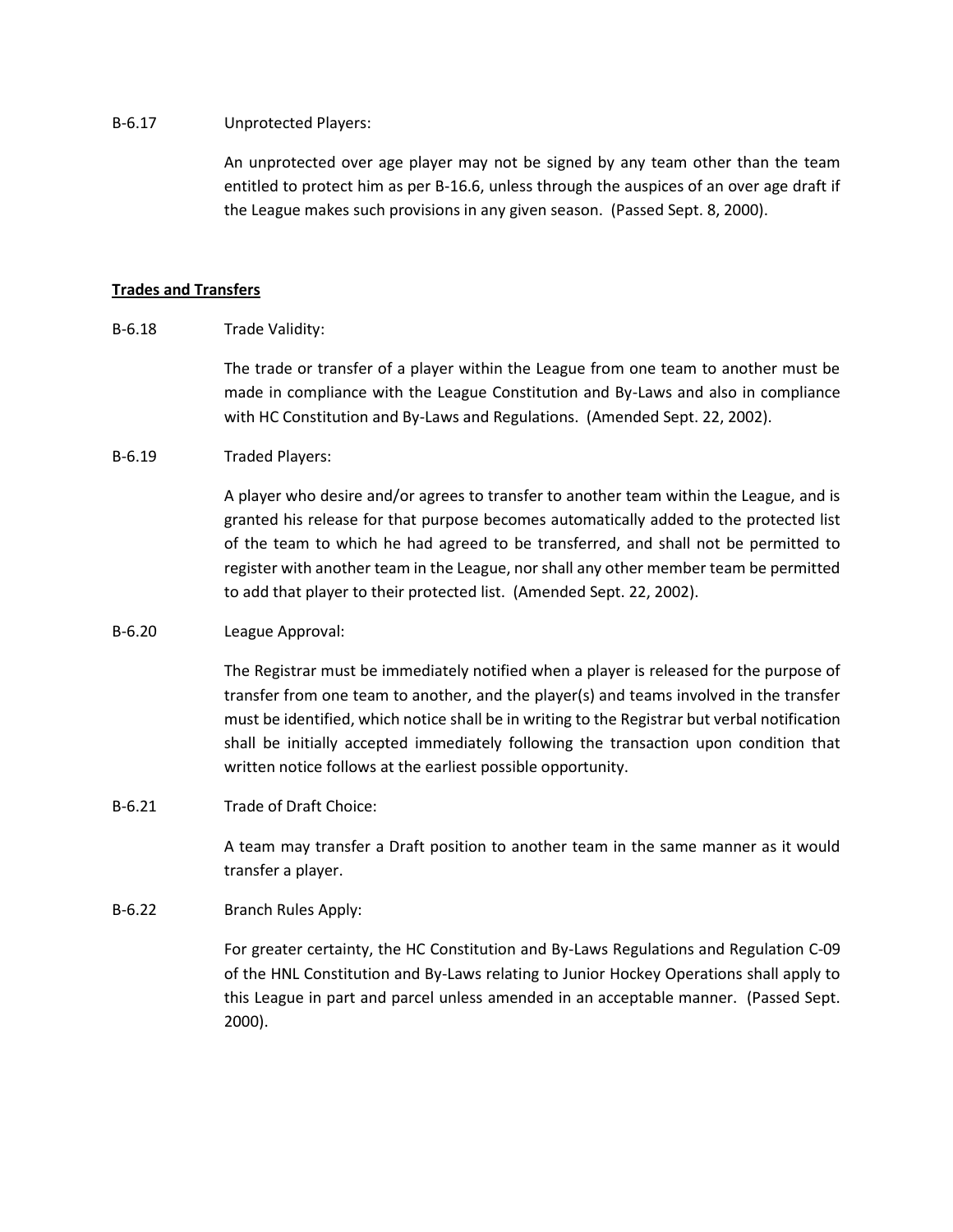- B-6.23 Conditions of Trade or Transfer:
	- (a) A carded player whose name does not appear on a Protected List in accordance with By-Law B-6.08 and B-6-09 except as permitted under B-7.03 and B-7.04 shall not be traded or transferred by the last team holding his card until his name is added to that teams protected list for the current year. (Amended May 7, 2007).
	- (b) A non-carded aligned player whose name will not be added to the protected list of the team holding the rights to sign him to a HC player card shall not be traded or transferred until his name is added to the protected list of his aligned team. (Passed June 15, 2005).
	- (c) Teams shall only be permitted to trade or transfer a player(s) to another team in exchange for another player (s) or for a Draft position in a future Draft. (New May 7, 2007).
	- (d) Teams will not be permitted to trader or transfer a player(s) for any amount of money. (New May 7, 2007).

# **By-Law 7.00 Draft Regulations**

B-7.01 Definitions:

For the purpose of greater certainty, the following words shall be defined as follows for the purpose of this section, and, where the context requires, throughout this constitution: B-6.00 Re-worded). (Passed Sept. 2000).

- (a) "Affiliation" shall have the same meaning as defined in HC Regulation "C" unless otherwise amended by HNL, in which case the Branch definition shall apply to the League Constitution and By-Laws and must include nineteen (19) players of which two (2) must be goaltenders.
- (b) "Affiliated Player" shall mean those players from club, affiliated teams, or specially affiliated players when such player(s) are participating with a higher Division/Category team as per HC Articles, By-Laws, Regulations History, under Definitions, Clause 1, page 68, 2004-2005 season.
- (c) "Aligned" shall mean a relationship between a member team and a player to which the team enjoys protected "property rights" for playing rights, registration, and draft purposes, and the means by which such protected rights are required or maintained shall be determined in accordance with this By-Law.
- (d) "Branch" shall mean a recognized branch of the HC.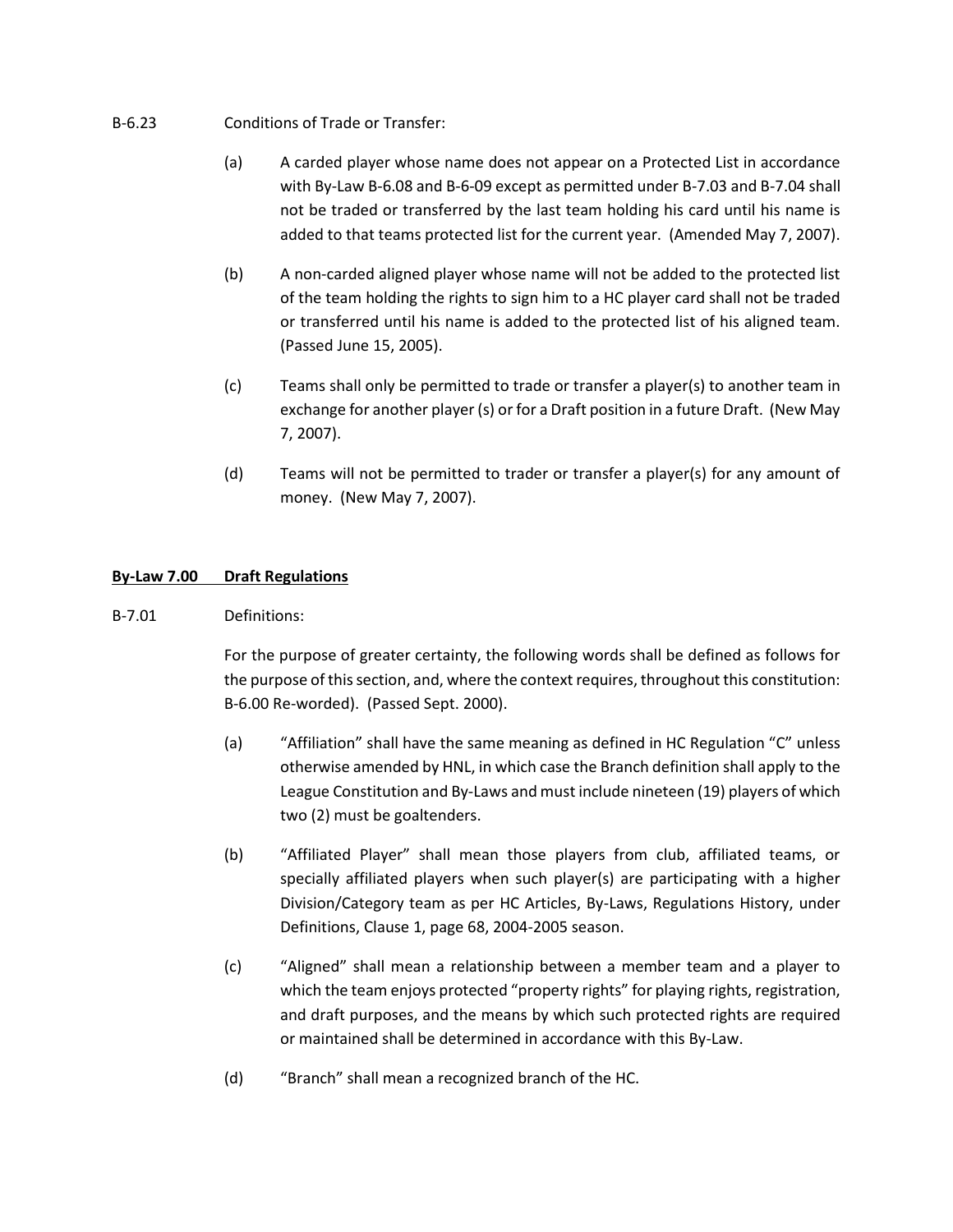- (e) "Registered Player" A Registered Player shall mean a player who is registered to a team in accordance with HC Regulations. See Regulation (F) Clause (8), Page 97 HC Articles, By-Laws, Regulations History, 2004-1005 season. (Passed May 2000).
- (f) "Category" shall mean the playing level assigned to a player and shall carry the meaning assigned to it by Clause A-7, and B.4, 5 and 6 in the HC Articles, By-Laws, Regulations History, 2004-2005 seasons.
- (g) "Division" shall have the same meaning as assigned by A.10 in the HC By-Laws.
- (h) "Draft" shall mean the League's general draft session and shall include the over age draft. A Draft session shall not constitute an official meeting, no business shall be transacted other than the selection of players as entered into the Draft. (Proposed Amendments May 02). (Passed at Annual General Meeting 93/04).
- (i) "Free Agent" means a player whose name was entered into a Draft and at the conclusion of the Draft was not selected by any of the teams eligible to select him, thereby permitting him to sign with any team without being required to enter into a future draft. (Amended Sept. 22, 200).
- (j) "Over age Player" -- shall have the same meaning as assigned to it by the HC By-Laws, as modified by B-6.16 and B-6.17 herein.
- (k) "Release" shall mean the unconditional discharge of a player from a Team or Club membership.
- (l) "Status" shall mean a player's position with a team.

# B-7.02 Objective:

The objective of the Draft is to regulate the entrance of players into the League; and movement of players from team to team within the League. (Proposed May 02).

# B-7.03 Alignment:

A player is deemed to be aligned with a team for the purposes of B-7.01 (c) in instances where the player is:

- (a) An aligned player as defined by League By-Laws;
- (b) A player who's last Minor Hockey Registration was with the final category in the Minor Hockey Association aligned with a member team for the current season as per B-7.05;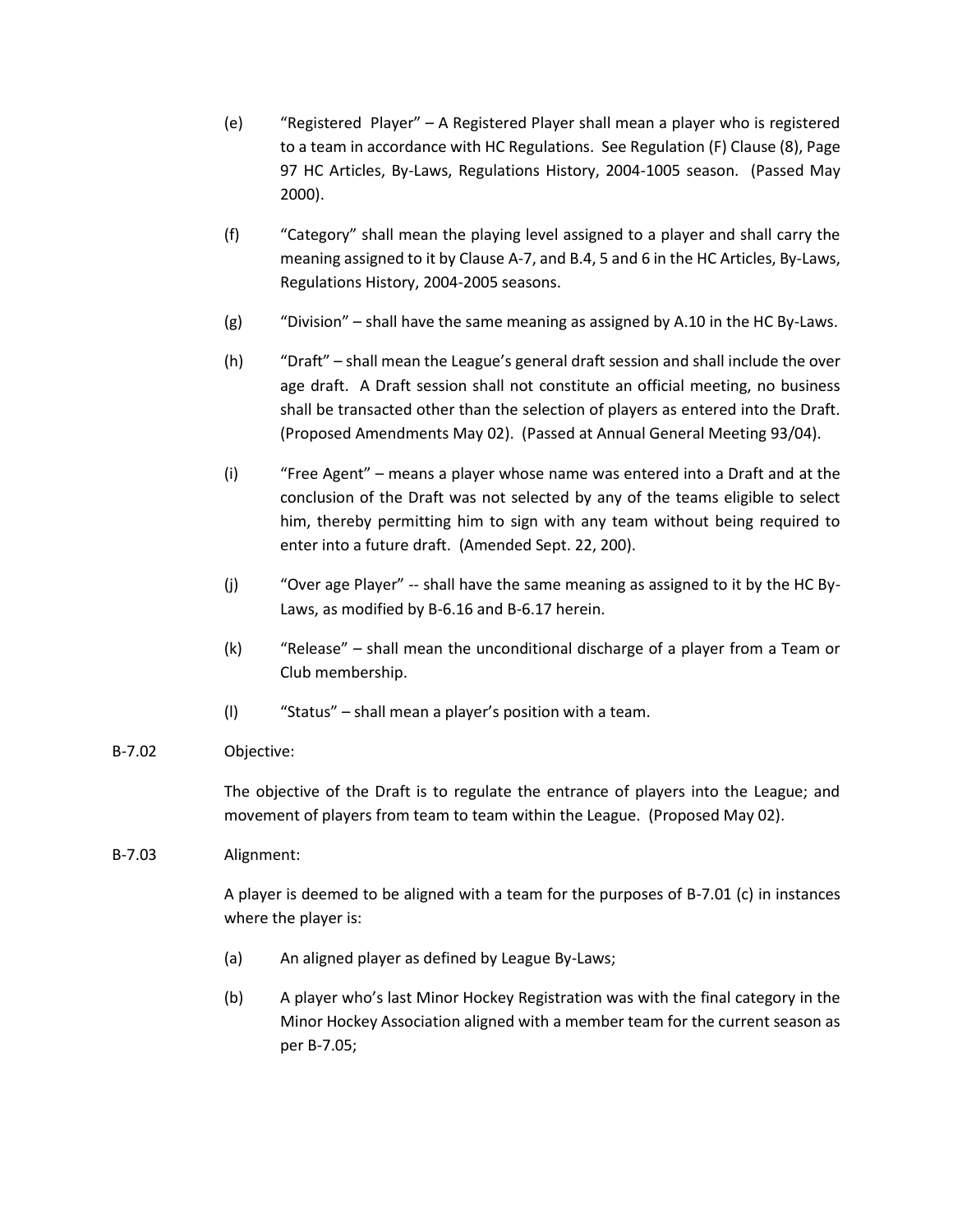- (c) A returning player whose rights in the League was with that member team but who had to leave the League by reason of moving from the area due to work, education, for similarly extenuating circumstances;
- (d) a returning player whose rights in the League was with that member team but left the League by reason of leaving the area to play hockey and was released to another Branch;
- (e) a protected player from previous season, who for personal reasons, does not wish to play hockey must continue to be placed on the protected list of his team from the previous season if that team wishes to maintain signing rights to said player. (Amended June 15, 2005).
- (f) A player who is confirmed injured may be omitted from the protected list until he is ready to return at which time he will be placed on the protected list of his team. (Passed Sept. 22, 2002).
- (g) A player who last played in a Minor Hockey Association, which is recognized as "aligned" with a member team, must make it known to the "aligned team that he wishes to play hockey. If the aligned team does not have a player card to sign him "*or if the aligned team has no interest in him" he must be* given a release immediately, if requested. He must then enter his name into a Draft before he will be permitted to sign a player card with another team. (Passed June 15, 2005).

# B-7.04 Breaking Alignment:

A relationship of alignment between a player and a member team cannot be broken or terminated unless a player is released by that member team or transferred to another member team within the League. (Passed Sept. 22, 2002).

# B-7.05 Recognized Alignment:

In order to provide each team with a recognized source of supply of new players, and to provide a means whereby players may enter into the League Draft, the League shall recognize the following Alignment relationships between the identified member teams and minor hockey associations: (Proposed Amendment May 2002).

- (a) A player whose last Minor Hockey Association was with the final age category of the Avalon Minor Hockey Association is considered the property of the Avalon Junior Capitals for the purpose of entering into the League. (Name changed back 2000-2001).
- (b) A player whose last Minor Hockey Association with the final age category of the Northeast Minor Hockey Association is considered the property of the Northeast Junior Eagles for the purpose of entering into the League.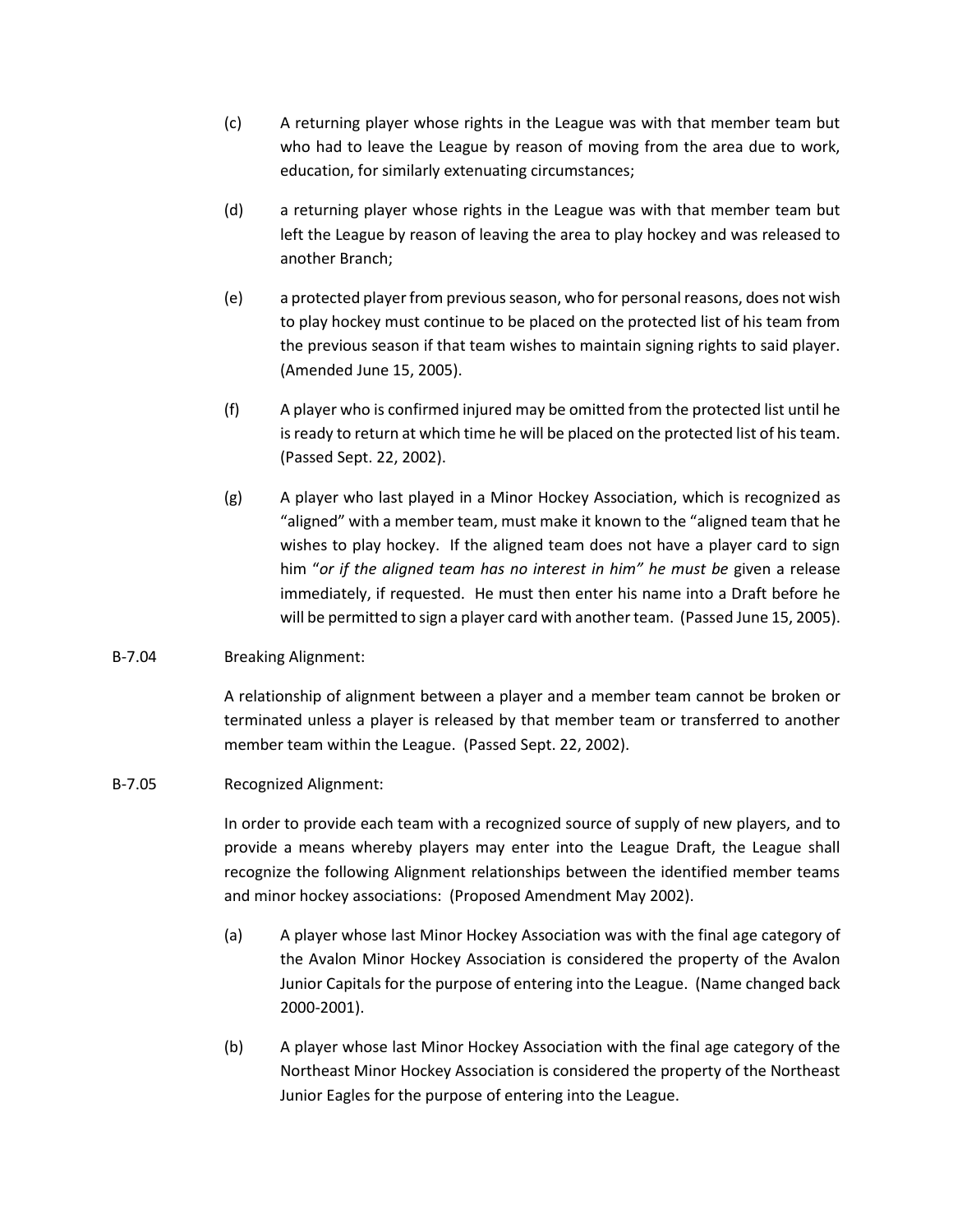- (c) A player whose last Minor Hockey Association was with the final age category in the Mount Pearl Minor Hockey Association is considered the property of the Mount Pearl Junior Blades for the purpose of entering into the League.
- (d) A player whose last Minor Hockey Association was with the final age category in the St. John's Minor Hockey Association is considered the property of the St. John's Junior Caps for the purpose of entering into the League. (Amended August 2020)
- (e) A player whose last Minor Hockey Association was with the final age category in the Trinity-Placentia or Placentia Intertown Minor Hockey Associations are considered the property of the Trinity-Placentia Junior Flyers for the purpose of entering into the League. (Amended August 2020)
- (f) A player whose last Minor Hockey Association was with the final age category in the Southern Shore or Goulds Minor Hockey Associations are considered the property of the Southern Shore Junior Breakers for the purpose of entering into the League. (Amended August 2020)
- (g) A player whose last Minor Hockey Association was with the final age category in Conception Bay Regional Minor Hockey Association is considered the property of the CBR Junior Renegades for the purpose of entering into the League.
- (h) A player whose last Minor Hockey Association was with the final age category in the Bay Arena or Cee Bees Minor Hockey Associations are considered the property of the Conception Bay North Junior Stars for the purpose of entering into the League. (Amended August 2020)
- (i) A player whose last Minor Hockey Association was with the final age category in the Paradise Minor Hockey Association are considered the property of the Paradise Junior Warriors for the purpose of entering into the League. (Passed August 2020)

# B-7.06 Validity:

The designation of Alignment relationships shall be subject to the approval of the League, and in no circumstances shall a team propose an alignment with a minor hockey system, which is already aligned with another member team. (Proposed renumbering of Notice to B-6.02). (Passed Sept. 200).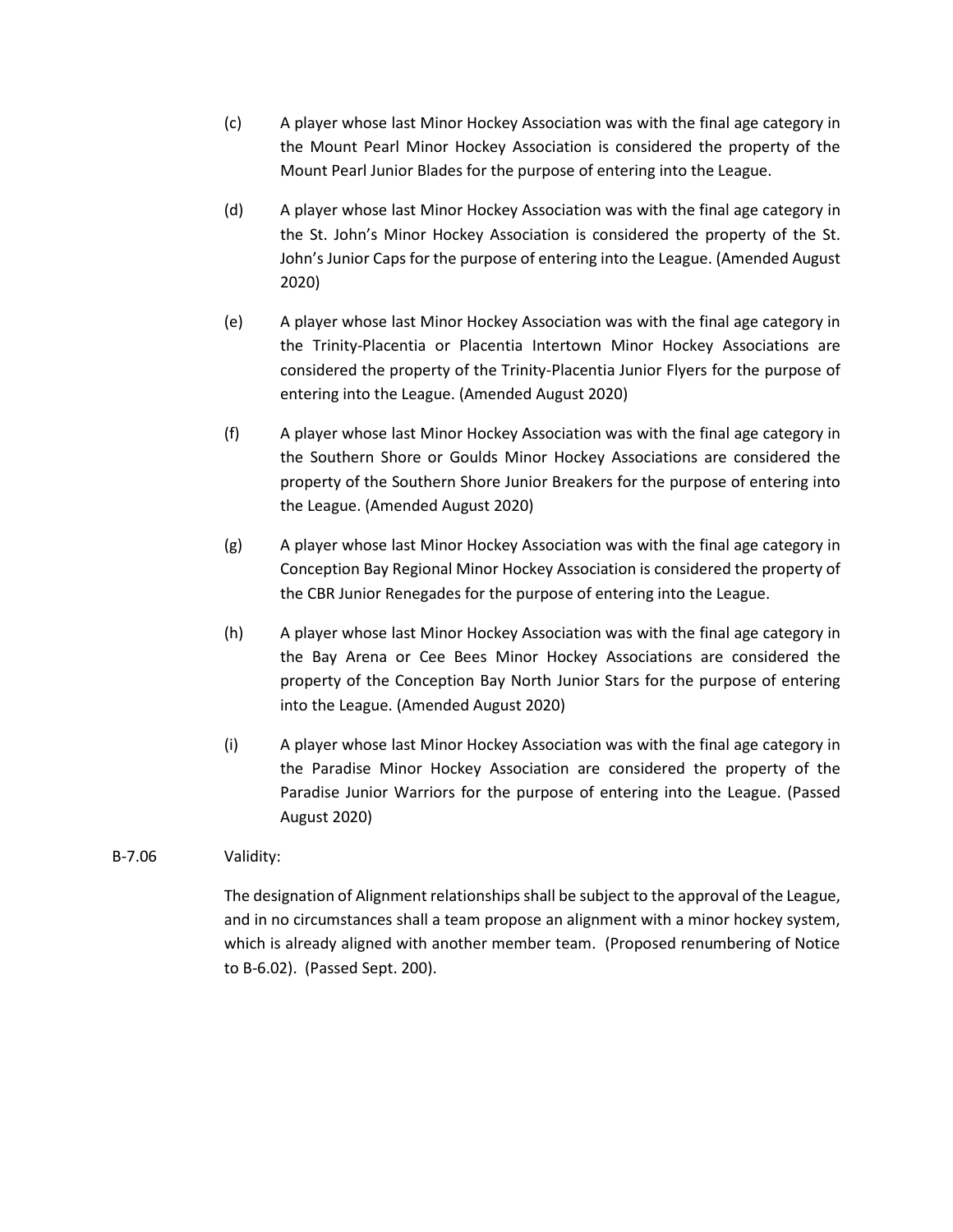## B-7.07 Alignment per Team:

The League shall recognize a maximum of one relationship of alignment per member team per season unless otherwise approved by the League on a yearly basis. (Amended Sept. 22, 2002).

# B-7.08 Unaligned Players:

A player not aligned with a team by virtue of this By-Law, not previously drafted by a member team, or not classified as a Free Agent in accordance with these By-Laws cannot enter the League unless that player's name is first placed into the League Draft. (Amended Sept. 22, 2002).

## B-7.09 Filing of Lists:

Each team is required to file with the Registrar of the League a list of protected players, not later than Five (5) days prior to the first and second Draft sessions, and again on December 1, January 10 and February 10 each year. (Amended Annual General Meeting May, 1997).

## B-7.10 Deletions or Additions to Protected Lists:

No deletions or additions, except by way of transfer, shall be made to a protected list during the time between any of the filing dates in B-7.09 above and the commencement of the Drafts which follows each of those respective dates. (Passed Sept. 2000).

# B-7.11 Released Players:

A player who has been released from a member team, unless released for the purpose of transfer to another team, or to another Branch as per B-7.03(d), shall be eligible to enter his name into the Draft, but cannot sign with another member team in the League unless to submitting his name into the Draft. (Passed Sept. 2000).

# B-7.12 Draft Registration Notice:

A player must register his name with the Registrar not later than forty-eight (48) hours preceding a Draft date.

# B-7.13 Player Registers:

A team shall not be permitted to enter a player's name into a Draft. (Passed Sept. 22, 2002).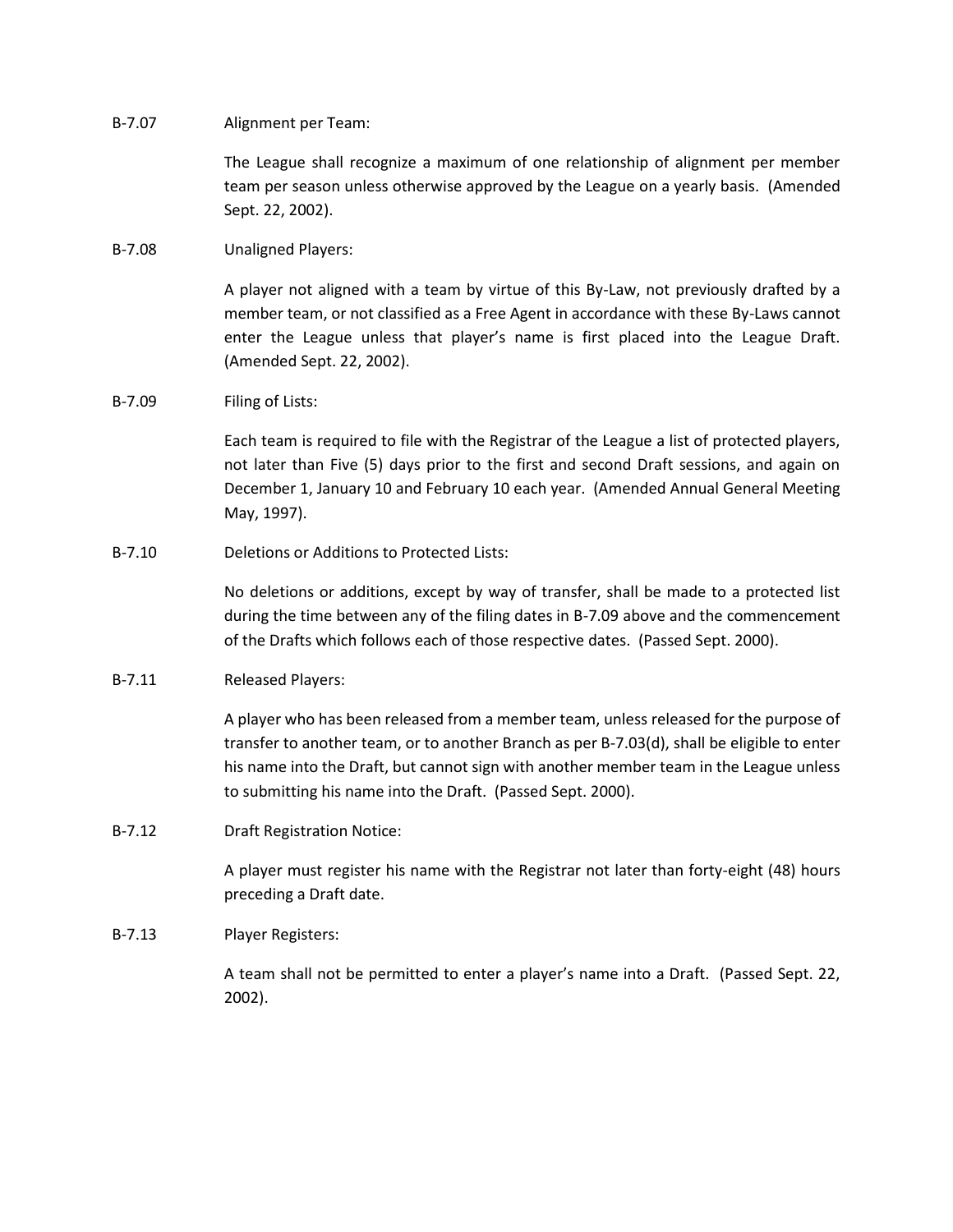# B-7.14 Release During Draft:

A player, whose name is dropped from the protected list of a team during a Draft, will automatically have his name added to the Draft list and is eligible to be selected during the same Draft. (Proposed re-wording of B-6.13, May 2002).

B-7.15 Player Refusal to Sign:

A player, who:

- (a) is selected in the First or Second Draft and who refuses to sign with the team drafting him, may be transferred to another team with which he agrees to play, but otherwise must obtain a letter of release from the team drafting him before being allowed to enter his name into future Drafts. (Amended Annual General Meeting May 1997.) (Proposed Re-wording of B-6.14 May 2002).
- (b) is selected in the Third Draft, and who refuses to sign with the member team drafting him, will not be permitted to play with another team for the remainder of the season and, will not be permitted to play during the following season unless the applicable provisions of (a) above, are following. (Passed Sept. 2000).

# B-7.16 Deemed Protected:

- (a) A player who is selected during a Draft, is deemed to be protected, and must immediately be placed on the Protected List of the team drafting him.
	- Exception: If the player drafted refuses to sign a player card with the team drafting him his name may be left off future protected lists of that team following the twenty-one (21) day time period as per B-7.17. However the team shall retain the right to sign that player if an when he agrees to play for that team provided that by adding his name to the protected list it will not exceed the maximum number permitted as per B-6.09. The teams shall also retain the right to trade or transfer him to another team at any time prior to the January 10 cut-down date after the twenty-one (21) days waiting period without having to place his name on a protected list. (Passed June 5, 2005)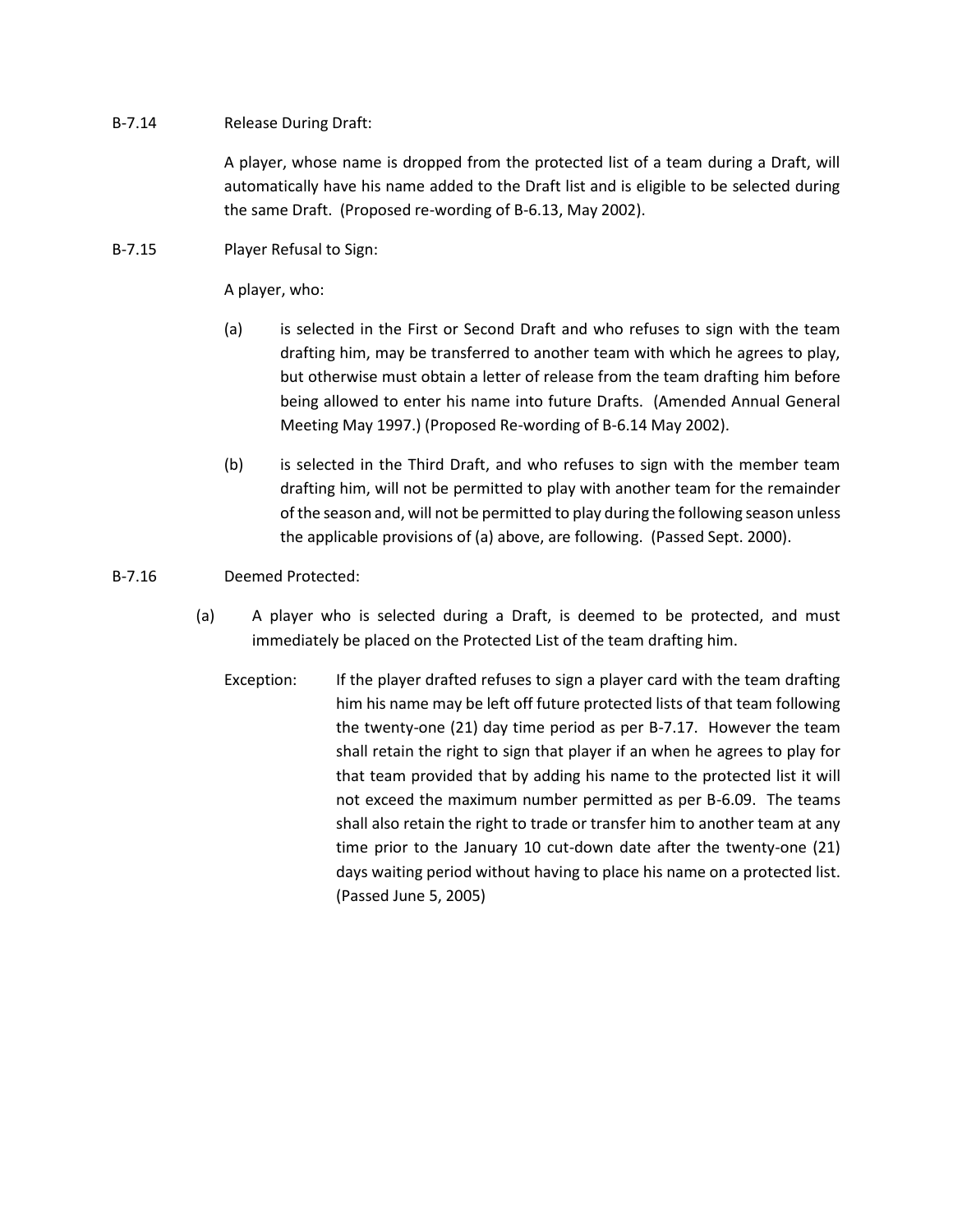(b) an aligned player who is chosen by his aligned team but who refuses to sign a player card with the aligned team shall not be allowed to enter his name into a draft until he first signs a player card and plays not less than one (1) year with this aligned team or a lesser length of time if the team chooses to give him a release or to trade or transfer him to another team. During his year with the aligned team he must play not less than 75% of available games unless he is sick, injured or is prevented from playing due to other extenuating circumstances. After one year he may decide to remain with the aligned team of if he requests the aligned team must agree to either trade or transfer him to a team of his choice or he must be given a release to enter the draft. (Passed June 5, 2005).

# B-7.17 Team Refusal to Sign:

- (a) should a team refuse to sign a player within twenty-one (21) days of selecting that player in a Draft, then that team will lose the protected right to sign that player and that player automatically become eligible to enter his name into the following Draft. Exception:" See (b) below. (Amended May 1997).
- (b) to maintain the "rights" to a player not signed within twenty-one (21) days of being selected in a Draft, written confirmation shall be provided to the Registrar on or before the next scheduled Draft to show the action taken to sign the said player. (Passed May 2000).
- NOTE: It is intended that the action taken will show the team tried to sign the player and that the player refused to sign with that team

# B-7.18 Minor Age Players:

In order to be eligible to enter a Draft, and sign a HC Junior Player Card, a Minor age player must:

- (a) Obtain a release from the Minor Hockey Association with which he was a member of during the previous season, and
- (b) A letter of consent from his parents or legal guardian granting permission for that player to sign a HC Junior Player Card. (Amended May 1995).

# B-7.19 Draft Schedule:

The schedule for Draft sessions during each season shall be as follows:

- (a) First Draft not less than seven (7) days prior to the official opening date of the season.
- (b) Second Draft not less than forty five (45) and not more than sixty (60) days after First Draft.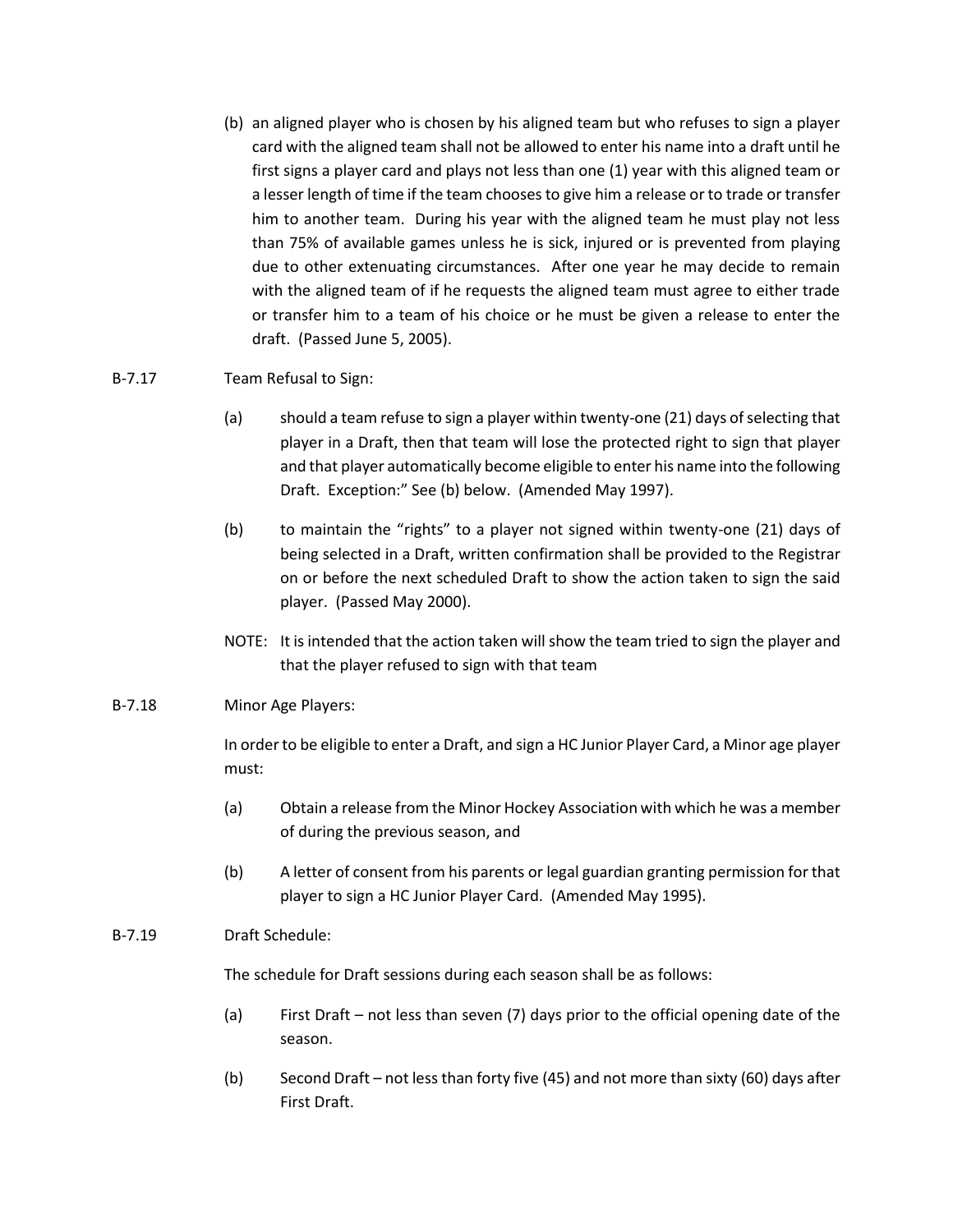(c) Third Draft – first Saturday after January  $10^{th}$ . But not less than five (5) days following January 10. (Amended Annual General Meeting May 1997).

# B-7.20 Selection Order:

The following shall govern the order of selections for each Draft:

- (a) First Draft the teams shall draft in reverse order of placement in which they finished the regular schedule of the previous season but an expansion team shall automatically draft in first position, and in the event that there is more than on expansion teams, the expansion teams shall draft in the first positions with the order determined by the toss of a coin;
- (b) Subsequent Drafts the teams shall draft in the reverse order of place in which they stand as of the date of the draft, which order of placement, shall apply for the purpose of this draft session only, shall be determined by the number of points a team has accumulated divided by the number of potential points it could have obtained to that point in the schedule for games played, with the highest percentage deemed to be the highest placing team, and so on, as the case may be. In the event of a tie, the first tie breaker shall favour the team with the lower winning percentage, and the second tie breaker shall determine by toss of a coin. (Amended May 2000).

# B-7.21 Written Notice:

The Registrar must receive written confirmation signed by both teams, of any agreement reached involving the trade or transfer of a draft position, and such confirmation must identify the exact Draft Round and Session in which the transfer is to take place. (Passed Sept. 22, 2002).

# B-7.22 Enforcement:

The transfer of any Draft position must be complied with and carried out during the Draft Round and Session identified in the terms of the transfer and any team which fails to adhere to an agreement so reached shall forfeit their right to make any further selections in that Draft Session, and the matter shall be further dealt with by the Executive Committee. A team, who fails to adhere to an agreement reached with another team, to transfer a Draft selection position, will forfeit their right to compete further in that Draft Session. The Executive Committee may then deal with the matter under the guidelines of A-6.03 and B-5.07.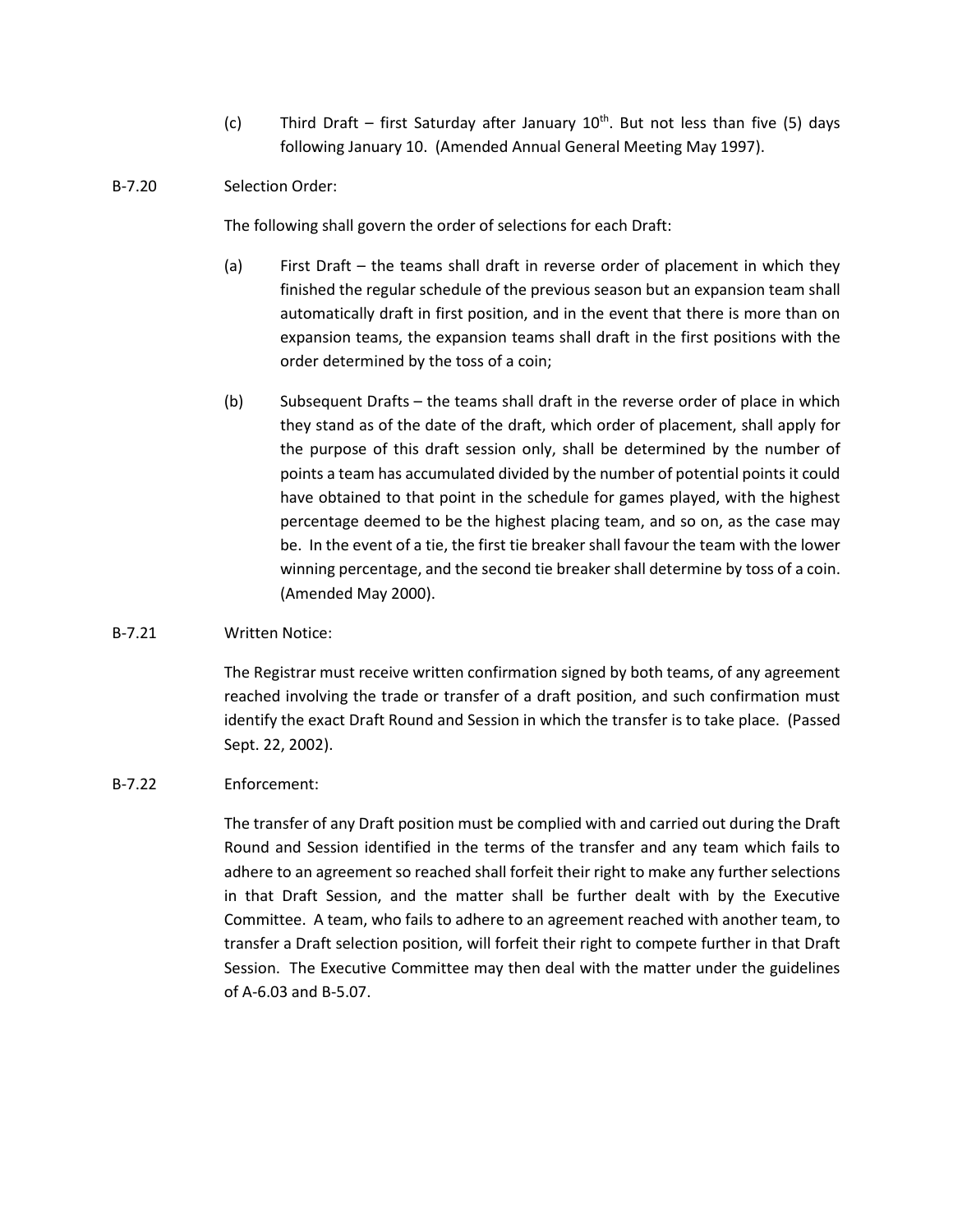## B-7.23 Effect of Selection:

A player selected by a member team becomes the property to that team, and unless the team loses its rights to that player under B-7.17 the team maintains rights to that player until he is released or transferred. (Amended Sept. 22, 2002).

# B-7.24 Time Allowed:

To make a Draft selection each team will be allowed five (5) minutes, except each team will be allowed one(1) ten minute (1) timeout during a Draft. (Passed May 2000).

## **Over Age Draft**

B-7.50 Over age Players:

To be eligible as an Over Age Player for the season that player he must have played in the League the previous season. The player must also be twenty one (21) years old or younger at December 31 of the current season.

## B-7.51 Over age Drafts Per Season:

The League shall hold an over age draft prior to each of the three regular Drafts each season if a player application has been received. (Passed Oct. 2004).

# B-7.52 Eligibility of Teams:

In seasons where the League determines it desirable to conduct an over age draft of those players not protected by the eligible member teams in B-6.16 and B-6.17, each team shall be permitted to participate in the over age Draft unless prohibited by this By-Laws. (Previously amended Nov. 2004).

B-7.53 Number of Over Age Players Allowed:

Each team may sign up to four (4) over age players at any one time in accordance with the HC Regulations, (B) Competition (3). Note: Teams are currently allowed to sign up to six (6) over age players as permitted by HNL 2004. As of the 2022-2023 season each team only be allowed to sign up to four (4) over age players. (Amended August 2020)

# B-7.54 Entitlement:

A chosen over age player is deemed the "property" of his team from the previous season, in accordance with HC Regulations. (Passed May 2000).

## B-7.55 Permission to Transfer:

A team shall be permitted to transfer a signed over age player to another team for a pick in any regular player draft up to December 1. (Passed May 2000).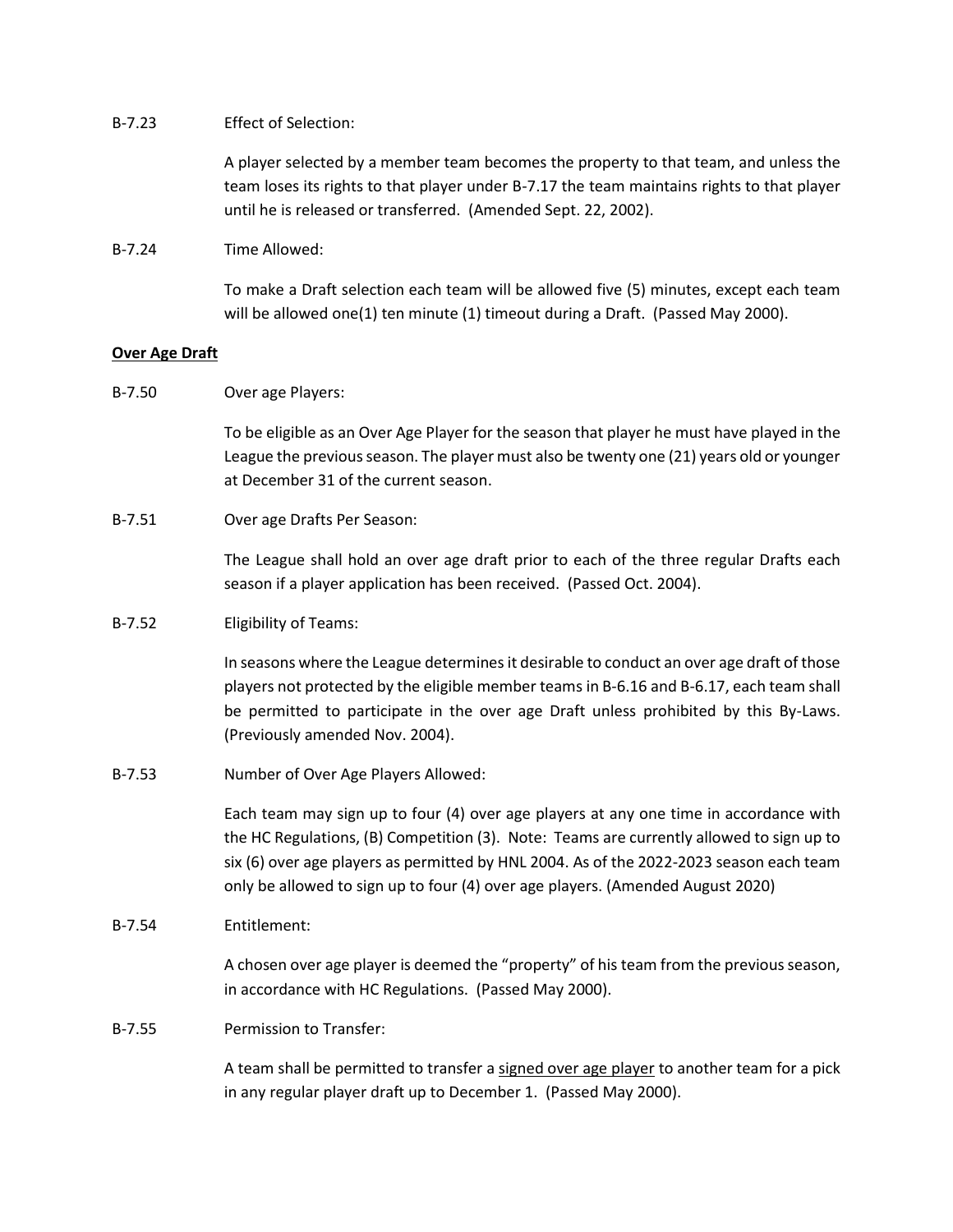# B-7.56 Unsigned Over Age Players:

- (a) An over age player who is not signed or not chosen to be signed to a HC Player protected list by the team holding his player rights from the previous season shall be required to enter his name into the over age draft before he will be permitted to play for another member team. (Passed May 2000).
- (b) An over age player who is not signed or who will not be signed to a HC player protected list by the team holding his playing rights from the previous season shall not be permitted to be traded or transferred to another team unless the player(s) received as compensation is/are placed on the protected list of the receiving team. (New May 7, 2007).

# B-7.57 Player Notification:

A protected player from the previous season, who be over age for the current season, shall be informed not less than five days (5) preceding the Over Age Draft that he will not be protected and is free to enter his name into the Over Age Draft. (Passed May 2000).

# B-7.58 Over Age Free Agent:

An over age player who enters his name into a Draft and whose name is left on the table at the conclusion of that Draft will be considered a "Free Agent" and will be free to sign with any team in the League. (Passed May 2000).

# B-7.59 Order of Selection:

In an Over Age Draft, the following shall govern the order of selections for each Draft:

- (a) First Draft the teams shall draft in the reverse order of placement in which they finished the regular schedule of the previous season but an expansion team shall automatically draft in first position, and in the even that there is more than on expansion team, the expansion teams shall draft in the first positons with the order determined by the toss of a coin;
- (b) Subsequent Drafts the teams shall draft in the reverse order of placement in which they stand as of the date of the draft, which order of placement, shall apply for the purpose of this draft session only, shall be determined by the number of points a team has accumulated divided by the number of potential points it could have obtained to that point in the schedule for games played, with the highest percentage deemed to be the highest placing team, and soon, as the case may be. In the event of a tie, the first tie breaker shall favour the team with the lower winning percentage, and the second tie breaker shall be determined by the toss of a coin. (Passed Oct. 2004).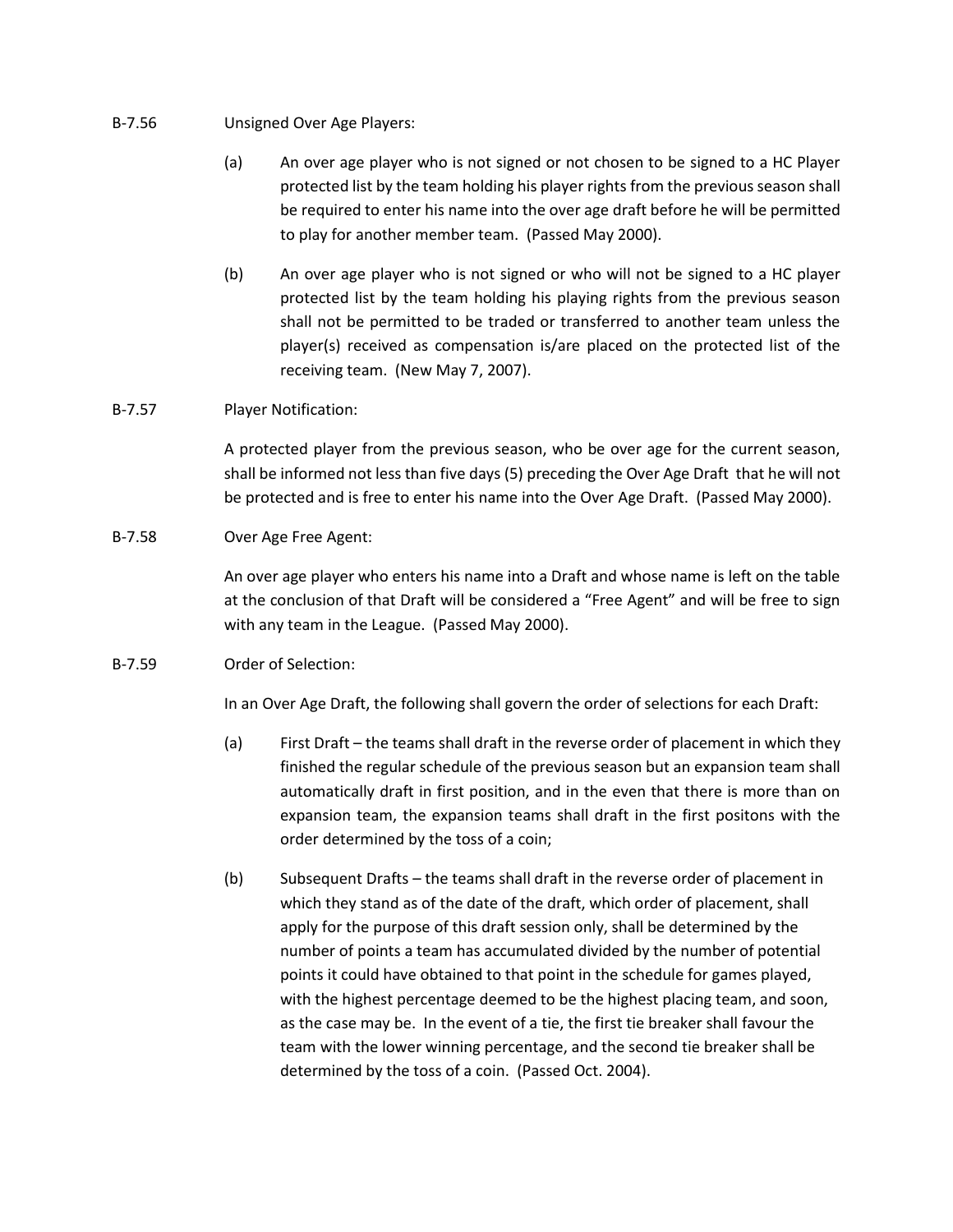## B-7.60 Violations:

Any violations of By-Law shall be dealt with by the Registration Committee. (Amended May 1998).

- B-7.61 Dispersal Draft (New September 2021)
	- (a) If a junior team ceases to operate before the season begins, or disbands during the season, the League may conduct a dispersal draft to transfer the playing rights of a player from that roster to another team within that league.
	- (b) The teams shall draft in reverse order of place in which they stand as of the date of draft, which order of placement, shall apply for the purpose of this draft only, shall be determined by the number of points a team has accumulated divided by the number of potential points it could have obtained to that point in the schedule games played, with the highest percentage deemed to be the highest placing team, and so on, as the case may be. In the event of a tie, the first tie breaker shall favor the team with the lower winning percentage, and the second tie breaker shall be determine by a coin toss.
	- (c) If the dispersal draft is to take place at beginning of season reverse order standing will be used from the last completed regular season.
	- (d) Note: when it comes to player's rights. A player will have an option to remain with the team they were registered with before dispersal draft or to re join the team they were selected from in dispersal draft, should their team resume operations in the SJJHL

# **By-Law 8.00 Awards and Trophies**

# B-8.01 Timing:

Unless, where so indicated, to be based on playoff competition, consideration for awards shall be based on the regular season, and to the extent practicable, voting on the awards shall take place within three (3) days of the final game of the regular season. (Amended Sept. 22, 2002).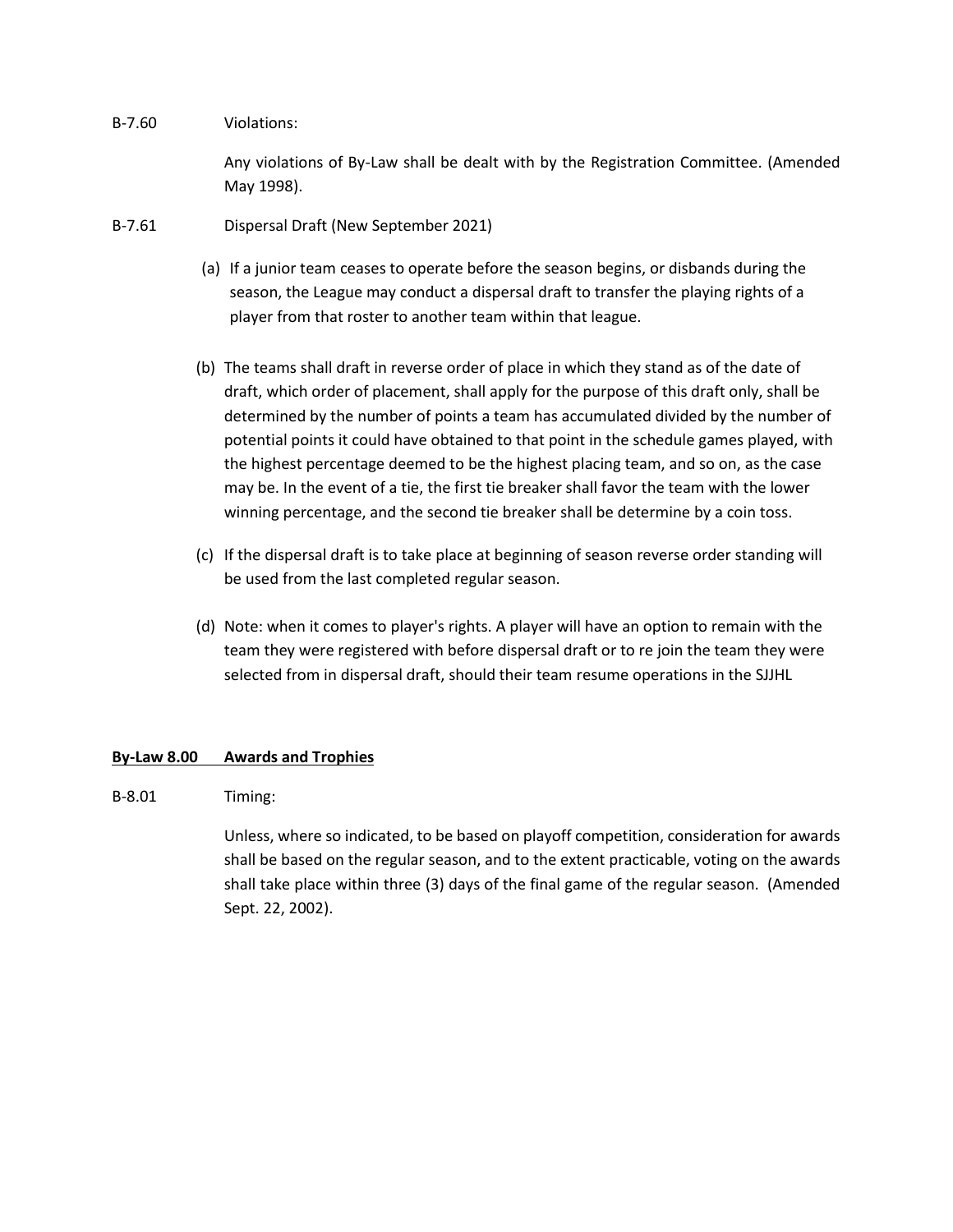## B-8.02 Award Selections:

For each non-statistical award the selections criteria shall include the nomination of players by each of the member teams and each of the Executive Committee members on a prepared nomination form, followed by the voting for each award of players nominated. To be eligible to vote an Executive Committee Member should have seen a reasonable number of games during the regular season. (Passed Sept. 22, 2002).

# **Team Awards**

B-8.03 Championship – President's Cup/Gerry Taylor Memorial Trophy:

## League Championship Trophy

Donated by Carling O'Keefe Breweries in 1980 and previously called the Blackhorse Cup but was renamed the President's Cup in 1985. Presented to the winner of the St. John's Junior Hockey League Play-offs (Amended September 2021).

B-8.04 First Place Finish- Regular Season – The Co-operators Cup:

## The Co-operators Cup

Donated by Co-operators Insurance in 1997

Previously the PEPSI COLA TROPHY, donated by Browning Harvey Limited, was presented to the team finishing in first place during the regular season. That trophy was retired in 1997.

B-8.05 League All-Star Game – Dwayne Norris/John Slaney Trophy:

Donated by the St. John's Junior Hockey League in 1992. Previously intended to be given to the player judged the "Impact Player of the Year". Currently to the team(s) exhibiting commendable community service during the season. (Amended Sept. 1999). In 2001 it became All-Star Game Winning Trophy.

B-8.06 Regular Season All Star Team - All-Star Plaque:

Donated by All-Star Insurance owner Doug Atkinson in 1987.

Those named will each receive a medal to denote their achievement.

B-8.07 Team Goaltending – Geoffrey C. Carnell Sr. Memorial Trophy:

Donated by Carnell's Limited in 1987. Replaces former Andrew G. Carnell Memorial Trophy. Awarded to the team goaltenders with the lowest goals against average. (Note – previously the Andrew G. Carnell Memorial Trophy. A plate listing the previous winners will be fixed to the Geoffrey C. Carnell Memorial Trophy.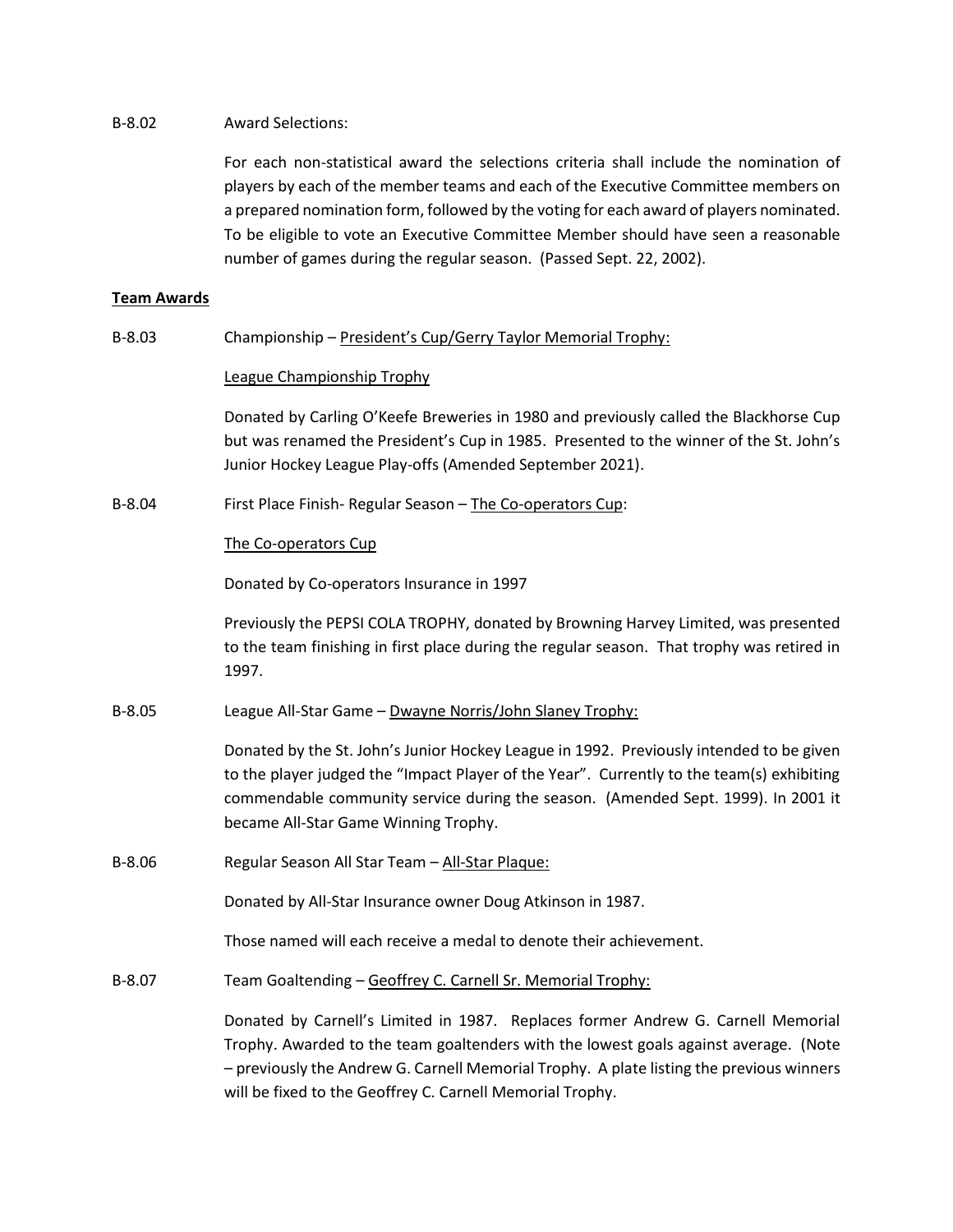B-8.08 Individual Trophies – Most Valuable Player Regular Season:

#### John M. Tobin Memorial Trophy

This trophy is approximately 50 years old. It was donated by Millicent Tobin and was previously used by other Junior Hockey Leagues operating between 1950 and 1980 in the City.

B-8.09 Most Valuable Player Play-Offs:

William John Spurrell Memorial Trophy

Donated by Larry Spurrell in 1982.

B-8.10 Most Points Regular Season

## Sherwood Trophy

This Trophy is approximately 50 years old as well. It was donated by Scott and Company and was previously used by other Junior Hockey Leagues that has opened in the City since the early 1950's.

- Presented to the player with the most scoring points in the regular season. In the event two players have the same number of points, the player with the highest number of goals shall be declared the scoring champion, and in the event where two players have accumulated the same number of goals and points, the player who has played the fewer.
- B-8.11 Most Goals Regular Season Air Liquide Trophy

Donated by Canadian Liquid Air Ltd.

B-8.12 Most Gentlemanly and Effective Player – Clyde Green Memorial Trophy

Donated by Patrician's Association in 1980. Awarded to the most gentlemanly and effective player.

B-8.13 Rookie of the Year – Gary (Squid) Connolly Memorial Trophy

The player voted the Best First Year Player (Rookie).

Donated by the Shamrocks Athletic Association in 1985.

To meet the qualifying criteria for this award as a "Rookie":

- (a) A player must be signed on a HC junior card;
- (b) The player must have played at least 75% of his team's scheduled games, exception forfeitures;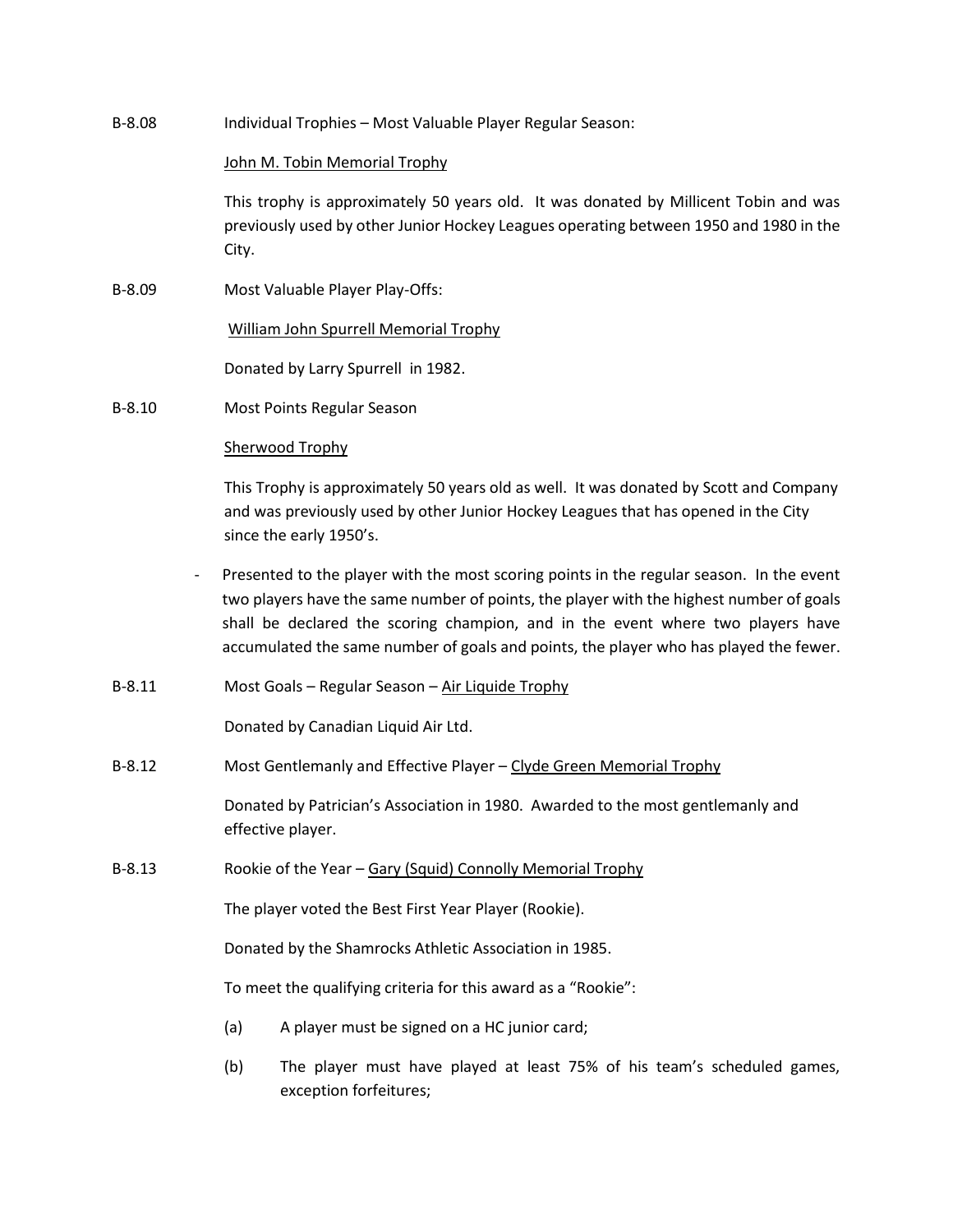- (c) the player is eligible for consideration as a Rookie, if, in the previous season, he has not played more than 25% of his team's scheduled games, exception forfeiture;
- (d) The player is not eligible for consideration if, in the previous season, met the criteria for the Rookie of the Year in completion for Senior Hockey according to HNL criteria for that award, and;
- (e) The player is not eligible for consideration if he completed the previous season playing at the Senior, Collegiate, and Major Junior, Junior "A" levels or any other classification of competition higher than junior "B".

# B-8.14 Top Goaltender – Kirkland Balsam and Associates Trophy

The player voted the best goaltender. Donated by Kirkland Balsam and Associates in 19xx. To meet the qualifying criteria for this award, the goaltender must:

- (a) Be signed to a HC junior card, and;
- (b) Have played at least 40% of his team's scheduled minutes during the regular season, exception forfeitures. (Amended Sept. 1999).

NOTE: Previously the Coca-Cola Trophy. Donated by Provincial Beverages Limited. Retired in 1997.

## B-8.15 Top Defenceman – Justin (Barney) Goodland Memorial Trophy

Player voted the best defenceman in regular season. Donated by Brother Rich High School in 1981.

B-8.16 Most Underrated – Bills Cycle Shop Trophy

The player voted the most underrated in the regular season. Donated By Bill's Cycle Shop in 1985. Awarded to the player whose contributions are least reflected in his reputation or profile in the League.

B-8.17 Player of the Game - Bill's Cycle Shop Trophy

Awarded to the player with the most Player of the Game selections during the regular season. Donated by Bill's Cycle Shop in 1986. Note: Previously the Three Star Selections Award.

B-8.18 Unsung Hero – Car-Fix Trophy

The role player award or unsung hero who is voted to best exemplifies dedication, commitment, sacrifice and whose efforts are not adequately reflected by statistical records.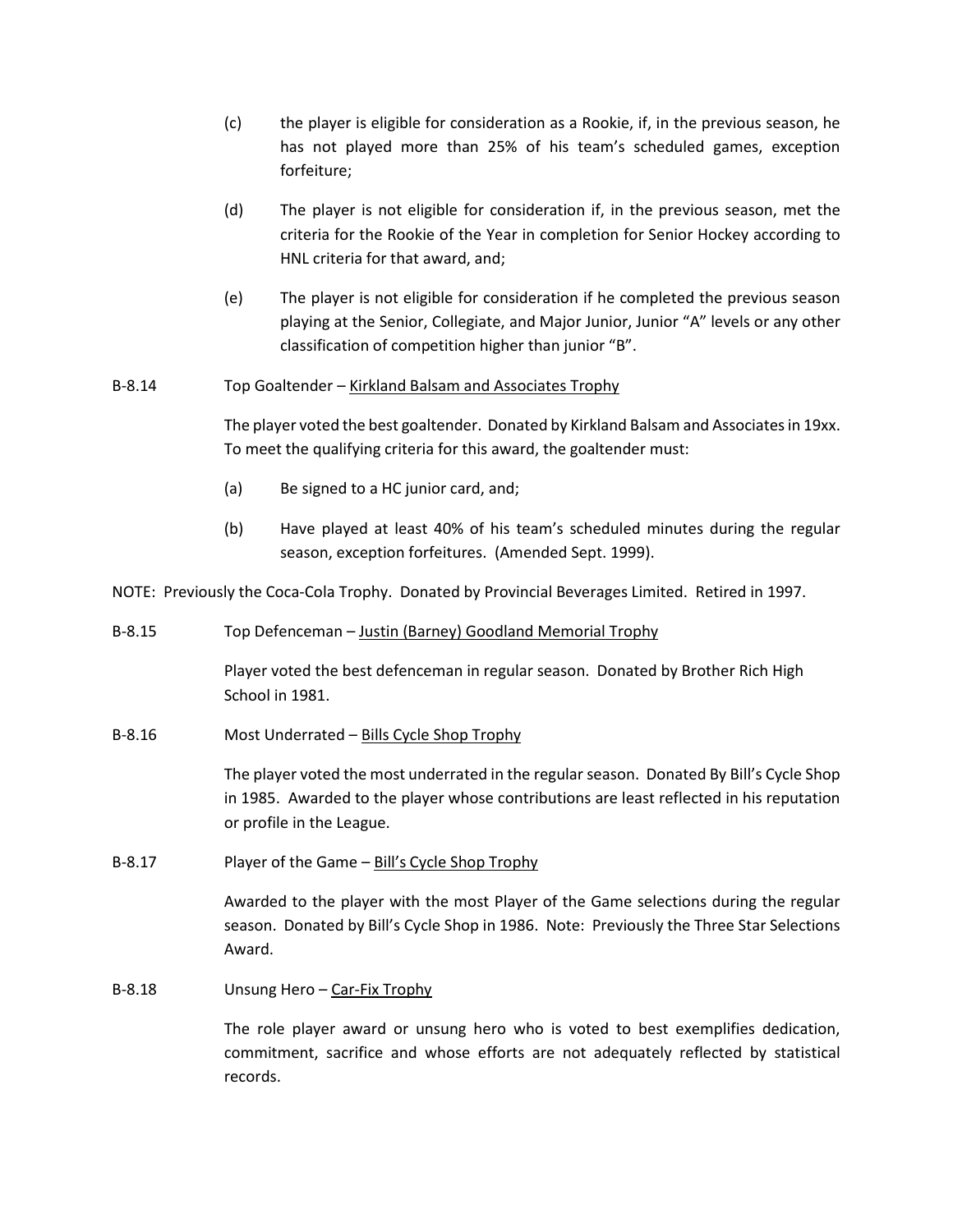## B-8.19 Most Improved – Bill's Cycle Shop Trophy

Awarded to the player voted the most improved during the Regular Season. Donated by Bill's Cycle Shop Trophy in 1984. Player statistics during the current season may be considered, in comparison to previous season's statistics if available.

## B-8.20 Coach of the Year – Danny Campbellton Memorial Trophy

The Coach voted his peers to be the "Coach of the Year". Donated by the Junior 50's Athletic Association in 1984.

B-8.21 Award of Excellence Trophy – Regular Season

Donated by the League - 1999. Voted on by the Teams. This Award has not been used after the first year. Awarded to the player who combines education with sports. Gerry Taylor Award established 2010.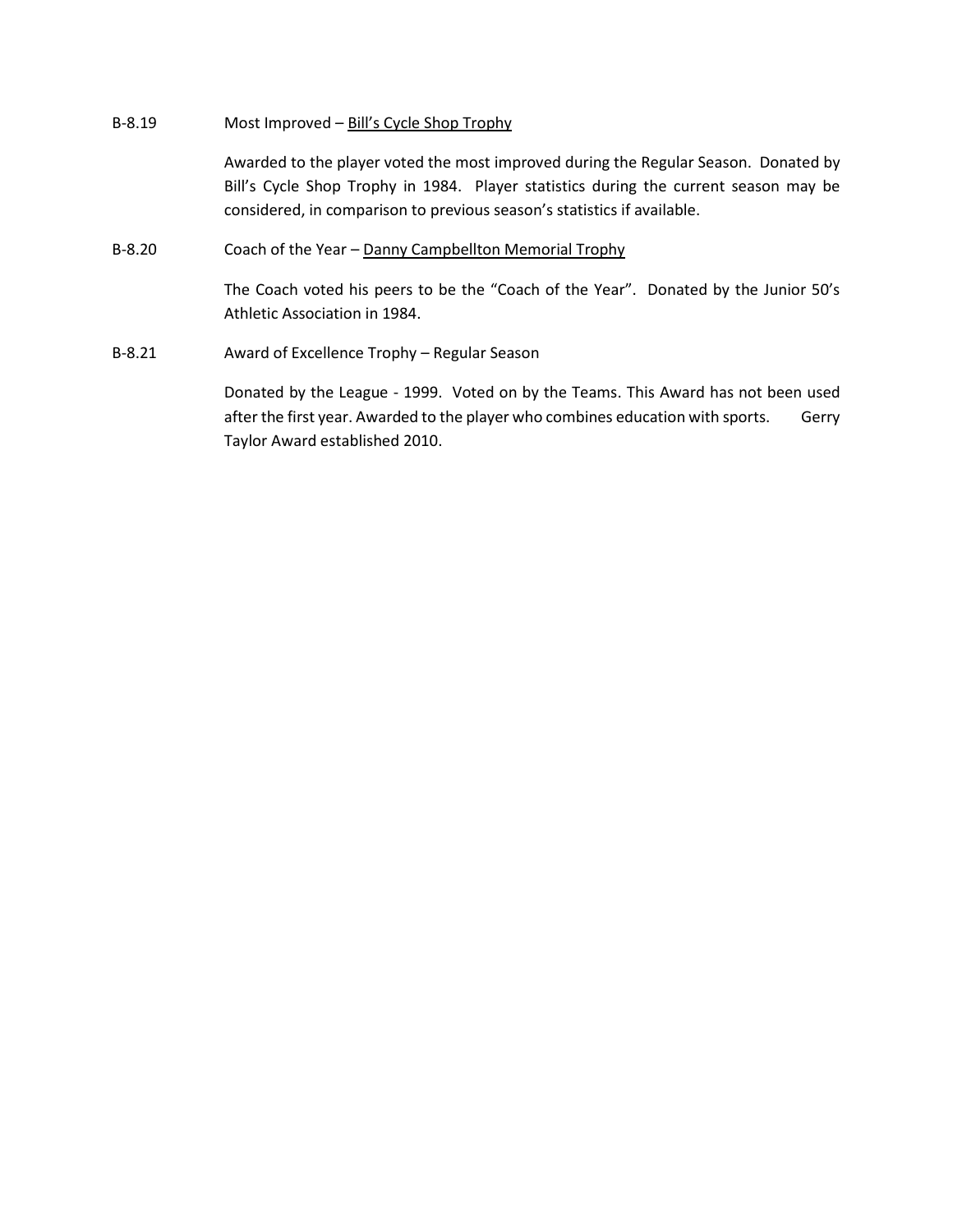## **ST. JOHN'S JUNIOR HOCKEY LEAGUE HALL OF FAME**

## **By-Law 9.00 Hall of Fame**

#### B-9.01 Categories:

The League is established to recognize exceptional contributions to the development and wellbeing of the League and shall consist of five (5) categories as follows:

- (a) Players
- (b) Coaches
- (c) Builders
- (d) Officials
- (e) Media

## B-9.02 Subcategories:

For greater certainty, "Builders" shall include:

- (a) League Executive Members
- (b) Team Executive Members not included within the category of "Coach"
- (c) Sponsors of the League or Member Teams
- (d) Members of HNL or HC contributing to the development and wellbeing of the League

For greater certainty, "Officials" shall include both minor and major officials.

B-9.03 Eligibility Period:

The minimum eligibility period for nominees in each category area as follows:

- (A) Players become eligible for nomination for (4) season subsequent to the player's last registered season.
- (b) Coaches become eligible two (2) seasons subsequent to the coach's last registered season.
- (c) Builders become eligible one (1) season subsequent to the Builder's last affiliation with the League or a Member Team.